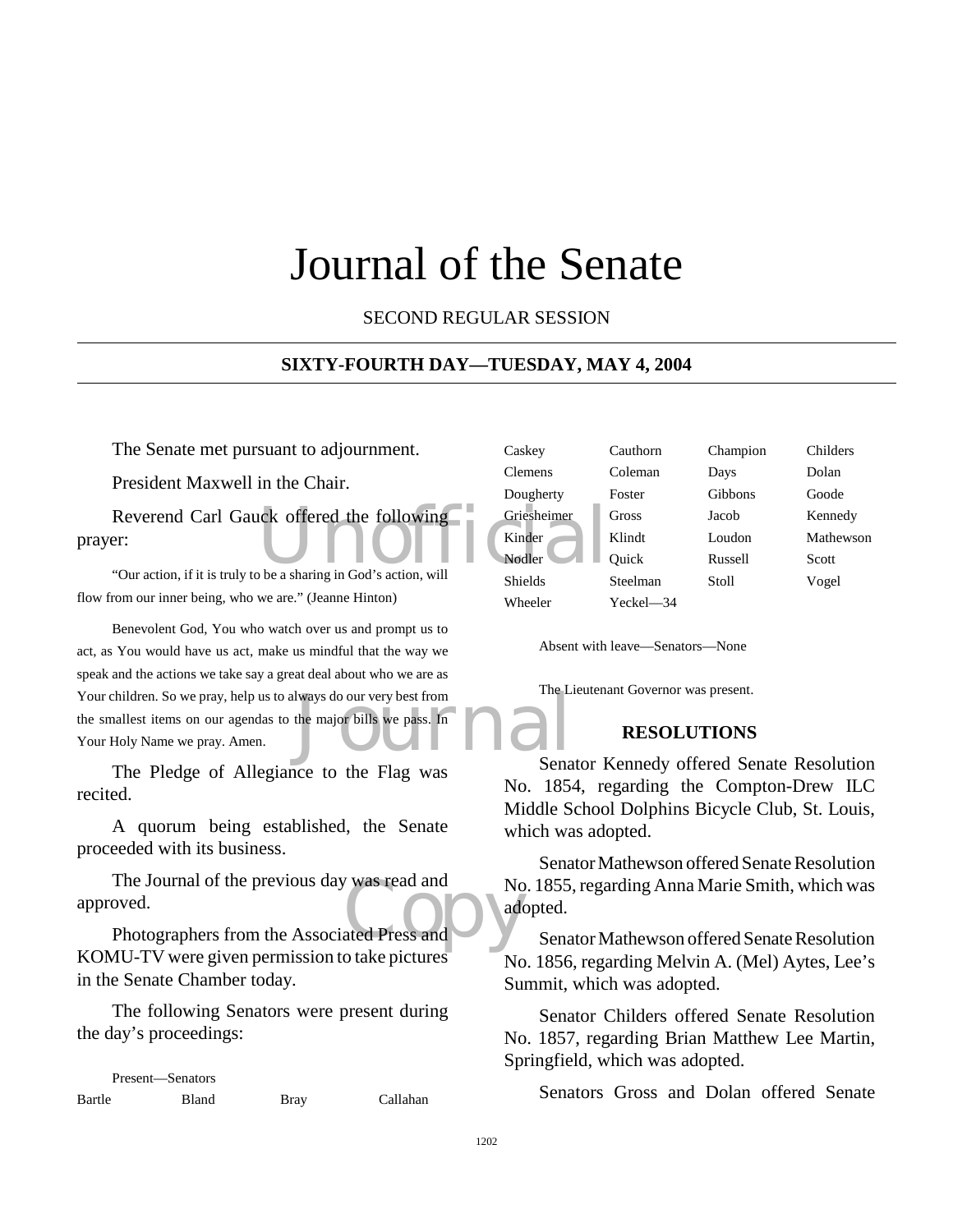Resolution No. 1858, regarding Grace Harmon, St. Charles, which was adopted.

Senator Champion offered Senate Resolution No. 1859, regarding Joshua R. Babb, which was adopted.

Senator Bartle offered Senate Resolution No. 1860, regarding Stephen M. Daily, Blue Springs, which was adopted.

Senator Bartle offered Senate Resolution No. 1861, regarding Jon Ellis, Lee's Summit, which was adopted.

Senator Stoll offered Senate Resolution No. 1862, regarding Melissa L. Blair, which was adopted.

Senator Dolan offered Senate Resolution No. 1863, regarding Matthew S. Drake, which was adopted.

Senator Dolan offered Senate Resolution No.<br>
1864, regarding Michael Mayer, which was amendment, w Senator Dolan offered Senate Resolution No. adopted.

Senator Jacob offered Senate Resolution No. 1865, regarding the 5000th episode of Pepper & Friends, KOMU-TV, Columbia, which was adopted.

enate Resolution No.<br>
1 Richard Storey, St. The Senate Corp. Senator Yeckel offered Senate Resolution No. 1866, regarding the Reverend Richard Storey, St. Louis, which was adopted.

#### **HOUSE BILLS ON THIRD READING**

d again taken<br>
Leall vote be Senator Cauthorn moved that **HS** for **HCS** for **HB 1566**, with **SCS**, **SS** for **SCS**, **SS** for **SS** for **SCS**, **SA 1** and **SSA 1** for **SA 1** (pending), be called from the Informal Calendar and again taken up for 3rd reading and final passage.

Senator Jacob requested a roll call vote be taken on Senator Cauthorn's motion and was joined in his request by Senators Callahan, Mathewson, Quick and Wheeler.

**HS** for **HCS** for **HB 1566**, with **SCS**, **SS** for **SCS**, **SS** for **SS** for **SCS**, **SA 1** and **SSA 1** for **SA 1** (pending), was brought before the body by the following vote:

| Bartle        | Cauthorn   | Champion       | Childers |
|---------------|------------|----------------|----------|
| Clemens       | Gibbons    | Griesheimer    | Gross    |
| Kinder        | Klindt     | Loudon         | Nodler   |
| Russell       | Scott      | <b>Shields</b> | Steelman |
| Vogel         | $Yech=18$  |                |          |
|               |            |                |          |
| NAYS-Senators |            |                |          |
| <b>Bray</b>   | Callahan   | Caskey         | Coleman  |
| Days          | Dougherty  | Foster         | Goode    |
| Jacob         | Kennedy    | Mathewson      | Ouick    |
| Stoll         | Wheeler—14 |                |          |
|               |            |                |          |

Absent—Senators

YEAS—Senators

Bland Dolan—2

Absent with leave—Senators—None

**SSA 1** for **SA 1** was again taken up.

Senator Loudon requested consent of the Senate to strike (3) of Section 208.213 from his amendment, which request was denied.

At the request of Senator Loudon, **SSA 1** for **SA 1** was withdrawn.

Senator Loudon offered **SSA 2** for **SA 1**:

#### SENATE SUBSTITUTE AMENDMENT NO. 2 FOR SENATE AMENDMENT NO. 1

Amend Senate Substitute for Senate Substitute Senate Committee Substitute for House Substitute for House Committee Substitute for House Bill No. 1566, Pages 2-3, Section 208.212, by striking all of said section from the bill and inserting in lieu thereof the following:

"**208.213. 1. For purposes of Medicaid eligibility, investment in annuities shall be limited to those annuities that:**

**(1) Are actuarially sound as measured against the Social Security Administration Life Expectancy Tables, as amended;**

**(2) Provide equal or nearly equal payments for the duration of the device and which exclude "balloon" style final payments; and**

**2. The department shall establish a thirtysix month look-back period to review any**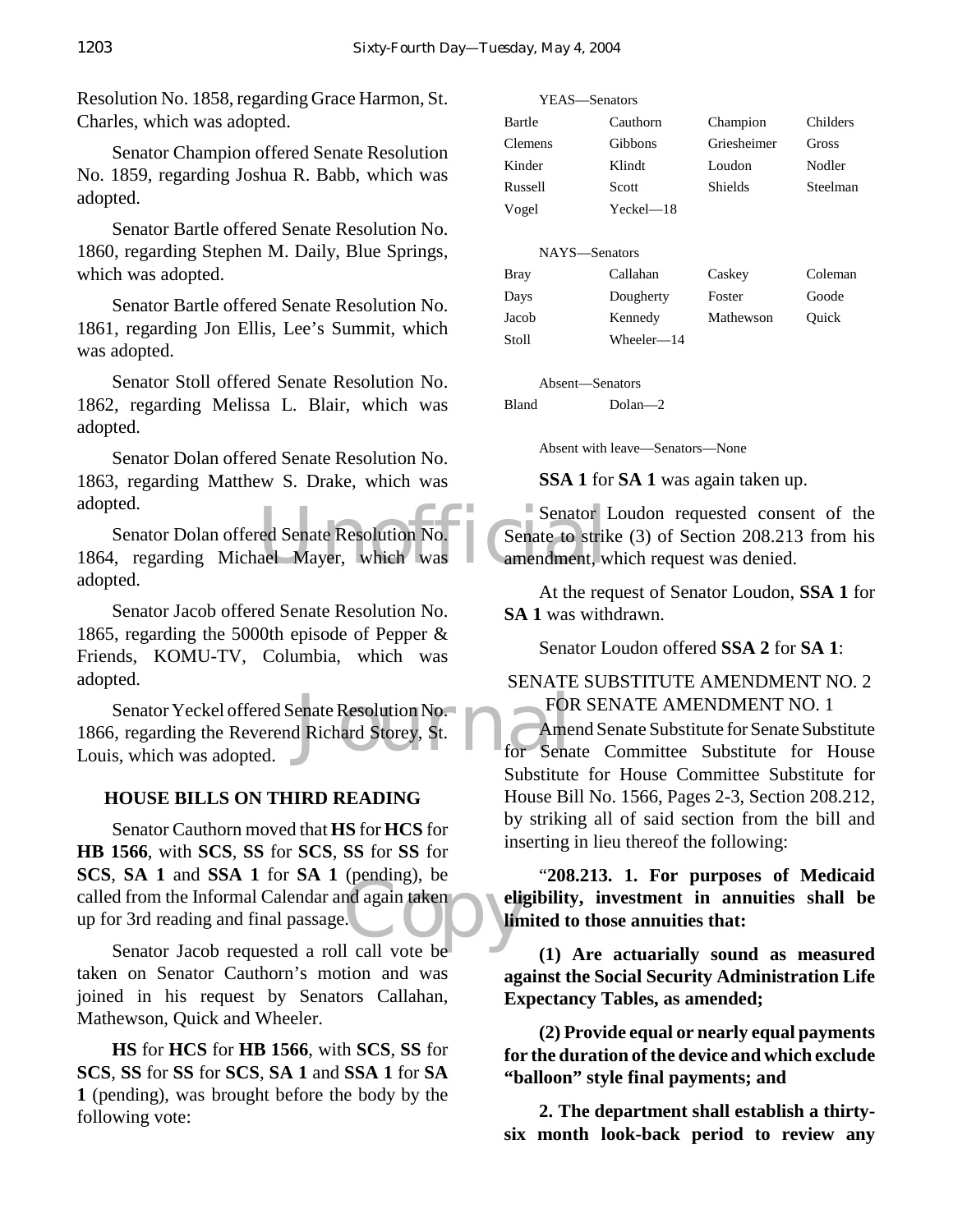**investment in an annuity by an applicant for Medicaid benefits. If an investment in an annuity is determined by the department to have been made in anticipation of obtaining or with an intent to obtain eligibility for Medicaid benefits, the department shall have available all remedies and sanctions permitted under federal and state law regarding such investment. The fact that an investment in an annuity which occurred prior to the effective date of this section does not meet the criteria established in subsection 1 of this section shall not automatically result in a disallowance of such investment. The department of social services shall promulgate rules that require applicants for medical assistance to state on their application whether they have purchased an annuity within thirty-six months of filing such application.**

application.<br> **3.** The department of social services shall<br>
promulgate rules to administer the provisions of<br> **EXECUTE:** Senators Child 6, -RSMo, and, if<br>RSMo. This section<br>e nonseverable and<br>d with the general<br>d with the general all be invalid **3. The department of social services shall this section. Any rule or portion of a rule, as that term is defined in section 536.010, RSMo, that is created under the authority delegated in this section shall become effective only if it complies with and is subject to all of the provisions of chapter 536, RSMo, and, if applicable, section 536.028, RSMo. This section and chapter 536, RSMo, are nonseverable and if any of the powers vested with the general assembly pursuant to chapter 536, RSMo, to review, to delay the effective date, or to disapprove and annul a rule are subsequently held unconstitutional, then the grant of rulemaking authority and any rule proposed or adopted after August 28, 2004, shall be invalid and void.**"; and

Further amend the title and enacting clause accordingly.

Senator Loudon moved that the above substitute amendment be adopted.

Senator Shields assumed the Chair.

At the request of Senator Cauthorn, **HS** for **HCS** for **HB 1566**, with **SCS**, **SS** for **SCS**, **SS** for **SS** for **SCS**, **SA 1** and **SSA 2** for **SA 1** (pending), was placed on the Informal Calendar.

#### **MESSAGES FROM THE HOUSE**

The following message was received from the House of Representatives through its Chief Clerk:

Mr. President: I am instructed by the House of Representatives to inform the Senate that the Speaker has appointed the following conferees to act with a like committee from the Senate on **SS** for **SCS** for **HCS** for **HBs 795**, **972**, **1128** and **1161**, as amended. Representatives: Johnson (47), Angst, Brown, Wharton and Bringer.

#### **CONFERENCE COMMITTEE APPOINTMENTS**

President Pro Tem Kinder appointed the following conference committee to act with a like committee from the House on **SS** for **SCS** for **HCS** for **HBs 795**, **972**, **1128** and **1161**, as amended: Senators Childers, Greisheimer, Bartle, Mathewson and Caskey.

On motion of Senator Gibbons, the Senate recessed until 1:15 p.m.

#### **RECESS**

The time of recess having expired, the Senate was called to order by Senator Shields.

#### **HOUSE BILLS ON THIRD READING**

#### **HS** for **HCS** for **HB 978**, entitled:

An Act to repeal sections 536.010 and 536.050, RSMo, and to enact in lieu thereof eight new sections relating to small businesses.

Was taken up by Senator Yeckel.

Senator Yeckel offered **SS** for **HS** for **HCS** for **HB 978**, entitled:

#### SENATE SUBSTITUTE FOR HOUSE SUBSTITUTE FOR HOUSE COMMITTEE SUBSTITUTE FOR HOUSE BILL NO. 978

An Act to repeal section 536.010, RSMo, and to enact in lieu thereof six new sections relating to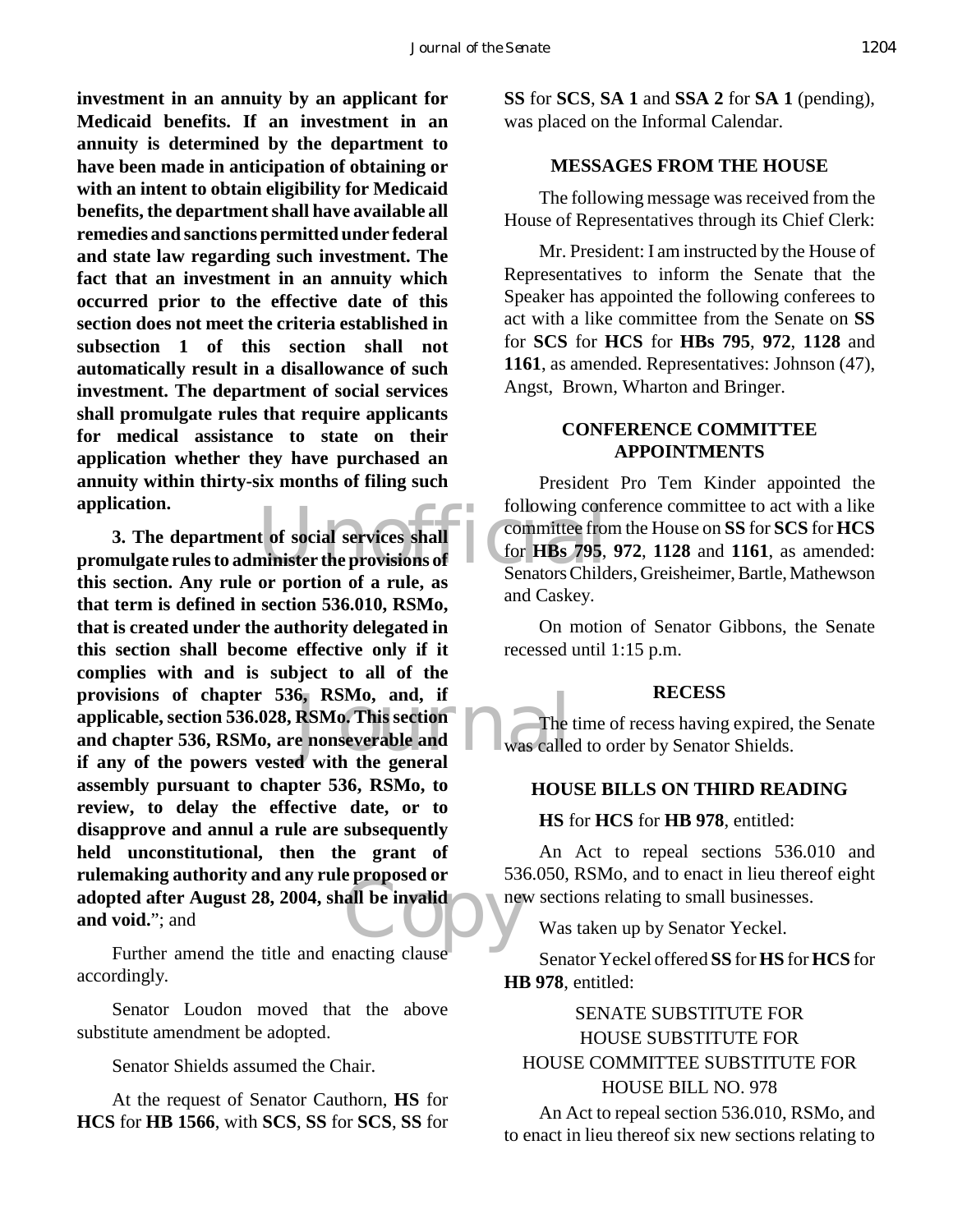small businesses.

Senator Yeckel moved that **SS** for **HS** for **HCS** for **HB 978** be adopted.

Senator Kinder offered **SA 1**:

SENATE AMENDMENT NO. 1

Amend Senate Substitute for House Substitute for House Committee Substitute for House Bill No. 978, Page 10, Section 536.325, Line 8, of said page, by inserting after all of said line the following:

Exercise of the secondance where the damages-<br>
University damages. The damages in exponsibility<br>
damages in exponsibility<br>
damages in exponsibility "**Section 1. 1. Effective one hundred eighty days from the effective date of this act, every liquefied petroleum gas supplier registered to do business in Missouri in accordance with section 323.060, RSMo, and every broker or wholesale supplier of propane to a residential, commercial, or agricultural end-user shall demonstrate the ability to respond in damages for personal injury or property damages. The minimum amount of financial responsibility shall be in the amount of one million dollars per occurrence with an annual aggregate of one million dollars.**

ng mechanisms to<br>
msibility required in amendme **2. A liquefied petroleum gas supplier may use either of the following mechanisms to demonstrate financial responsibility required in subsection 1 of this section:**

Fregistration.<br>
Party false<br>
Contains 575.050 of the property **(1) A liquefied petroleum gas supplier may elect to provide a signed affidavit in accordance with regulations promulgated by the department of agriculture certifying that such company has and will maintain financial responsibility during the period of registration. The affidavit shall state clearly: "Any false affidavit is a crime under section 575.050 of Missouri law.";**

**(2) A liquefied petroleum gas supplier may obtain liability insurance as an endorsement to an existing policy or as a separate policy from a qualified insurer or risk retention group. Each insurance policy shall be issued by an insurer or risk retention group that is licensed to transact the business of insurance or eligible to provide**

**insurance as an excess or surplus lines insurer in one or more states. The supplier's certificate of insurance must be made available upon request by the department.**

**3. A liquefied petroleum gas supplier who is unable to demonstrate the level of financial responsibility required in subsections 1 or 2 of this section upon request of the department shall be prohibited from filling containers until such proof is provided and is acceptable to the department, except as hereby provided.**

**4. In the event a registered propane supplier is non-renewed by its insurance carrier, the supplier shall have a maximum of one hundred twenty days to secure suitable coverage in order to qualify to fill containers.**

**5. Propane suppliers registered in accordance with section 323.060, RSMo, and in compliance with the provisions of subsection 1 of this section shall not be held liable for damages in excess of the limits of this provision by any court action or jury decision rendered as long as this provision remains in effect.**"; and

Further amend the title and enacting clause accordingly.

Senator Kinder moved that the above amendment be adopted, which motion prevailed.

Senator Caskey offered **SA 2**, which was read:

#### SENATE AMENDMENT NO. 2

Amend Senate Substitute for House Substitute for House Committee Substitute for House Bill No. 978, Page 1, Section A, Line 4, by inserting after all of said line the following:

"324.010. All governmental entities issuing professional licenses, certificates, registrations, or permits pursuant to sections 209.319 to 209.339, RSMo, sections 214.270 to 214.516, RSMo, sections 256.010 to 256.453, RSMo, section 375.014, RSMo, sections 436.005 to 436.071, RSMo, and chapter 317, RSMo, and chapters 324 to 346, RSMo, shall provide the director of revenue with the name and Social Security number of each applicant for licensure with or licensee of such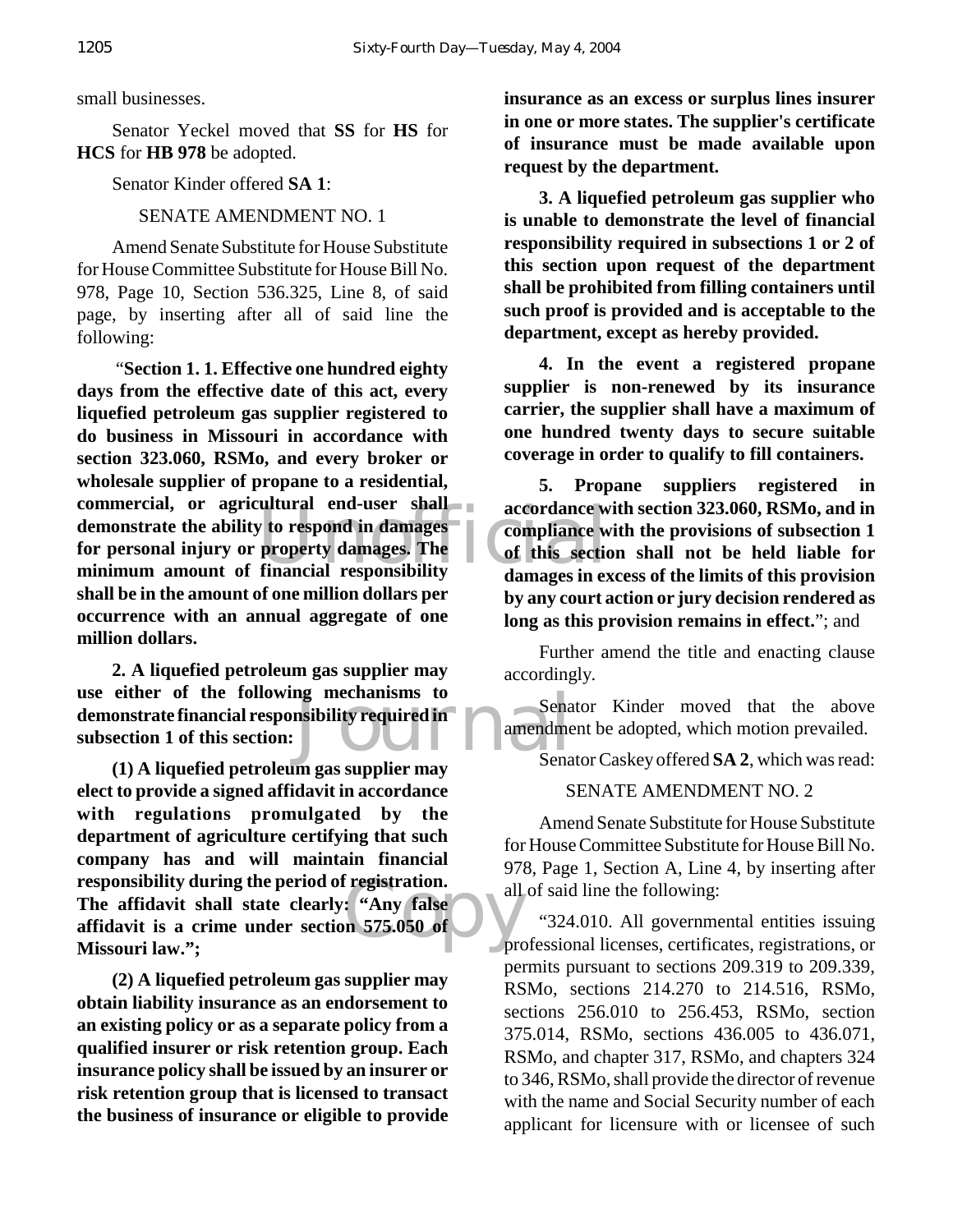delinquency has been<br>ty paid in protest or 1305, as am<br>putes with such liability conference the entities within one month of the date the application is filed or at least one month prior to the anticipated renewal of a licensee's license. If such licensee is delinquent on any state taxes or has failed to file state income tax returns in the last three years, the director shall then send notice to each such entity and licensee. In the case of such delinquency or failure to file, the licensee's license shall be **[**revoked**] suspended** within ninety days after notice of such delinquency or failure to file, unless the director of revenue verifies that such delinquency or failure has been remedied or arrangements have been made to achieve such remedy. **The director of revenue shall, within ten business days of notification to the governmental entity issuing the professional license that the delinquency has been remedied or arrangements have been made to remedy such delinquency, send written notification to the licensee that the delinquency has been remedied.** Tax liability paid in protest or reasonably founded disputes with such liability shall be considered paid for the purposes of this section."; and

Further amend the title and enacting clause accordingly.

d that the above HCS<br>h motion prevailed. Senator Caskey moved that the above amendment be adopted, which motion prevailed.

Senator Yeckel moved that **SS** for **HS** for **HCS** for **HB 978**, as amended, be adopted, which motion prevailed.

te:<br>Copyright of the context of the context of the context of the context of the context of the context of the context of the context of the context of the context of the context of the context of the context of the contex On motion of Senator Yeckel, **SS** for **HS** for **HCS** for **HB 978**, as amended, was read the 3rd time and passed by the following vote:

#### YEAS—Senators

| Bartle   | Bray           | Callahan     | Caskey         |
|----------|----------------|--------------|----------------|
| Cauthorn | Champion       | Childers     | <b>Clemens</b> |
| Coleman  | Days           | Dolan        | Dougherty      |
| Foster   | Gibbons        | Goode        | Griesheimer    |
| Gross    | Jacob          | Kennedy      | Kinder         |
| Klindt   | Loudon         | Mathewson    | Nodler         |
| Scott    | <b>Shields</b> | Steelman     | Stoll          |
| Vogel    | Wheeler        | $Yeckel$ —31 |                |

NAYS—Senators—None

Absent—Senators Bland Quick Russell—3

Absent with leave—Senators—None

The President declared the bill passed.

On motion of Senator Yeckel, title to the bill was agreed to.

Senator Yeckel moved that the vote by which the bill passed be reconsidered.

Senator Gibbons moved that motion lay on the table, which motion prevailed.

#### **PRIVILEGED MOTIONS**

Senator Scott moved that the Senate refuse to recede from its position on **SCS** for **HCS** for **HB 1305**, as amended, and grant the House a conference thereon, which motion prevailed.

#### **HOUSE BILLS ON THIRD READING**

**HB 1493**, with **SCS**, was placed on the Informal Calendar.

**HCS** for **HB 1288**, with **SCS**, was placed on the Informal Calendar.

**HCS** for **HB 1040** and **HCS** for **HB 1041**, with **SCS**, entitled respectively:

An Act to repeal sections 160.261, 160.518, 160.570, 162.261, 163.036, 167.031, 167.051, 171.031, and 210.145, RSMo, and to enact in lieu thereof fourteen new sections relating to education accountability, with an emergency clause for a certain section.

An Act to repeal sections 105.454, 163.031, 168.110, 168.124, 168.126, 168.515, and 302.272, RSMo, and to enact in lieu thereof ten new sections relating to school personnel, with an emergency clause for certain sections.

Were taken up by Senator Nodler.

**SCS** for **HCS** for **HB 1040** and **HCS** for **HB**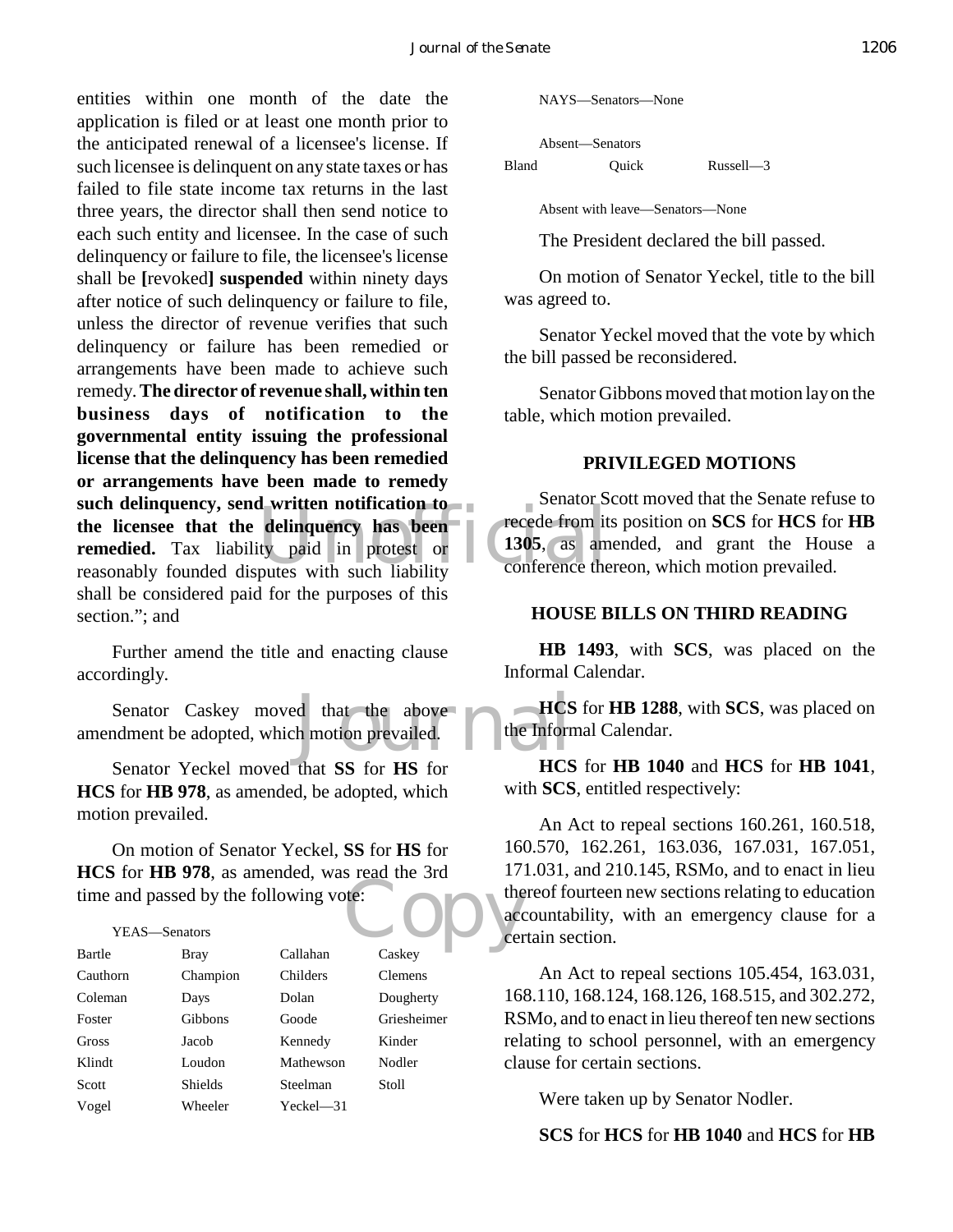#### **1041**, entitled:

#### SENATE COMMITTEE SUBSTITUTE FOR HOUSE COMMITTEE SUBSTITUTE FOR HOUSE BILL NO. 1040 AND HOUSE COMMITTEE SUBSTITUTE FOR HOUSE BILL NO. 1041

An Act to repeal sections 105.454, 160.254, 162.700, 163.031, 163.036, 165.301, 167.031, 167.051, 168.104, 168.124, 168.126, 168.221, 168.303, 168.500, 168.515, 169.270, 169.291, 169.295, 169.322, 169.596, 169.712, 172.360, 174.453, 209.321, 302.272, and 393.310, RSMo, and to enact in lieu thereof thirty new sections relating to school personnel, with an emergency clause for certain sections.

Was taken up.

Senator Nodler moved that **SCS** for **HCS** for **HB 1040** and **HCS** for **HB 1041** be adopted.

Senator Mathewson offered **SA 1**:

#### SENATE AMENDMENT NO. 1

Amend Senate Committee Substitute for House Committee Substitute for House Bill No. 1040 and House Committee Substitute for House Bill No. 1041, Page 48, Section 174.453, Line 29, by inserting after "2004." all of the following:

of the following:<br> **and the property of the property of the property of the properties of the practice of the property of the property of the property of the property of the property of the property of the property of the** "**209.296. No person shall represent himself as an interpreter or engage in the practice of interpreting as defined in section 209.285 in the state of Missouri unless he is certified by the Board for Certification of Interpreters pursuant to the provisions of sections 209.285 to 209.318 or holds a certification recognized in section 209.322.**

Computed by Care Computer **209.316. Violations, penalty - injunction granted when - venue.-**

**1. A violation of any provision of sections 209.285 to 209.318 is a class A misdemeanor.**

**2. All fees or other compensation received for services rendered in violation of sections 209.285 to 209.318 shall be refunded.**

**3. The board, with the approval of the commission, may sue in its own name in any**

**court in this state. The board shall inquire diligently as to any violation of sections 209.285 to 209.318, shall institute actions for penalties herein prescribed, and shall enforce generally the provisions of sections 209.285 to 209.318.**

**4. Upon application by the board, the attorney general may on behalf of the board request that a court of competent jurisdiction grant an injunction, restraining order or other order as may be appropriate to enjoin a person from:**

**(1) Engaging in or offering to engage in the practice of interpreting for which a certification is required pursuant to 209.296, upon a showing that interpreting services were provided, or offered to be provided, without a certification issued pursuant to 209.285 to 209.318 or recognized in section 209.322; or**

TR 1041 be adopted.<br>
offered SA 1: (2) Engaged and the holder produce of in **(2) Engaging in or offering to engage in the practice of interpreting, upon a showing that the holder presents a substantial probability of serious harm to the health, safety or welfare of any resident of this state.**

> **5. Any action brought pursuant to the provisions of this section shall be commenced either in the county in which such conduct occurred or in the county in which the defendant resides.**

> **6. Any action brought pursuant to this section may be in addition to or in lieu of any penalty provided by sections 209.285 to 209.339 and may be brought concurrently with other actions to enforce sections 209.285 to 209.339.**"; and

> Further amend the title and enacting clause accordingly.

> Senator Mathewson moved that the above amendment be adopted, which motion prevailed.

Senator Bray offered **SA 2**:

SENATE AMENDMENT NO. 2

Amend Senate Committee Substitute for House Committee Substitute for House Bill No. 1040 and House Committee Substitute for House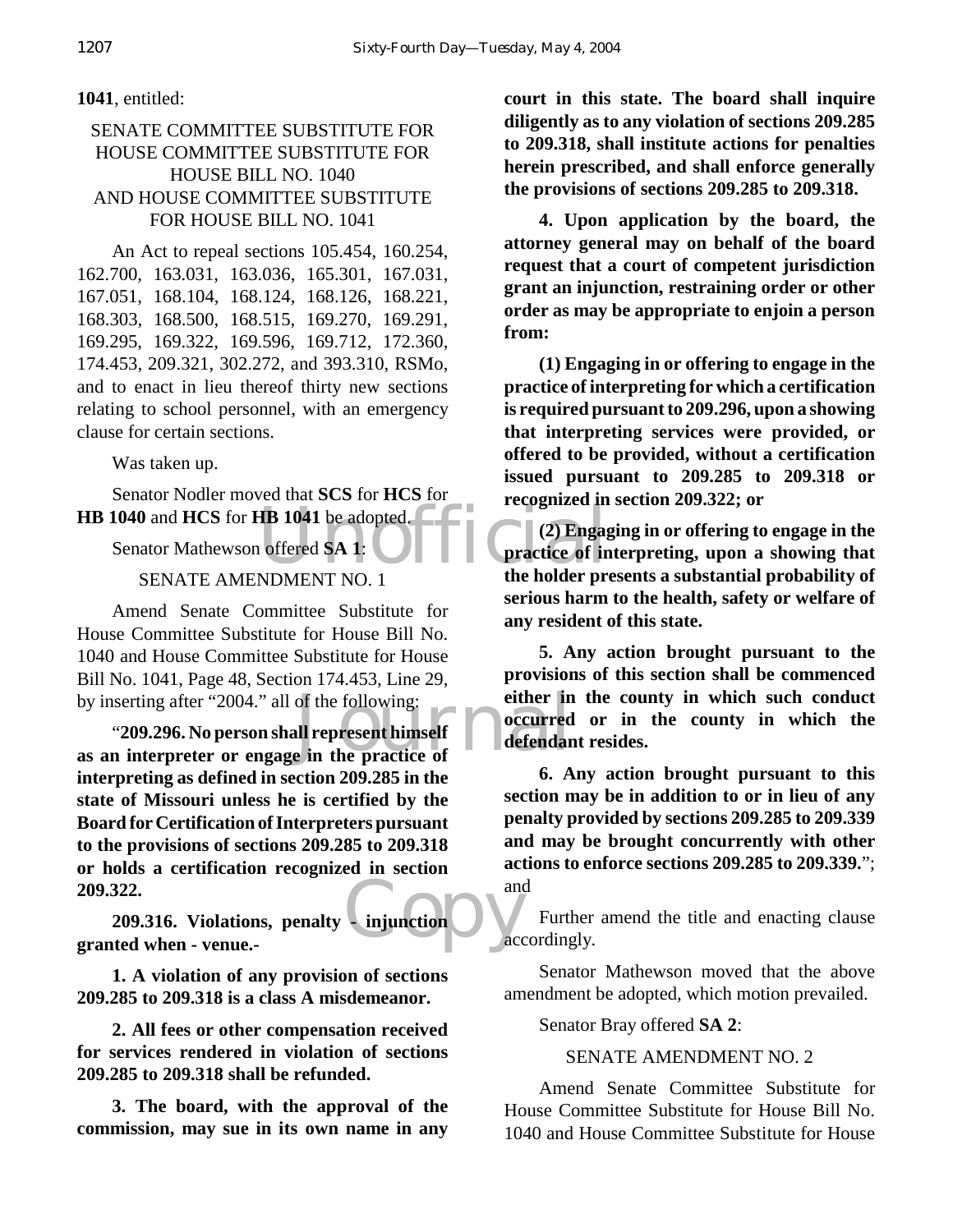Bill 1041, Page 45, Section 169.322, Line 71, by inserting immediately after said line the following:

question is not subject to the employing district's<br>
salary schedule, a retiree employed in accordance<br>
with the provisions of this [section] subsection<br>
may seem un to fifty negative for the engular componention opted by the board of the positive term; provided that, it is most control of the annual the control of the annual the control of the position in the theorem on the theorem of the position in the theorem of the theorem of Examing share of diseased solely on the almadation compensation of the highest paid position occupied<br>by the retiree for at least one-fifth of the total hours<br>worked during the year. Such a person shall not "169.560. **1.** Any person retired and currently receiving a retirement allowance pursuant to sections 169.010 to 169.141, other than for disability, may be employed in any capacity in a district included in the retirement system created by those sections on either a part-time or temporary-substitute basis not to exceed a total of five hundred fifty hours in any one school year, and through such employment may earn up to fifty percent of the annual compensation payable under the employing district's salary schedule for the position or positions filled by the retiree, given such person's level of experience and education, without a discontinuance of the person's retirement allowance. If the employing school district does not utilize a salary schedule, or if the position in salary schedule, a retiree employed in accordance with the provisions of this **[**section**] subsection** may earn up to fifty percent of the annual compensation paid to the person or persons who last held such position or positions. If the position or positions did not previously exist, the compensation limit shall be determined in accordance with rules duly adopted by the board of trustees of the retirement system; provided that, it shall not exceed fifty percent of the annual compensation payable for the position in the employing school district that is most comparable to the position filled by the retiree. In any case where a retiree fills more than one position during the school year, the fifty-percent limit on permitted earning shall be based solely on the annual by the retiree for at least one-fifth of the total hours worked during the year. Such a person shall not contribute to the retirement system or to the nonteacher school employee retirement system established by sections 169.600 to 169.715 because of earnings during such period of employment. If such a person is employed in any capacity by such a district on a regular, full-time basis, the person shall not be eligible to receive the person's retirement allowance for any month during which

the person is so employed and shall contribute to the retirement system.

**2. Any person retired and currently receiving a retirement allowance pursuant to sections 169.010 to 169.141, other than for disability, may be employed in a district included in the retirement system created by those sections in a certified staff position paid on the regular teachers' salary schedule on either a part-time or temporary-substitute basis for more than five hundred fifty hours but not to exceed a total of eight hundred hours in any one school year, and through such employment may earn up to seventy-five percent of the annual compensation payable under the employing district's salary schedule for the position or positions filled by the retiree, given such person's level of experience and education, without a discontinuance of the person's retirement allowance. If the position or positions did not previously exist, the compensation limit shall be determined in accordance with rules duly adopted by the board of trustees of the retirement system; provided that, it shall not exceed seventy-five percent of the annual compensation payable for the position in the employing school district that is most comparable to the position filled by the retiree. In any case where a retiree fills more than one position during the school year, the seventy-five-percent limit on permitted earning shall be based solely on the annual compensation of the highest paid position occupied by the retiree for at least one-fifth of the total hours worked during the year. Such a person shall not contribute to the retirement system because of earnings during such period of employment, and the district shall contribute to the retirement system on the basis of such earnings at the percentage rate established pursuant to this chapter for full-time employees of the retirement system. Such a person shall not accrue service credit upon the basis of employment authorized pursuant to this subsection. If such a person is employed in any capacity by such a district on a regular, full-**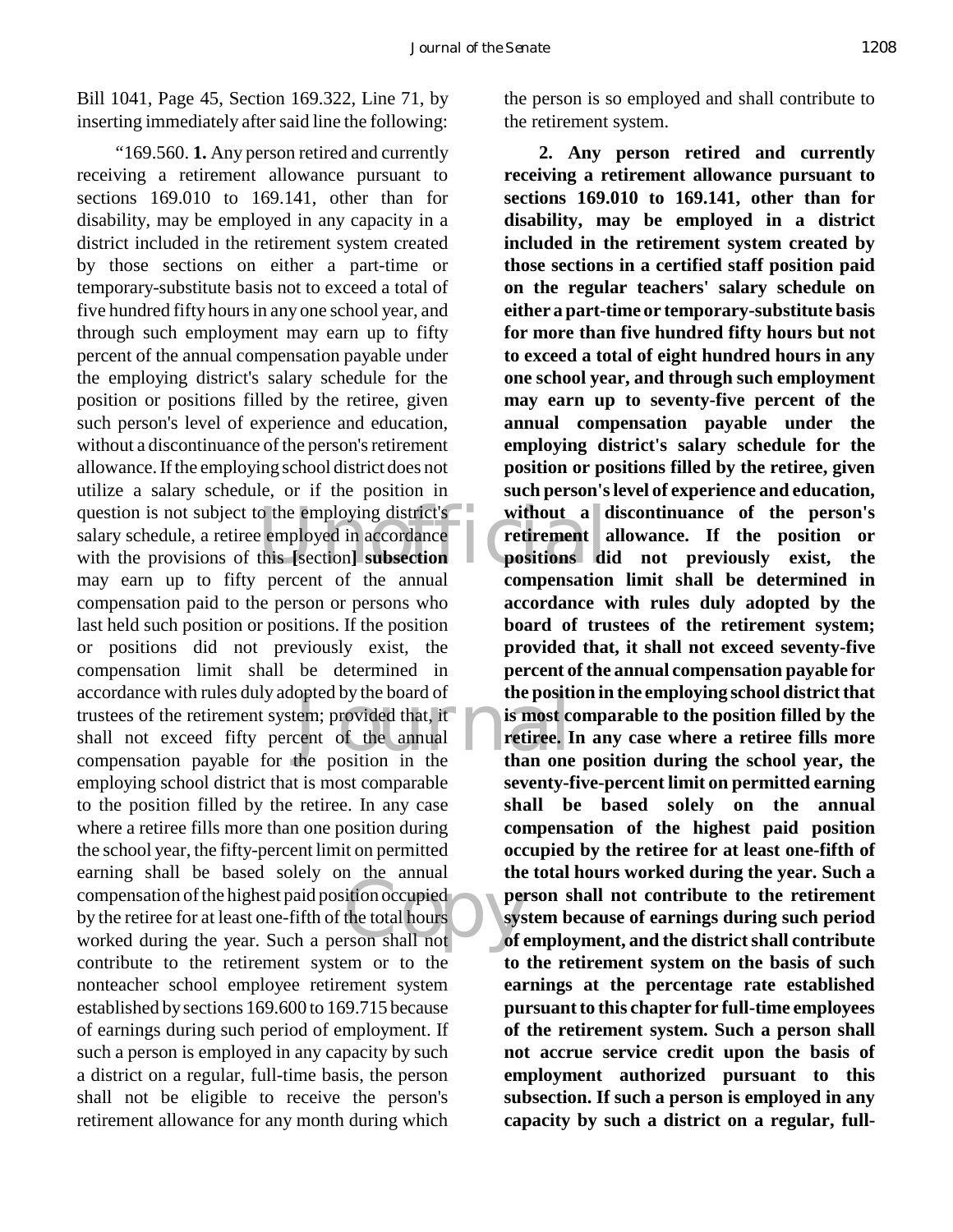**time basis, the person shall not be eligible to receive the person's retirement allowance for any month during which the person is so employed and shall contribute to the retirement system.**"; and

Further amend the title and enacting clause accordingly.

Senator Bray moved that the above amendment be adopted, which motion prevailed.

Senator Bray offered **SA 3**:

SENATE AMENDMENT NO. 3

Amend Senate Committee Substitute for House Committee Substitute for House Bill No. 1040 and House Committee Substitute for House Bill 1041, Page 22, Section 167.052, Line 4, by inserting after all of said line the following:

"167.231. 1. Within all school districts except"<br>
opolitan districts the board of education shall<br>
ide transportation to and from school for all<br>
leading more than three and are helf miles<br>
leading more than three and are more from school,<br>wided to and from eligible for<br>laboratory schools;<br>h are no more than Extremely and state in the board of education may provide transportation metropolitan districts the board of education shall provide transportation to and from school for all pupils living more than three and one-half miles from school and may provide transportation for all pupils. State aid for transportation shall be paid as provided in section 163.161, RSMo, only on the basis of the cost of pupil transportation for those pupils living one mile or more from school, including transportation provided to and from publicly operated university laboratory schools**; except that in districts which are no more than fifteen square miles in size, transportation costs for students who live less than one mile from their assigned school may be considered as reimbursable miles when the district can demonstrate that such students are required to cross a state highway, county arterial, or other major barrier that constitutes a safety problem**. for pupils living less than one mile from school **who do not face safety problems** at the expense of the district and may prescribe reasonable rules and regulations as to eligibility of pupils for transportation. If no increase in the tax levy of the school district is required to provide transportation for pupils living less than one mile from the school, the board may transport said pupils. If an

increase in the tax levy of the school district is required to provide transportation for pupils living less than one mile from school, the board shall submit the question at a public election. If a two-thirds majority of the voters voting on the question at the election are in favor of providing the transportation, the board shall arrange and provide therefor.

2. The proposal and the ballots may be in substantially the following form:

Shall the board of education of the ........ school district provide transportation at the expense of the district for pupils living less than one mile from school and be authorized to levy an additional tax of ........ cents on the one hundred dollars assessed valuation to provide funds to pay for such transportation service?

YES NO

(If you are in favor of the proposition (or question), place an X in the box opposite "YES". If you are opposed to the proposition (or question), place an X in the box opposite "NO".)

3. The board of education of any school district may provide transportation to and from school for any public school pupil not otherwise eligible for transportation under the provisions of state law, and may prescribe reasonable rules and regulations as to eligibility for transportation, if the parents or guardian of the pupil agree in writing to pay the actual cost of transporting the pupil. The minimum charge would be the actual cost of transporting the pupil for ninety school days, which actual cost is to be determined by the average per pupil cost of transporting children in the school district during the preceding school year. The full actual cost shall be paid by the parent or guardian of the pupil and shall not be paid out of any state school aid funds or out of any other revenues of the school district. The cost of transportation may be paid in installments, and the board of education shall establish the cost of the transportation and the time or times and method of payment."; and

Further amend the title and enacting clause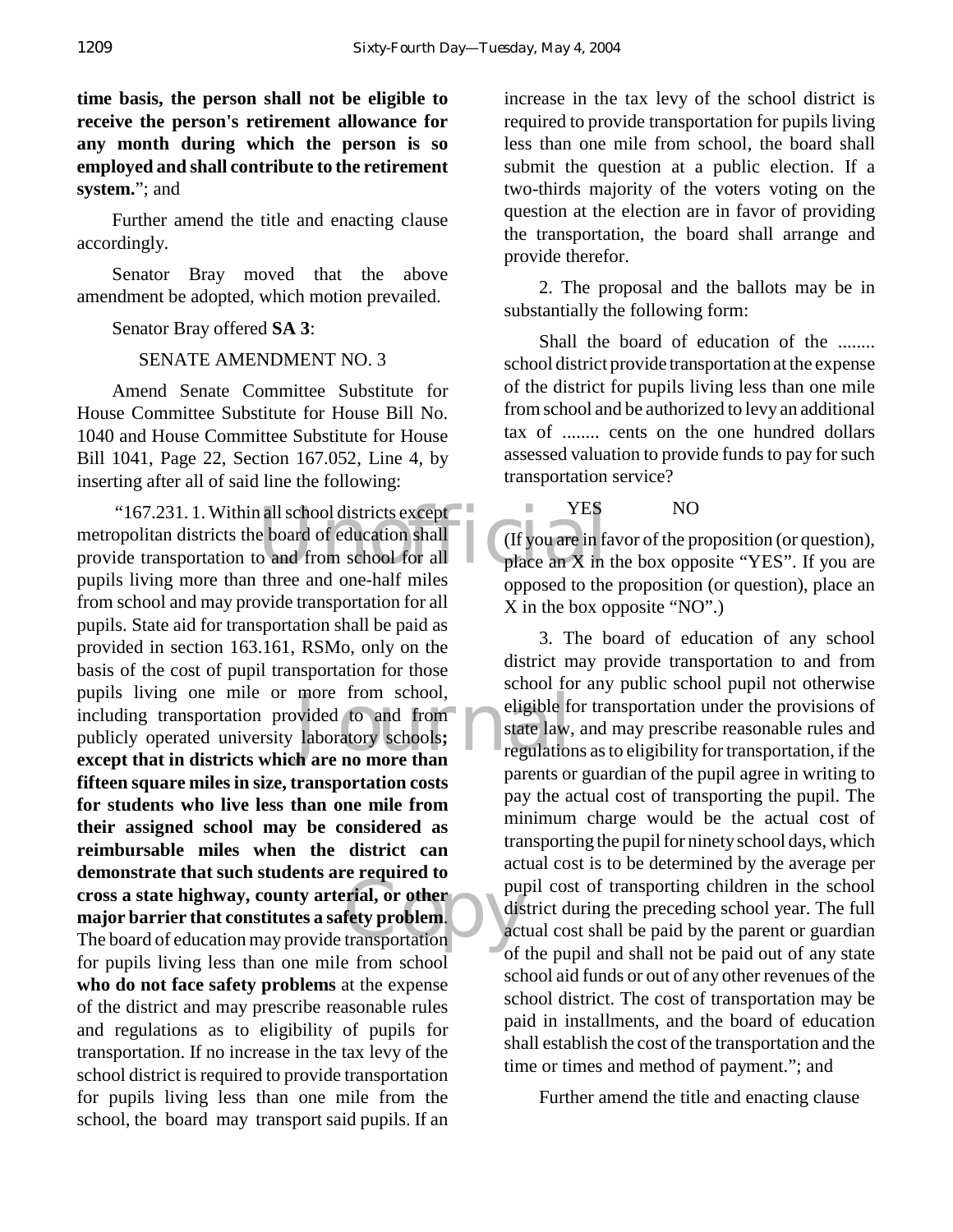accordingly.

Senator Bray moved that the above amendment be adopted, which motion prevailed.

Senator Days offered **SA 4**:

SENATE AMENDMENT NO. 4

Amend Senate Committee Substitute for House Committee Substitute for House Bill No. 1040 and House Committee Substitute for House Bill 1041, Page 4, Section 160.254, Line 42, by inserting immediately after said line the following:

mishment procedures, if<br>ovided to the pupil and<br>of every pupil enrolled in<br>mg of each school year and policy of discipline and any interpretations<br>
mecessary to implement the provisions of the policy<br>
in the course of their duties, including but not<br>  $\frac{69}{669}$  "160.261. 1. The local board of education of each school district shall clearly establish a written policy of discipline, including the district's determination on the use of corporal punishment and the procedures in which punishment will be applied. A written copy of the district's discipline policy and corporal punishment procedures, if applicable, shall be provided to the pupil and parent or legal guardian of every pupil enrolled in the district at the beginning of each school year and also made available in the office of the superintendent of such district, during normal business hours, for public inspection. All employees of the district shall annually receive instruction related to the specific contents of the necessary to implement the provisions of the policy in the course of their duties, including but not limited to approved methods of dealing with acts of school violence, disciplining students with disabilities and instruction in the necessity and requirements for confidentiality.

France Sensor<br>
ployees with<br>
this chapter or 2. The policy shall require school administrators to report acts of school violence to teachers and other school district employees with a need to know. For the purposes of this chapter or chapter 167, RSMo, "need to know" is defined as school personnel who are directly responsible for the student's education or who otherwise interact with the student on a professional basis while acting within the scope of their assigned duties. As used in this section, the phrase "act of school violence" or "violent behavior" means the exertion of physical force by a student with the intent to do

serious physical injury as defined in subdivision (6) of section 565.002, RSMo, to another person while on school property, including a school bus in service on behalf of the district, or while involved in school activities. The policy shall at a minimum require school administrators to report, as soon as reasonably practical, to the appropriate law enforcement agency any of the following felonies, or any act which if committed by an adult would be one of the following felonies:

(1) First degree murder under section 565.020, RSMo;

(2) Second degree murder under section 565.021, RSMo;

(3) Kidnapping under section 565.110, RSMo;

(4) First degree assault under section 565.050, RSMo;

(5) Forcible rape under section 566.030, RSMo;

(6) Forcible sodomy under section 566.060, RSMo;

(7) Burglary in the first degree under section 569.160, RSMo;

(8) Burglary in the second degree under section 569.170, RSMo;

(9) Robbery in the first degree under section 569.020, RSMo;

(10) Distribution of drugs under section 195.211, RSMo;

(11) Distribution of drugs to a minor under section 195.212, RSMo;

(12) Arson in the first degree under section 569.040, RSMo;

(13) Voluntary manslaughter under section 565.023, RSMo;

(14) Involuntary manslaughter under section 565.024, RSMo;

(15) Second degree assault under section 565.060, RSMo;

(16) Sexual assault under section 566.040,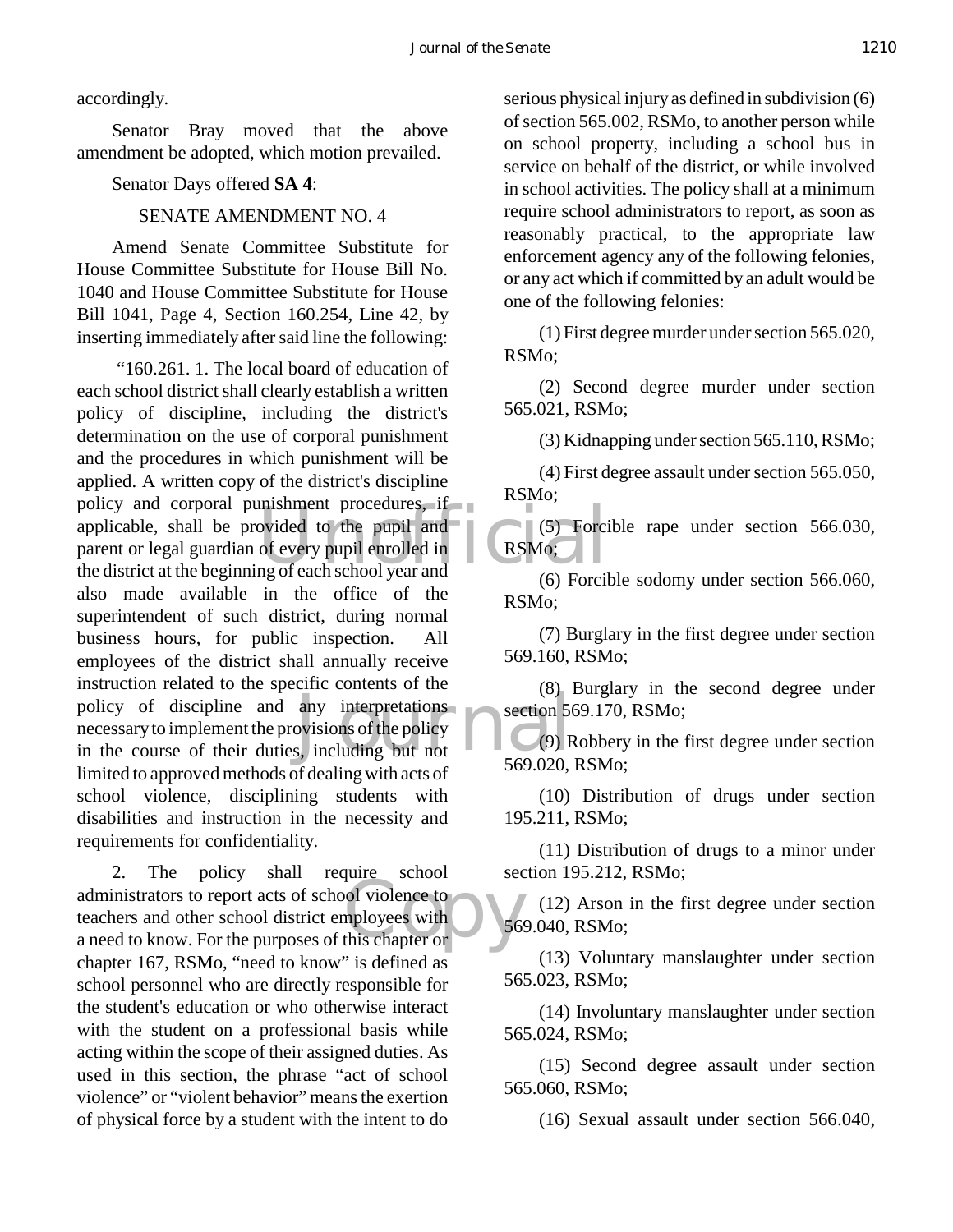RSMo;

(17) Felonious restraint under section 565.120, RSMo;

(18) Property damage in the first degree under section 569.100, RSMo;

(19) The possession of a weapon under chapter 571, RSMo;

(20) Child molestation in the first degree pursuant to section 566.067, RSMo;

(21) Deviate sexual assault pursuant to section 566.070, RSMo;

(22) Sexual misconduct involving a child pursuant to section 566.083, RSMo; or

(23) Sexual abuse pursuant to section 566.100, RSMo;

Exercise of the theorem is a serior property including but not<br>
v school bus in service on<br>
while involved in school<br>
Il require that any portion policy. Such d the student on an disorderly<br>g within the scope of the school the school icy shall also contain committed on school property, including but not limited to actions on any school bus in service on behalf of the district or while involved in school activities. The policy shall require that any portion of a student's individualized education program that is related to demonstrated or potentially violent behavior shall be provided to any teacher and other school district employees who are directly responsible for the student's education or who otherwise interact with the student on an educational basis while acting within the scope of their assigned duties. The policy shall also contain the consequences of failure to obey standards of conduct set by the local board of education, and the importance of the standards to the maintenance of an atmosphere where orderly learning is possible and encouraged.

a suspension<br>
or expulsion, by<br>
whave brought a 3. The policy shall provide for a suspension for a period of not less than one year, or expulsion, for a student who is determined to have brought a weapon to school, including but not limited to the school playground or the school parking lot, brought a weapon on a school bus or brought a weapon to a school activity whether on or off of the school property in violation of district policy, except that:

(1) The superintendent, or in a school district with no high school, the principal of the school which such child attends may modify such suspension on a case-by-case basis; and

(2) This section shall not prevent the school district from providing educational services in an alternative setting to a student suspended under the provisions of this section.

4. For the purpose of this section, the term "weapon" shall mean a firearm as defined under 18 U.S.C. 921 and the following items, as defined in section 571.010, RSMo: a blackjack, a concealable firearm, an explosive weapon, a firearm, a firearm silencer, a gas gun, a knife, knuckles, a machine gun, a projectile weapon, a rifle, a shotgun, a spring gun or a switchblade knife; except that this section shall not be construed to prohibit a school board from adopting a policy to allow a Civil War reenactor to carry a Civil War era weapon on school property for educational purposes so long as the firearm is unloaded. The local board of education shall define weapon in the discipline policy. Such definition shall include the weapons defined in this subsection but may also include other weapons.

5. All school district personnel responsible for the care and supervision of students are authorized to hold every pupil strictly accountable for any disorderly conduct in school or on any property of the school, on any school bus going to or returning from school, during school-sponsored activities, or during intermission or recess periods.

6. Teachers and other authorized district personnel in public schools responsible for the care, supervision, and discipline of schoolchildren, including volunteers selected with reasonable care by the school district, shall not be civilly liable when acting in conformity with the established policy of discipline developed by each board under this section, or when reporting to his or her supervisor or other person as mandated by state law, acts of school violence or threatened acts of school violence, within the course and scope of the duties of the teacher, authorized district personnel or volunteer, when such individual is acting in conformity with the established policies developed by the board. Nothing in this section shall be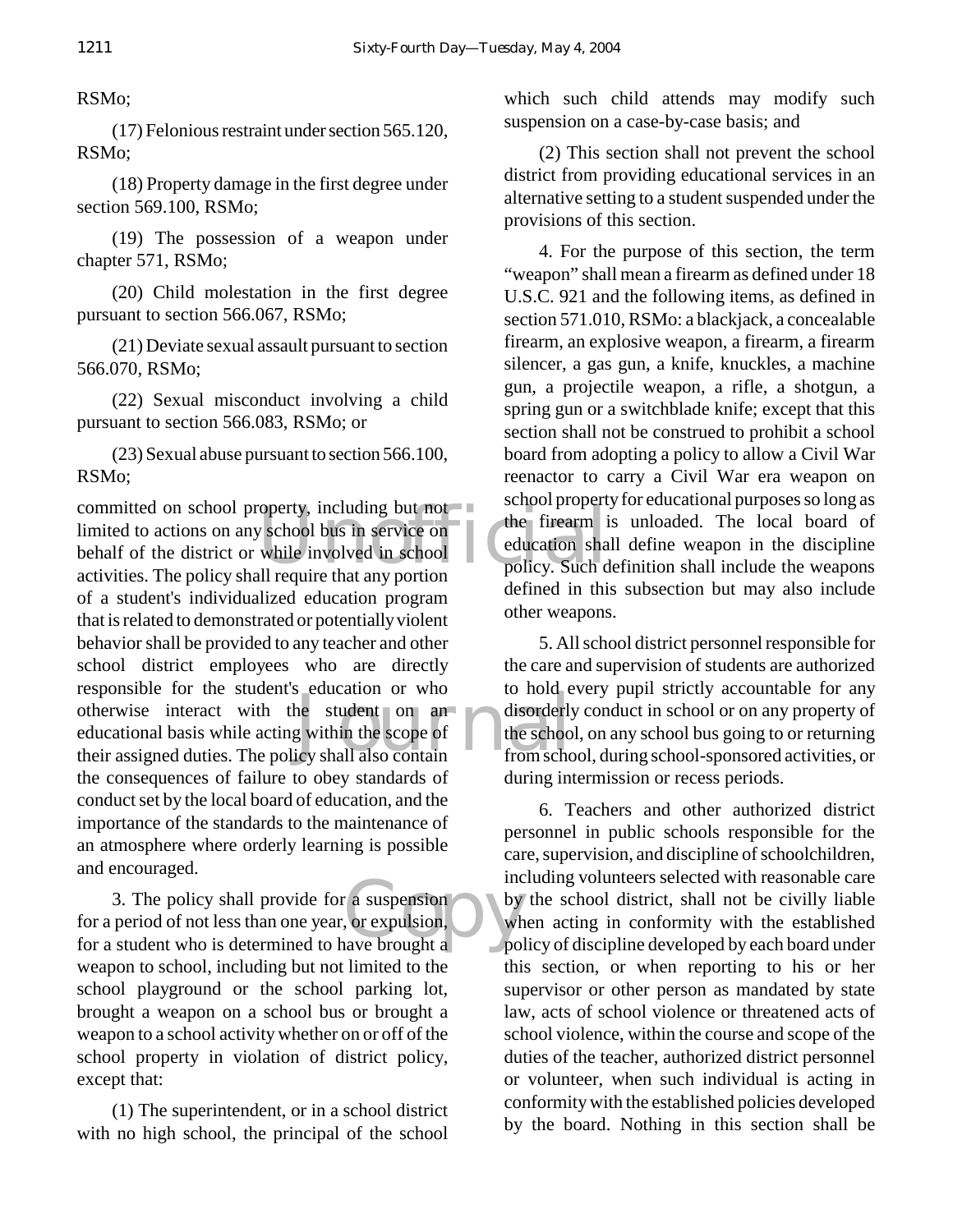construed to create a new cause of action against such school district, or to relieve the school district from liability for the negligent acts of such persons.

the scope of their assigned duties, and shall be a discipline or a<br>provided as required in section 167.020, RSMo, to<br>any school district in which the student of the reporte 7. Each school board shall define in its discipline policy acts of violence and any other acts that constitute a serious violation of that policy. Acts of violence as defined by school boards shall include but not be limited to exertion of physical force by a student with the intent to do serious bodily harm to another person while on school property, including a school bus in service on behalf of the district, or while involved in school activities. School districts shall for each student enrolled in the school district compile and maintain records of any serious violation of the district's discipline policy. Such records shall be made available to teachers and other school district employees with a need to know while acting within provided as required in section 167.020, RSMo, to any school district in which the student subsequently attempts to enroll.

ing of chapter 210, or, if the s<br>sections 210.110 to of schooling, the division of enforcem n of the school lim<br>of child abuse<br>s pursuant to win 8. Spanking, when administered by certificated personnel of a school district in a reasonable manner in accordance with the local board of education's written policy of discipline, is not abuse within the meaning of chapter 210, RSMo. The provisions of sections 210.110 to 210.165, RSMo, notwithstanding, the division of family services shall not have jurisdiction over or investigate any report of alleged child abuse arising out of or related to any spanking administered in a reasonable manner by any certificated school personnel pursuant to a written policy of discipline established by the board of education of the school district. Upon receipt of any reports of child abuse by the division of family services pursuant to sections 210.110 to 210.165, RSMo, which allegedly involves personnel of a school district, the division of family services shall notify the superintendent of schools of the district or, if the person named in the alleged incident is the superintendent of schools, the president of the school board of the school district where the alleged incident occurred. If, after an initial

investigation, the superintendent of schools or the president of the school board finds that the report involves an alleged incident of child abuse other than the administration of a spanking by certificated school personnel pursuant to a written policy of discipline or a report made for the sole purpose of harassing a public school employee, the superintendent of schools or the president of the school board shall immediately refer the matter back to the division of family services and take no further action. In all matters referred back to the division of family services, the division of family services shall treat the report in the same manner as other reports of alleged child abuse received by the division. If the report pertains to an alleged incident which arose out of or is related to a spanking administered by certificated personnel of a school district pursuant to a written policy of discipline or a report made for the sole purpose of harassing a public school employee, a notification of the reported child abuse shall be sent by the superintendent of schools or the president of the school board to the juvenile officer of the county in which the alleged incident occurred. The report shall be jointly investigated by the juvenile officer or a law enforcement officer designated by the juvenile officer and the superintendent of schools or, if the subject of the report is the superintendent of schools, by the juvenile officer or a law enforcement officer designated by the juvenile officer and the president of the school board or such president's designee. The investigation shall begin no later than forty-eight hours after notification from the division of family services is received, and shall consist of, but need not be limited to, interviewing and recording statements of the child and the child's parents or guardian within two working days after the start of the investigation, of the school district personnel allegedly involved in the report, and of any witnesses to the alleged incident. The juvenile officer or a law enforcement officer designated by the juvenile officer and the investigating school district personnel shall issue separate reports of their findings and recommendations after the conclusion of the investigation to the school board of the school district within seven days after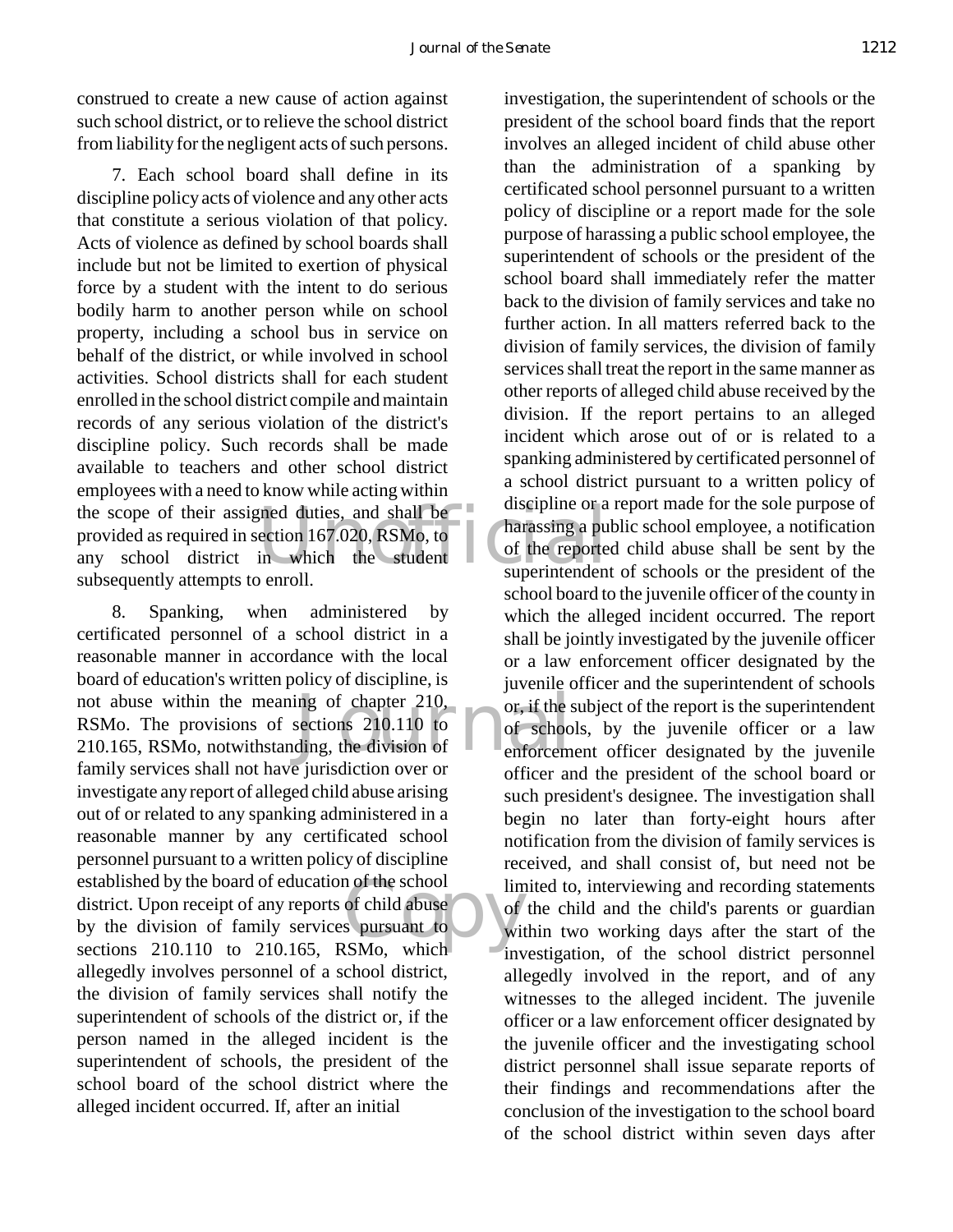receiving notice from the division of family services. The reports shall contain a statement of conclusion as to whether the report of alleged child abuse is substantiated or is unsubstantiated. The school board shall consider the separate reports and shall issue its findings and conclusions and the action to be taken, if any, within seven days after receiving the last of the two reports. The findings and conclusions shall be made in substantially the following form:

(1) The report of the alleged child abuse is unsubstantiated. The juvenile officer or a law enforcement officer designated by the juvenile officer and the investigating school board personnel agree that the evidence shows that no abuse occurred;

enforcement officer designated by the juvenile<br>
officer and the investigating school district<br>
personnel agree that the evidence is sufficient to<br>
or for an act (2) The report of the alleged child abuse is substantiated. The juvenile officer or a law officer and the investigating school district personnel agree that the evidence is sufficient to support a finding that the alleged incident of child abuse did occur;

nvestigating school<br>on their findings and<br>cident. (3) The issue involved in the alleged incident of child abuse is unresolved. The juvenile officer or a law enforcement officer designated by the juvenile officer and the investigating school personnel are unable to agree on their findings and conclusions on the alleged incident.

exercise of shall be<br>
provices' central<br>
usions of the 9. The findings and conclusions of the school board shall be sent to the division of family services. If the findings and conclusions of the school board are that the report of the alleged child abuse is unsubstantiated, the investigation shall be terminated, the case closed, and no record shall be entered in the division of family services' central registry. If the findings and conclusions of the school board are that the report of the alleged child abuse is substantiated, the division of family services shall report the incident to the prosecuting attorney of the appropriate county along with the findings and conclusions of the school district and shall include the information in the division's central registry. If the findings and conclusions of the school board are that the issue involved in the

alleged incident of child abuse is unresolved, the division of family services shall report the incident to the prosecuting attorney of the appropriate county along with the findings and conclusions of the school board, however, the incident and the names of the parties allegedly involved shall not be entered into the central registry of the division of family services unless and until the alleged child abuse is substantiated by a court of competent jurisdiction.

10. Any superintendent of schools, president of a school board or such person's designee or juvenile officer who knowingly falsifies any report of any matter pursuant to this section or who knowingly withholds any information relative to any investigation or report pursuant to this section is guilty of a class A misdemeanor.

**11. In order to ensure the safety of all students, should a student be expelled for bringing a weapon to school, violent behavior, or for an act of school violence, that student shall not, for the purposes of the accreditation process of the Missouri school improvement plan, be considered a dropout or be included in the calculation of that district's educational persistence ratio.**"; and

Further amend the title and enacting clause accordingly.

Senator Days moved that the above amendment be adopted, which motion prevailed.

Senator Bartle assumed the Chair.

Senator Scott offered **SA 5**, which was read:

#### SENATE AMENDMENT NO. 5

Amend Senate Committee Substitute for House Committee Substitute for House Bill No. 1040 and House Committee Substitute for House Bill No. 1041, Page 45, Section 169.596, Line 8, by inserting after "superintendent" the following: "**unless the district has a shortage of superintendents, as determined by both the school district and the state board of education**".

Senator Scott moved that the above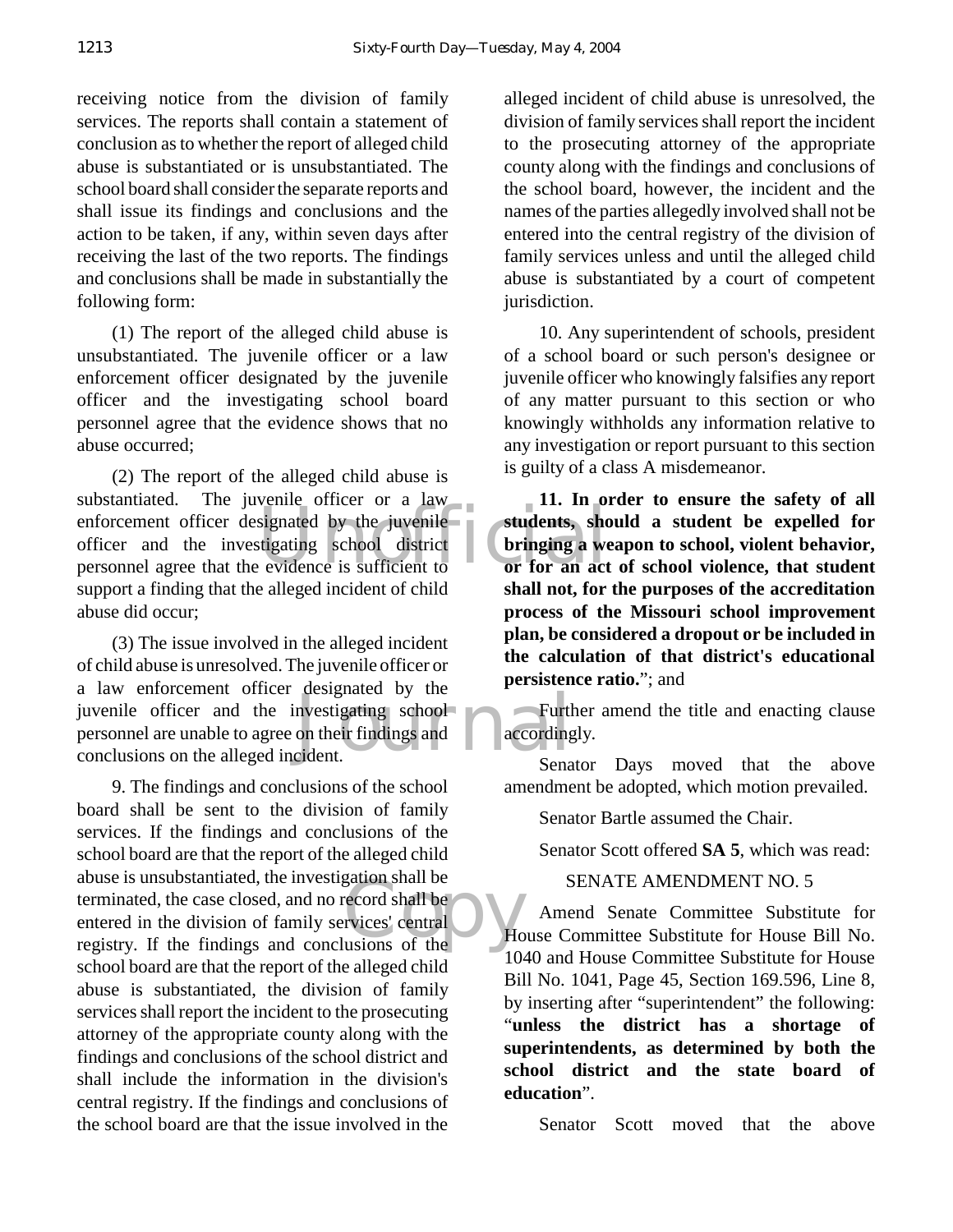amendment be adopted, which motion prevailed.

Senator Scott offered **SA 6**, which was read:

#### SENATE AMENDMENT NO. 6

Amend Senate Committee Substitute for House Committee Substitute for House Bill No. 1040 and House Committee Substitute for House Bill No. 1041, Page 8, Section 163.031, Line 33, by inserting immediately after the word "included" the following: "**and any monies received by the Pettis County school fund, prior to December 31, 2005, in resolution of environmental law violations shall not be included**"; and

Further amend said bill, page 53, section 2, line 5, by inserting immediately after said line the following:

ations shall be deposited<br>ital projects fund. The 565.023, 565.0<br>tion shall terminate on is a child less "**Section 3. All monies received in the Pettis County school fund in resolution of environmental law violations shall be deposited into that district's capital projects fund. The provisions of this section shall terminate on December 31, 2005.**"; and

Further amend the title and enacting clause accordingly.

Senator Scott moved that the above amendment be adopted.

567.050,<br>or Scott, SA 6 was<br>568.045, At the request of Senator Scott, **SA 6** was withdrawn.

Senator Gross offered **SA 7**:

#### SENATE AMENDMENT NO. 7

assemble.com<br>
ute for House<br>
.321, Line 30,<br>
all<br>
The said line the Amend Senate Committee Substitute for House Committee Substitute for House Bill No. 1040 and House Committee Substitute for House Bill No. 1041, Page 49, Section 209.321, Line 30, by inserting immediately after said line the following:

 "210.145. 1. The division shall establish and maintain an information system operating at all times, capable of receiving and maintaining reports. This information system shall have the ability to receive reports over a single, statewide toll-free number. Such information system shall maintain the results of all investigations, family assessments and services, and other relevant information.

2. Upon receipt of a report, the division shall immediately communicate such report to its appropriate local office and any relevant information as may be contained in the information system. The local division staff shall determine, through the use of protocols developed by the division, whether an investigation or the family assessment and services approach should be used to respond to the allegation. The protocols developed by the division shall give priority to ensuring the well-being and safety of the child.

3. The local office shall contact the appropriate law enforcement agency immediately upon receipt of a report which division personnel determine merits an investigation, or, which, if true, would constitute a suspected violation of any of the following: section 565.020, 565.021, 565.023, 565.024 or 565.050, RSMo, if the victim is a child less than eighteen years of age, section 566.030 or 566.060, RSMo, if the victim is a child less than eighteen years of age, or other crime under chapter 566, RSMo, if the victim is a child less than eighteen years of age and the perpetrator is twenty-one years of age or older, section 567.050, RSMo, if the victim is a child less than eighteen years of age, section 568.020, 568.030, 568.045, 568.050, 568.060, 568.080, or 568.090, RSMo, section 573.025, 573.037 or 573.045, RSMo, or an attempt to commit any such crimes. The local office shall provide such agency with a detailed description of the report received. In such cases the local division office shall request the assistance of the local law enforcement agency in all aspects of the investigation of the complaint. The appropriate law enforcement agency shall either assist the division in the investigation or provide the division, within twenty-four hours, an explanation in writing detailing the reasons why it is unable to assist.

4. The local office of the division shall cause an investigation or family assessment and services approach to be initiated immediately or no later than within twenty-four hours of receipt of the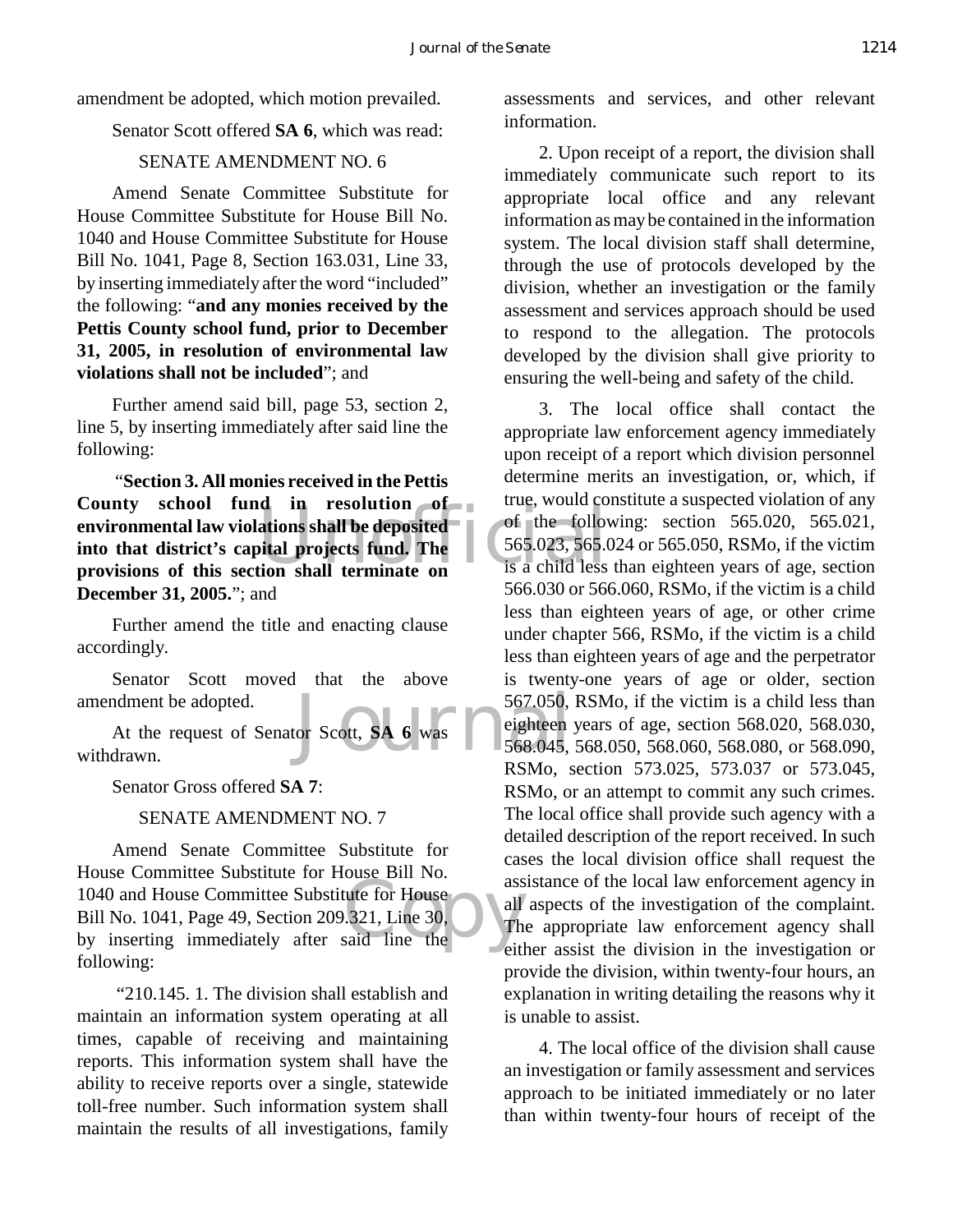ported absent from the been received<br>and the well-being of the been received<br>been received<br>be pertinent. report from the division, except in cases where the sole basis for the report is educational neglect. If the report indicates that educational neglect is the only complaint and there is no suspicion of other neglect or abuse, the investigation shall be initiated within seventy-two hours of receipt of the report. If the report indicates the child is in danger of serious physical harm or threat to life, an investigation shall include direct observation of the subject child within twenty-four hours of the receipt of the report. Local law enforcement shall take all necessary steps to facilitate such direct observation. If the parents of the child are not the alleged abusers, a parent of the child must be notified prior to the child being interviewed by the division. The division shall not meet with the child **[**at the child's school or child-care facility**] in any school building or child care facility building where abuse of such child is alleged to have occurred**. When the child is reported absent from the residence, the location and the well-being of the child shall be verified.

Id or perpetrator. The<br>gator shall include<br>ation of the subject<br>Il ensure information sonnel. The the district shall 5. The director of the division shall name at least one chief investigator for each local division office, who shall direct the division response on any case involving a second or subsequent incident regarding the same subject child or perpetrator. The duties of a chief investigator shall include verification of direct observation of the subject child by the division and shall ensure information regarding the status of an investigation is provided to the public school district liaison. The public school district liaison shall develop protocol in conjunction with the chief investigator to ensure information regarding an investigation is shared with appropriate school personnel. The superintendent of each school district shall designate a specific person or persons to act as the public school district liaison. Should the subject child attend a nonpublic school the chief investigator shall notify the school principal of the investigation. Upon notification of an investigation, all information received by the public school district liaison or the school shall be subject to the provisions of the federal Family Educational Rights and Privacy Act (FERPA), 20

U.S.C., Section 1232g, and federal rule 34 C.F.R., Part 99.

6. The investigation shall include but not be limited to the nature, extent, and cause of the abuse or neglect; the identity and age of the person responsible for the abuse or neglect; the names and conditions of other children in the home, if any; the home environment and the relationship of the subject child to the parents or other persons responsible for the child's care; any indication of incidents of physical violence against any other household or family member; and other pertinent data.

7. When a report has been made by a person required to report under section 210.115, the division shall contact the person who made such report within forty-eight hours of the receipt of the report in order to ensure that full information has been received and to obtain any additional information or medical records, or both, that may be pertinent.

8. Upon completion of the investigation, if the division suspects that the report was made maliciously or for the purpose of harassment, the division shall refer the report and any evidence of malice or harassment to the local prosecuting or circuit attorney.

9. Multidisciplinary teams shall be used whenever conducting the investigation as determined by the division in conjunction with local law enforcement. Multidisciplinary teams shall be used in providing protective or preventive social services, including the services of law enforcement, a liaison of the local public school, the juvenile officer, the juvenile court, and other agencies, both public and private.

10. If the appropriate local division personnel determine after an investigation has begun that completing an investigation is not appropriate, the division shall conduct a family assessment and services approach. The division shall provide written notification to local law enforcement prior to terminating any investigative process. The reason for the termination of the investigative process shall be documented in the record of the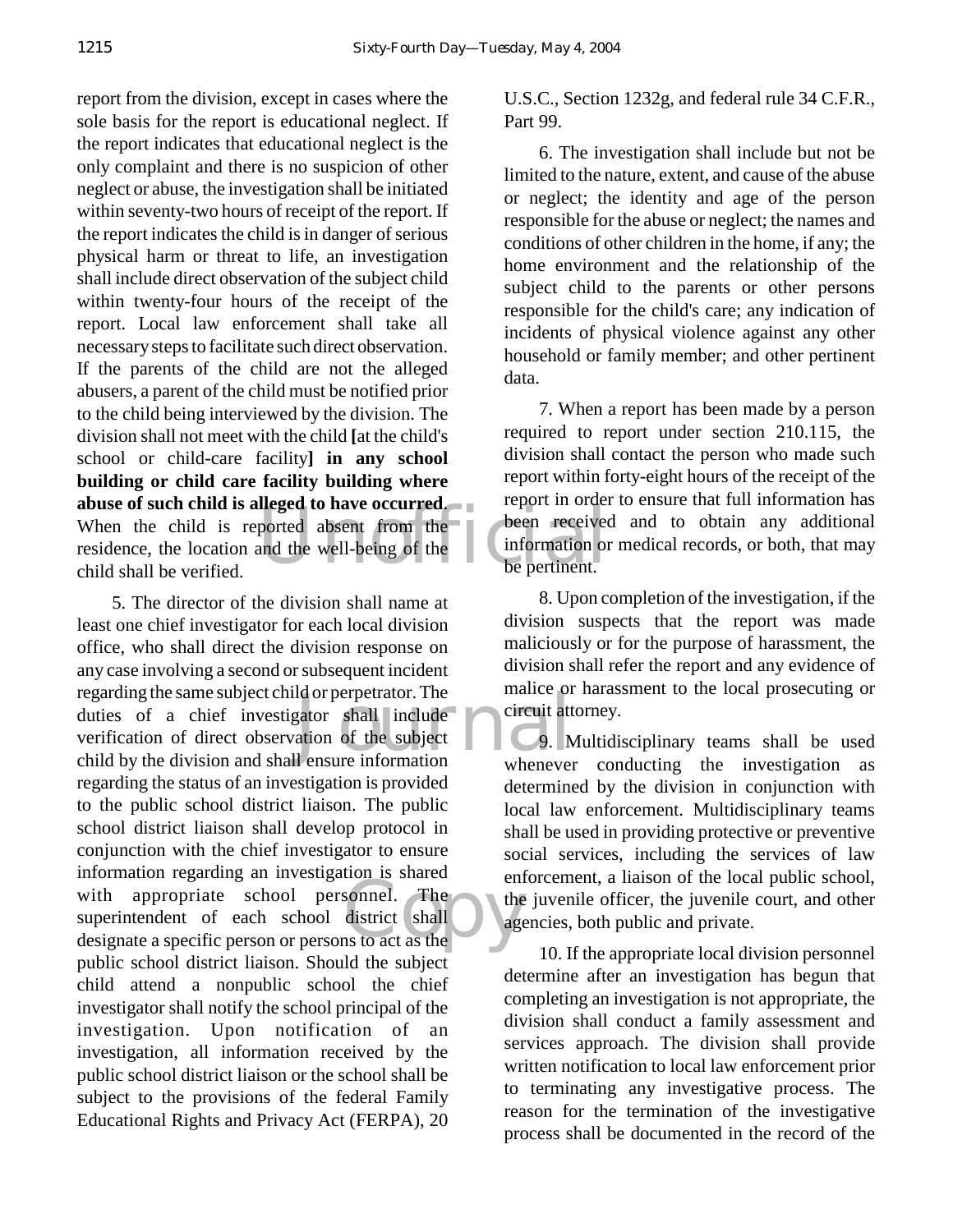division and the written notification submitted to local law enforcement. Such notification shall not preclude nor prevent any investigation by law enforcement.

11. If the appropriate local division personnel determines to use a family assessment and services approach, the division shall:

(1) Assess any service needs of the family. The assessment of risk and service needs shall be based on information gathered from the family and other sources;

ture abuse or neglect. The<br>document in the record its<br>luntary services and the<br>receive, if reduce the (2) Provide services which are voluntary and time-limited unless it is determined by the division based on the assessment of risk that there will be a high risk of abuse or neglect if the family refuses to accept the services. The division shall identify services for families where it is determined that the child is at high risk of future abuse or neglect. The division shall thoroughly document in the record its attempt to provide voluntary services and the reasons these services are important to reduce the risk of future abuse or neglect to the child. If the family continues to refuse voluntary services or the child needs to be protected, the division may commence an investigation;

diate investigation if<br>hily assessment and<br>n determines that an and mandated<br>n sections 210,109 to of the inv (3) Commence an immediate investigation if at any time during the family assessment and services approach the division determines that an investigation, as delineated in sections 210.109 to 210.183, is required. The division staff who have conducted the assessment may remain involved in the provision of services to the child and family;

ext and services<br>the removal of (4) Document at the time the case is closed, the outcome of the family assessment and services approach, any service provided and the removal of risk to the child, if it existed.

12. Within thirty days of an oral report of abuse or neglect, the local office shall update the information in the information system. The information system shall contain, at a minimum, the determination made by the division as a result of the investigation, identifying information on the subjects of the report, those responsible for the care of the subject child and other relevant dispositional information. The division shall complete all investigations within thirty days, unless good cause for the failure to complete the investigation is documented in the information system. If the investigation is not completed within thirty days, the information system shall be updated at regular intervals and upon the completion of the investigation. The information in the information system shall be updated to reflect any subsequent findings, including any changes to the findings based on an administrative or judicial hearing on the matter.

13. A person required to report under section 210.115 to the division shall be informed by the division of his right to obtain information concerning the disposition of his or her report. Such person shall receive, from the local office, if requested, information on the general disposition of his or her report. A person required to report to the division pursuant to section 210.115 may receive, if requested, findings and information concerning the case. Such release of information shall be at the discretion of the director based upon a review of the mandated reporter's ability to assist in protecting the child or the potential harm to the child or other children within the family. The local office shall respond to the request within forty-five days. The findings shall be made available to the mandated reporter within five days of the outcome of the investigation.

14. In any judicial proceeding involving the custody of a child the fact that a report may have been made pursuant to sections 210.109 to 210.183 shall not be admissible. However, nothing in this subsection shall prohibit the introduction of evidence from independent sources to support the allegations that may have caused a report to have **been** made.

15. In any judicial proceeding involving the custody of a child where the court determines that the child is in need of services pursuant to subdivision (d) of subsection 1 of section 211.031, RSMo, and has taken jurisdiction, the child's parent, guardian or custodian shall not be entered into the registry.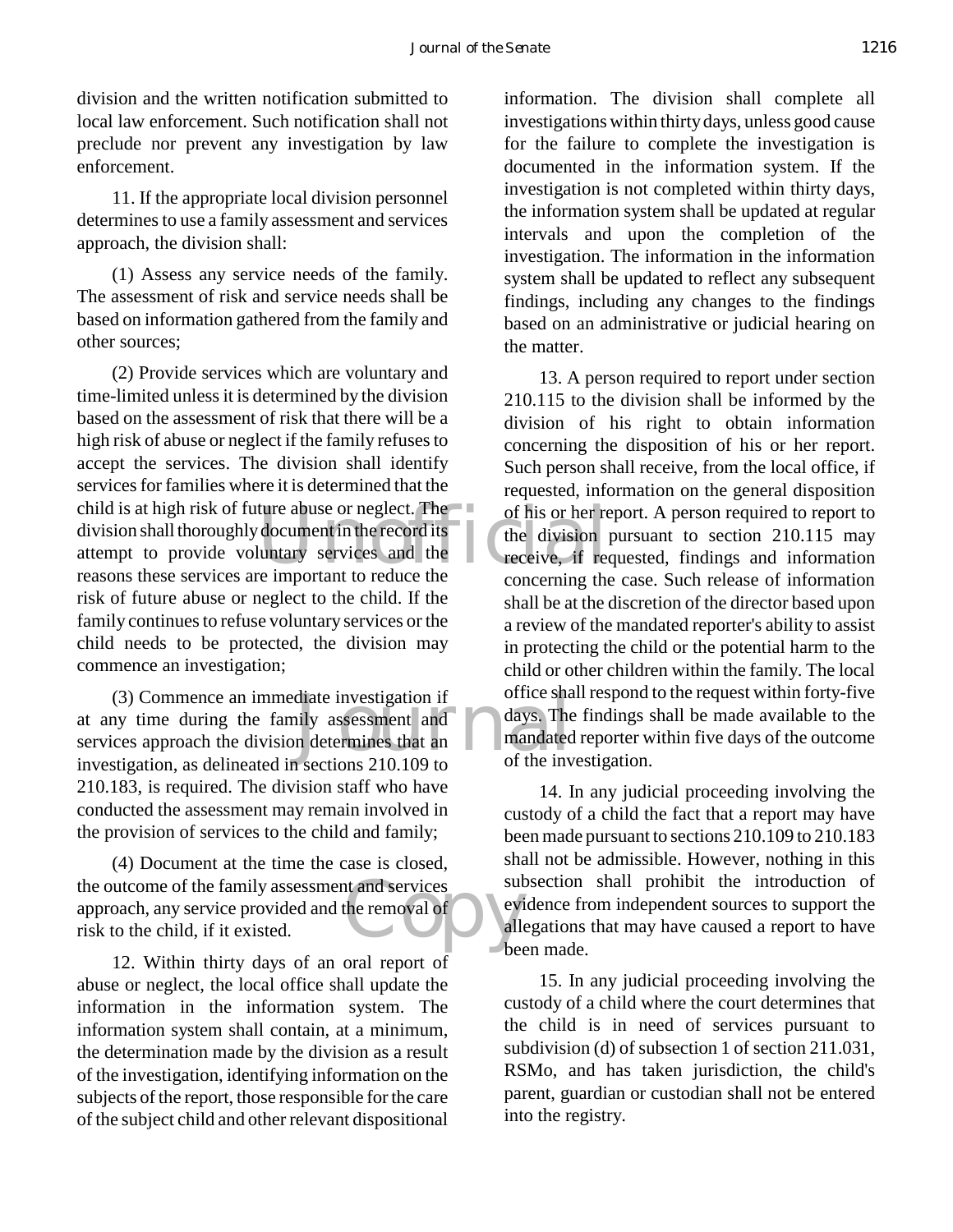16. The division of family services is hereby granted the authority to promulgate rules and regulations pursuant to the provisions of section 207.021, RSMo, and chapter 536, RSMo, to carry out the provisions of sections 210.109 to 210.183.

17. Any rule or portion of a rule, as that term is defined in section 536.010, RSMo, that is created under the authority delegated in this section shall become effective only if it complies with and is subject to all of the provisions of chapter 536, RSMo, and, if applicable, section 536.028, RSMo. This section and chapter 536, RSMo, are nonseverable and if any of the powers vested with the general assembly pursuant to chapter 536, RSMo, to review, to delay the effective date or to disapprove and annul a rule are subsequently held unconstitutional, then the grant of rulemaking authority and any rule proposed or adopted after August 28, 2000, shall be invalid and void."; and

e invalid and void."; and<br>bill, page 53, Section B,<br>cond "and"; and<br>Senator S Further amend said bill, page 53, Section B, line 2, by striking the second "and"; and

Further amend said line by inserting after "168.515" the following "**and 210.145**"; and

Further amend the title and enacting clause accordingly.

d that the above Bill No. 1<br>h motion prevailed.<br>d SA 8: Senator Gross moved that the above amendment be adopted, which motion prevailed.

Senator Steelman offered **SA 8**:

#### SENATE AMENDMENT NO. 8

Bill No. 1041, Page 45, Section 169.322, Line 71, for<br>by inserting after all of said line the following:<br>"169.577. Any member of a retirement system" Amend Senate Committee Substitute for House Committee Substitute for House Bill No. 1040 and House Committee Substitute for House by inserting after all of said line the following:

 "169.577. Any member of a retirement system subject to the provisions of this chapter, who is within five years of being eligible to retire with a retirement allowance as provided in this chapter, may elect to purchase additional creditable service of up to **[**five-tenths**] six-tenths** of a year which shall, when so purchased, be included in the total of the member's years of creditable service,

used to enable the member to achieve the minimum creditable service time required for a retirement allowance, and applied in the computation of the member's annual service retirement allowance. For any member of a retirement system established by sections 169.010 to 169.141 or 169.600 to 169.715, and notwithstanding any other provision within this section to the contrary, the purchase shall be effected in the same manner as provided in section 169.056. The request for purchase of the additional creditable service shall be made in writing to the board of trustees of the system in which the applicant is a member. The purchase shall be effected by the member paying to the retirement system the amount required by the rules and regulations established by the respective retirement system, or absent such rules and regulations, the amount, with

Senator Steelman moved that the above amendment be adopted, which motion prevailed.

Senator Steelman offered **SA 9**:

#### SENATE AMENDMENT NO. 9

Amend Senate Committee Substitute for House Committee Substitute for House Bill No. 1040 and House Committee Substitute for House Bill No. 1041, Page 47, Section 169.712, Line 33, by inserting after all of said line the following:

 "171.031. 1. Each school board shall prepare annually a calendar for the school term, specifying the opening date**, provided that such opening date does not occur before the last Monday in August,** and providing a minimum term of at least one hundred seventy-four days and one thousand forty-four hours of actual pupil attendance.

2. No school day shall be longer than seven hours except for vocational schools which may adopt an eight-hour day in a metropolitan school district and a school district in a first class county adjacent to a city not within a county."; and

Further amend the title and enacting clause accordingly.

Senator Steelman moved that the above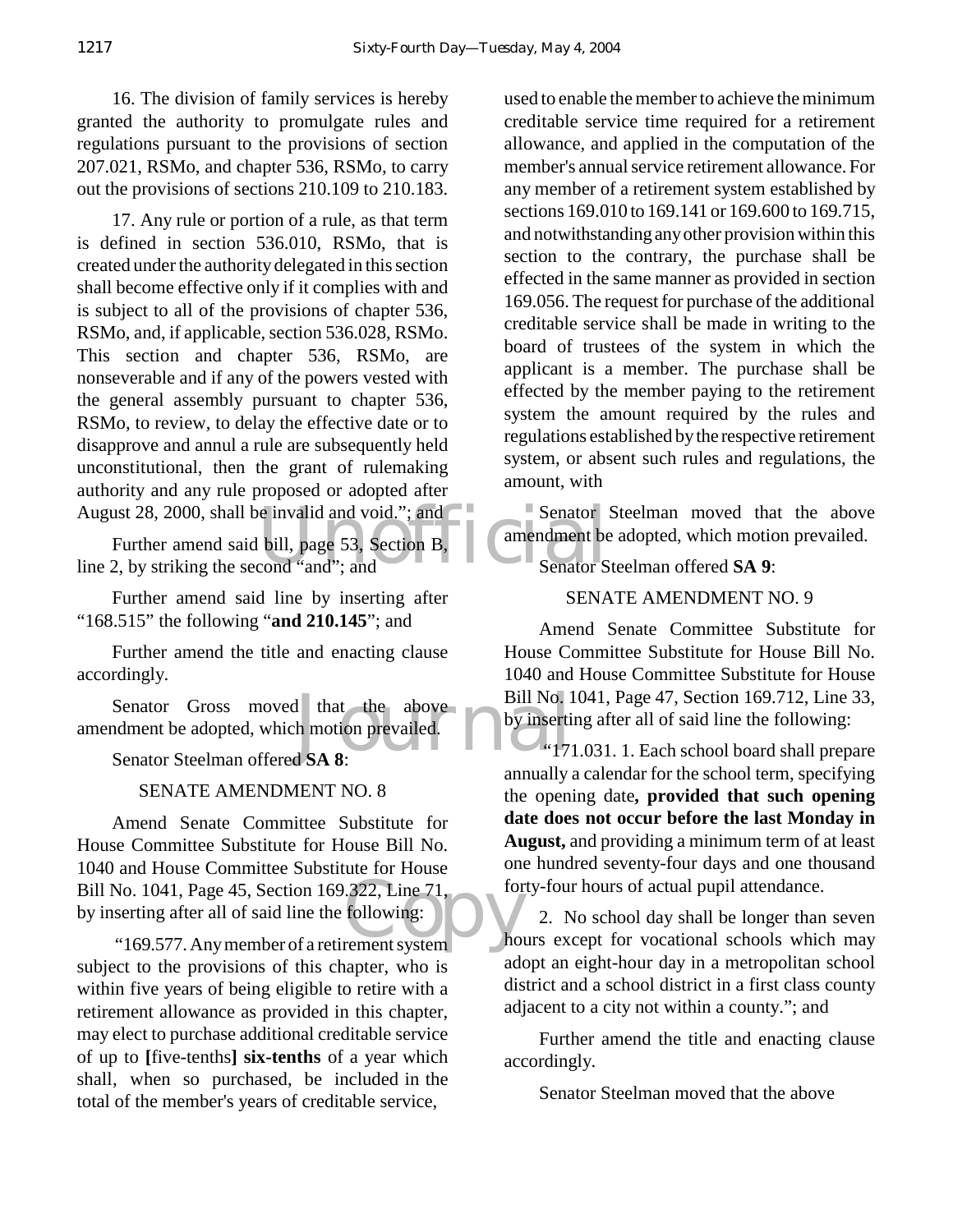amendment be adopted, which motion failed.

#### Senator Steelman offered **SA 10**:

#### SENATE AMENDMENT NO. 10

Amend Senate Committee Substitute for House Committee Substitute for House Bill No. 1040 and House Committee Substitute for House Bill No. 1041, Page 53, Section 2, Line 5, by inserting immediately after said line the following:

"**Section 3. If a public school district hosts a district-sponsored Internet web site, that district shall post on such site:**

**(1) A current version of that district's policy manual and all related documents; and**

**(2) A current version of that district's handbook, or, if the district has more than one handbook, handbooks.**"; and

Further amend the title and enacting clause and character<br>
rdingly. appointment<br>
Senator Steelman moved that the above board Heabal accordingly.

Senator Steelman moved that the above amendment be adopted, which motion prevailed.

Senator Coleman offered **SA 11**:

SENATE AMENDMENT NO. 11

ittee Substitute for<br>
For House Bill No.<br>
Substitute for House and maint<br>
on 168.126. Line 46. Amend Senate Committee Substitute for House Committee Substitute for House Bill No. 1040 and House Committee Substitute for House Bill No. 1041, Page 26, Section 168.126, Line 46, by inserting immediately after said line the following:

Correct System Strategy<br>
and Shall he below the Supplement Strategy<br>
Contained Strategy<br>
Contained Strategy<br>
Contained Strategy<br>
Contained Strategy<br>
Contained Strategy<br>
Contained Strategy<br>
Contained Strategy<br>
Contained Str "168.211. 1. In metropolitan districts the superintendent of schools shall be appointed by the board of education for a term of one to four years, during which term his compensation shall not be reduced. **[**In the event the board shall dismiss the superintendent during said term, he shall be paid compensation only for the balance of the current year.**]** The superintendent of schools shall appoint, with the approval of the board, a treasurer, a commissioner of school buildings and he shall serve at the pleasure of the superintendent of schools and as many associate and assistant superintendents as he deems necessary, whose compensation shall be fixed by the board. The

superintendent of schools shall give bond in the sum that the board requires but not less than fifty thousand dollars. No employee or agent of the board shall be a member of the board.

2. The superintendent of schools shall have general supervision, subject to the control of the board, of the school system, including its various departments and physical properties, courses of instruction, discipline and conduct of the schools, textbooks and studies. All appointments, promotions and transfers of teachers, and introduction and changes of textbooks and apparatus, shall be made by the superintendent with the approval of the board. All appointments and promotions of teachers shall be made upon the basis of merit, to be ascertained, as far as practicable, in cases of appointment, by examination, and in cases of promotion, by length and character of service. Examinations for appointment shall be conducted by the superintendent under regulations to be made by the board. He shall make such reports to the board that it directs or the rules provide.

3. The superintendent of schools shall have general supervision, subject to the approval of the board, of all school buildings, apparatus, equipment and school grounds and of their construction, installation, operation, repair, care and maintenance; the purchasing of all supplies and equipment; the operation of the school lunchrooms; the administration of examinations for the appointment and promotion of all employees of the school system; and the preparation and administration of the annual budget for the school system. Subject to the approval of the board of education as to number and salaries, the superintendent may appoint as many employees as are necessary for the proper performance of his duties.

4. The board may grant a leave of absence to the superintendent of schools, and may remove him from office by vote of a majority of its members.

5. The commissioner of school buildings shall be a person qualified by reason of education,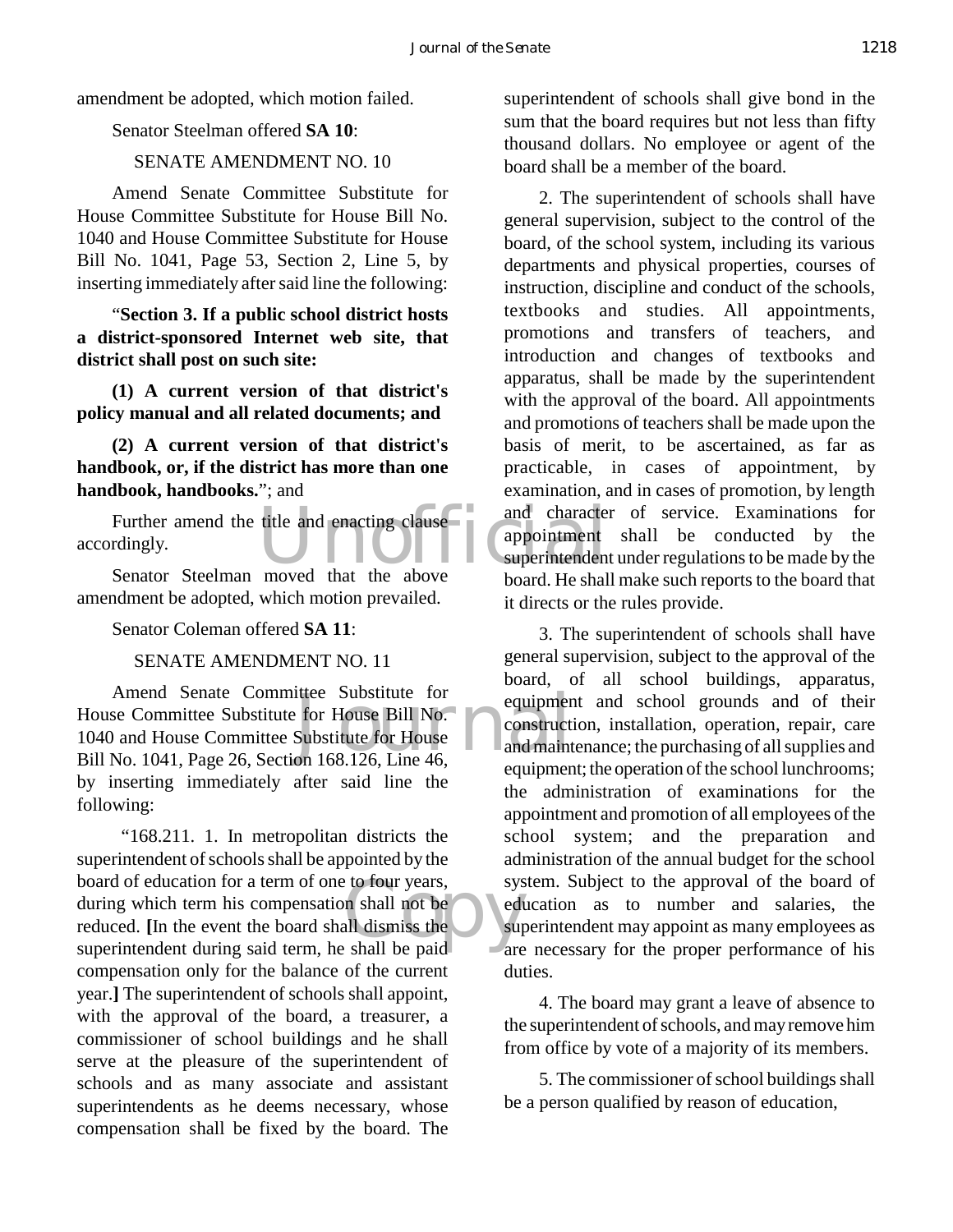experience and general familiarity with buildings and personnel to assume the following responsibilities and duties. Subject to the control of the superintendent of schools, he shall exercise supervision over all school buildings, machinery, heating systems, equipment, school grounds and other buildings and premises of the board of education and the construction, installation, operation, repair, care and maintenance related thereto and the personnel connected therewith; the purchasing of building supplies and equipment and such other duties as may be assigned to him by board rules or regulations, provided that this provision shall not apply to any commissioner of school buildings serving on October 13, 1967."; and

Further amend the title and enacting clause accordingly.

moved that the above Missouri which<br>which motion prevailed. <br>offered SA 12: Senator Coleman moved that the above amendment be adopted, which motion prevailed.

#### Senator Dougherty offered **SA 12**:

#### SENATE AMENDMENT NO. 12

on 160.254, Line 42, for stude<br>after said line the stude money m<br>from state Amend Senate Committee Substitute for House Committee Substitute for House Bill No. 1040 and House Committee Substitute for House Bill No. 1041, Page 4, Section 160.254, Line 42, by inserting immediately after said line the following:

of encouraging<br>
ching. Such<br>
rree thousand "161.415. 1. Within the limits of amounts appropriated therefor, the department of elementary and secondary education shall make available up to **[**one**] two** hundred one-year, renewable scholarships in an amount of two thousand dollars to minority students for the purpose of encouraging minority students to enter teaching. **Such scholarship shall be increased to three thousand dollars if the student is entering the special education field.** Such scholarships shall be available to minority high school graduates and college students who are residents of Missouri, and who enter and make a commitment to pursue a teacher education program approved by the department of elementary and secondary education and offered by a four-year college or

university located in Missouri, or who after the completion of their baccalaureate degree enter teacher education and make a commitment to teach science**, [**or**]** mathematics**, or special education**, and who have:

(1) Achieved scores on an accepted standardized test of academic ability, including, but not limited to, the SAT, ACT, SCAT, which place them at or above the seventy-fifth percentile; **[**and**] or**

(2) A high school rank at or above the seventy-fifth percentile.

2. If the number of applicants exceeds the number of scholarships or revenues available, the department of elementary and secondary education may consider the financial needs of the applicant.

3. Any college or university located in Missouri which offers a teacher education program approved by the department of elementary and secondary education, and wishes to have the scholarships provided pursuant to this section made available to eligible applicants for admittance to such college or university, must provide matching funds to match one dollar for every two dollars made available by the state pursuant to this section for students attending the college or university. **[**Such matching funds shall not be taken from money made available to the college or university from state funds.**]** The total scholarship available to any one student from state and from college and university sources pursuant to such match program shall be three thousand dollars per year**, or in the case of those students entering the special education field, four thousand dollars per year**.

4. A recipient shall be eligible for a renewed scholarship for a maximum of three additional years. Eligibility for renewed scholarships shall be based on criteria established by the colleges of education and the department of elementary and secondary education.

5. As used in this section the term "minority" includes Asian Americans, Hispanic Americans, Native Americans and African Americans.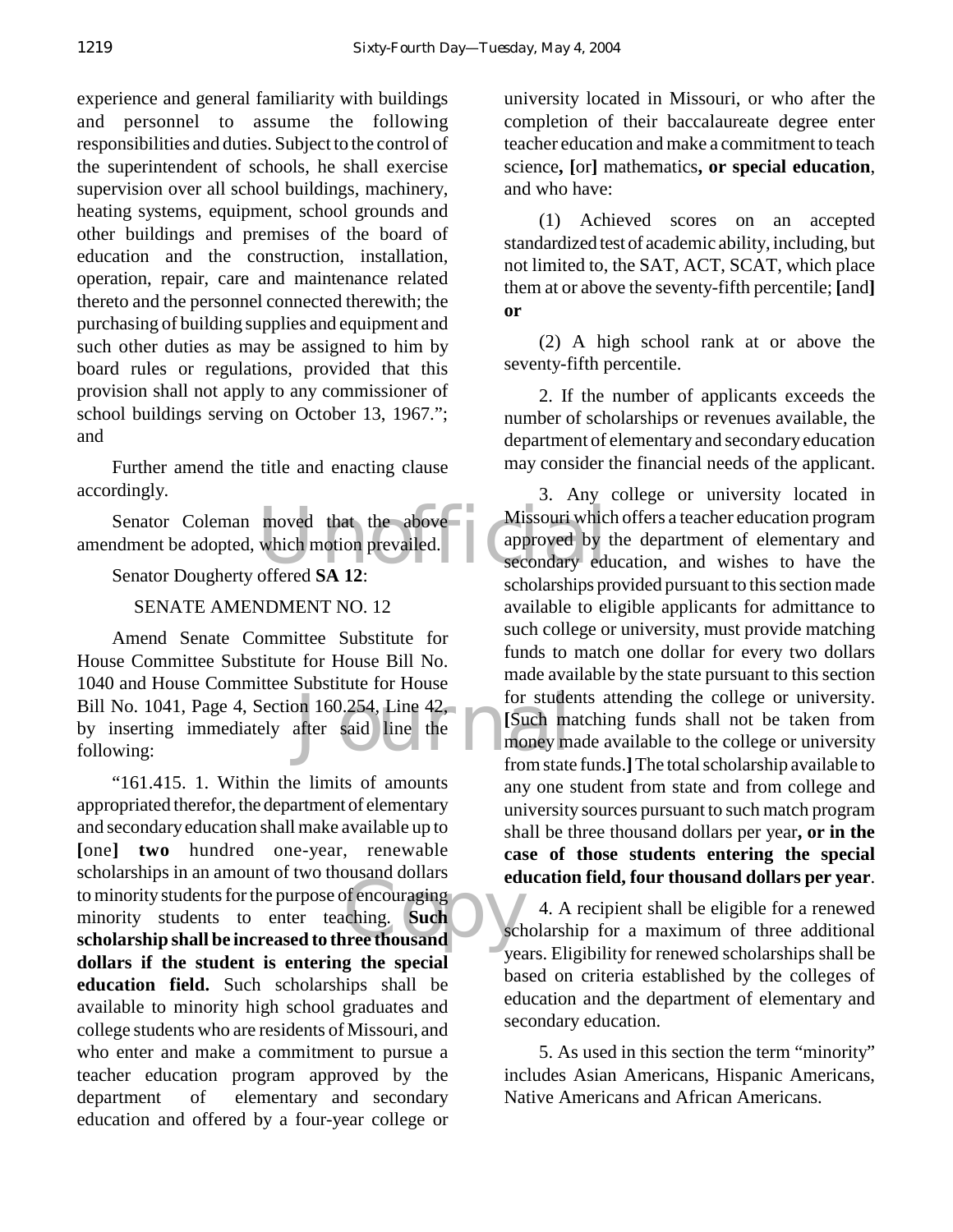6. The scholarships provided in subsection 1 of this section shall be available to otherwise eligible students who are currently enrolled in a community college and make a commitment to pursue a teacher education program approved by the department of elementary and secondary education and offered by a four-year college or university located in Missouri.

education may sell such loans to the higher<br>
education loan authority of the state of Missouri<br>
created under sections 173.350 to 173.450,<br> **ESMA 7. If a student ceases their study prior to receiving a degree, any scholarship received under this section shall be treated as a loan to the student and interest at the rate of nine and one-half percent per year shall be charged upon the unpaid balance of the amount received from the date the student ceases their study until the amount received is paid back to the state. In order to provide for the servicing of such loans, the department of elementary and secondary education loan authority of the state of Missouri created under sections 173.350 to 173.450, RSMo.**

the scholarship shall be treated as a loan to the student and interest at the rate of nine and Furth one-half percent per year shall be charged upon o the higher<br>te of Missouri<br>to 173.450,<br>udent teaches **8. Every student receiving scholarships under this section shall teach in an elementary or secondary public school in this state for a period of five years after receiving a degree or the scholarship shall be treated as a loan to the student and interest at the rate of nine and the unpaid balance of the amount received from the date the student ceases to teach until the amount received is paid back to the state. In order to provide for the servicing of such loans, the department of elementary and secondary education may sell such loans to the higher education loan authority of the state of Missouri created under sections 173.350 to 173.450, RSMo. For each year that the student teaches up to five years, one-fifth of the amount which was received under this section shall be applied against the total amount received and shall not be subject to the repayment requirement of this section.**"; and

Further amend the title and enacting clause accordingly.

Senator Dougherty moved that the above amendment be adopted, which motion prevailed.

Senator Caskey offered **SA 13**, which was read:

#### SENATE AMENDMENT NO. 13

Amend Senate Committee Substitute for House Committee Substitute for House Bill No. 1040 and House Committee Substitute for House Bill No. 1041, Pages 15-19, Section 163.036, by deleting said section; and

Further amend the title and enacting clause accordingly.

Senator Caskey moved that the above amendment be adopted.

At the request of Senator Caskey, **SA 13** was withdrawn.

Senator Shields offered **SA 14**, which was read:

#### SENATE AMENDMENT NO. 14

Amend Senate Committee Substitute for House Committee Substitute for House Bill No. 1040 and House Committee Substitute for House Bill No. 1041, Page 15, Section 163.036, Lines 6- 10, by striking said lines; and

Further amend said bill and section, Page 16, lines 11 to 21, by striking said lines and inserting in lieu thereof the following: "year, whichever is greater. **Beginning with**".

Senator Shields moved that the above amendment be adopted, which motion prevailed.

Senator Goode offered **SA 15**:

SENATE AMENDMENT NO. 15

Amend Senate Committee Substitute for House Committee Substitute for House Bill No. 1040 and House Committee Substitute for House Bill No. 1041, Page 3, Section 105.454, Line 60, by inserting after all of said line the following:

 "115.124. 1. Notwithstanding any other law to the contrary, in a nonpartisan election in any political subdivision **[**or special district**]** except for municipal **[**and**],** board of trustees of community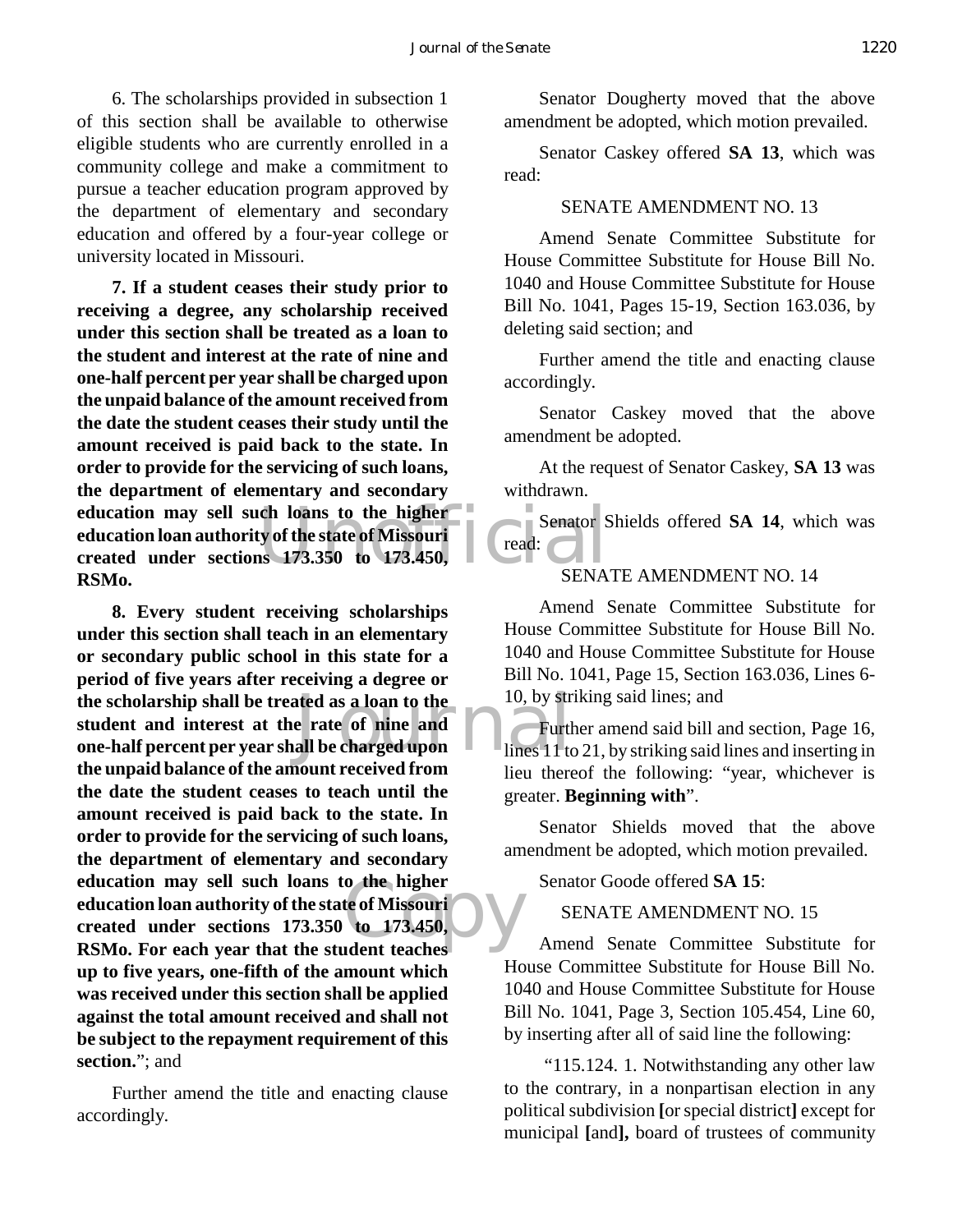remaining after the filing deadline is equal to the<br>
number of positions to be filled.<br>
2. The election authority or political stops; and college districts**, and school board** elections, if the notice provided for in subsection 5 of section 115.127 has been published in at least one newspaper of general circulation in the district, and if the number of candidates who have filed for a particular office is equal to the number of positions in that office to be filled by the election, no election shall be held for such office, and the candidates shall assume the responsibilities of their offices at the same time and in the same manner as if they had been elected. Notwithstanding any other provision of law to the contrary, if at any election the number of candidates filing for a particular office exceeds the number of positions to be filled at such election, the election authority shall hold the election as scheduled, even if a sufficient number of candidates withdraw from such contest for that office so that the number of candidates number of positions to be filled.

at, in the case of **a school!**<br>
ion of candidacy with<br>
cal subdivision prior<br>
or filing, the election 162. draw a number at random at the time of filing. If<br>
such drawing is conducted, the election authority or<br>
political subdivision shall record the number drawn 2. The election authority or political subdivision responsible for the oversight of the filing of candidates in any nonpartisan election in any political subdivision or special district shall clearly designate where candidates shall form a line to effectuate such filings and determine the order of such filings; except that, in the case of candidates who file a declaration of candidacy with the election authority or political subdivision prior to 5:00 p.m. on the first day for filing, the election authority or political subdivision may determine by random drawing the order in which such candidates' names shall appear on the ballot. If a drawing is conducted pursuant to this subsection, it shall be conducted so that each candidate may draw a number at random at the time of filing. If such drawing is conducted, the election authority or with the candidate's declaration of candidacy. If such drawing is conducted, the names of candidates filing on the first day of filing for each office on each ballot shall be listed in ascending order of the numbers so drawn."; and

Further amend the title and enacting clause accordingly.

Senator Goode moved that the above amendment be adopted, which motion prevailed.

Senator Shields assumed the Chair.

Senator Stoll offered **SA 16**:

#### SENATE AMENDMENT NO. 16

Amend Senate Committee Substitute for House Committee Substitute for House Bill No. 1040 and House Committee Substitute for House Bill No. 1041, Page 5, Section 162.032, Line 11, by inserting immediately after said line the following:

"**162.065. Any school district which provides bussing services to its students and any private transportation company which provides bussing services to a school district shall do the following:**

**(1) Consult the Missouri sex offender registration list prior to selecting school bus stops; and**

**(2) Have manifests containing the name, home address, bus stop, and destination of each student that is allowed to use a school bus and provide a copy of such list to each school bus driver so that any person who attempts to board a school bus who is not on such manifest can be denied access to such bus.**

**162.067. During fall registration, all school districts shall provide, to each student's parent or family, background information on the district's transportation program which shall include the name of the private transportation company the district uses, if any, the results of highway patrol safety inspections on busses that will be used to transport students, and any corporate safety information regarding such busses that is available.**"; and

Further amend the title and enacting clause accordingly.

Senator Stoll moved that the above amendment be adopted, which motion prevailed.

Senator Coleman offered **SA 17**: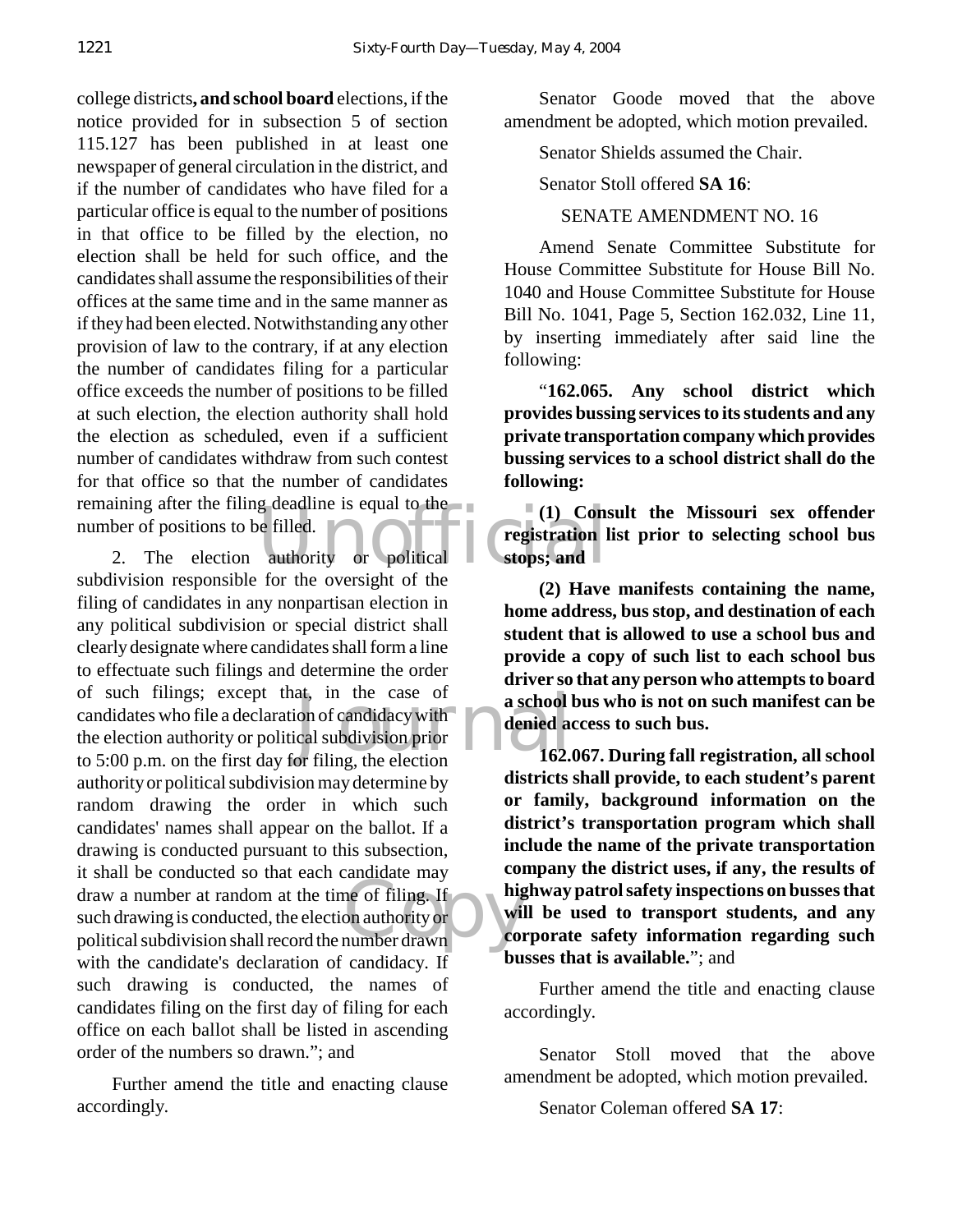#### SENATE AMENDMENT NO. 17

Amend Senate Committee Substitute for House Committee Substitute for House Bill No. 1040 and House Committee Substitute for House Bill No. 1041, Page 26, Section 168.126, Lines 28- 32, by striking all boldfaced language from said lines and inserting in lieu thereof the following: "**If a district eliminates non-tenured staff for financial reasons, the district shall place such teachers on leave of absence as provided in section 168.124.**".

Senator Coleman moved that the above amendment be adopted, which motion prevailed.

Senator Coleman offered **SA 18**:

SENATE AMENDMENT NO. 18

House Committee Substitute for House Bill No.<br>
1040 and House Committee Substitute for House Feceived annu<br>
Bill No. 1041, Page 53, Section 393.310, Line 53,<br>
by inserting immediately after said line the training pro Amend Senate Committee Substitute for 1040 and House Committee Substitute for House Bill No. 1041, Page 53, Section 393.310, Line 53, by inserting immediately after said line the following:

Is the goals<br>
RSMo; except that<br>
the collected in any<br>
in the proceeding or<br>
secondar "**488.5020. A surcharge of twenty dollars shall be assessed as costs in each court proceeding filed in any court in the state in all felony criminal cases involving chapters 195, 565, 566, 569, 570, and 571, RSMo; except that no such surcharge shall be collected in any proceeding in any court when the proceeding or the defendant has been dismissed by the court or when costs are to be paid by the state, county, or municipality.**

d". The fund<br>
mey collected<br>
[0, in addition]<br>
real assembly. **589.313. 1. There is hereby created in the state treasury the "GREAT Fund". The fund shall consist of one-half of the money collected pursuant to section 488.5019, RSMo, in addition to money appropriated by the general assembly, charges, gifts, grants, bequests from federal, private, or other sources and investment income on the fund. The provisions of section 33.080, RSMo, to the contrary notwithstanding, moneys in the GREAT fund shall not be transferred and placed to the credit of the general revenue fund. The remaining one-half of the funds collected pursuant to section 488.5020, RSMo, shall be**

**used to fund the after-school reading retreat program as described in section 167.680, RSMo.**

**2. This fund shall be administered by the department of elementary and secondary education in accordance with the provisions of this section.**

**3. The department of elementary and secondary education in conjunction with local law enforcement who agree to participate shall, develop a "Gang Resistance Education and Training Program" (GREAT) for school districts which the department of elementary and secondary education determines are in need of such programs. GREAT shall be designed to help children set goals, resolve conflicts without violence, resist school bullying, and understand how gangs and youth violence impacts individuals and communities. The funds received annually by the GREAT fund shall be distributed to the gang resistance education and training program (GREAT) to be used to promote the program. The department of elementary and secondary education shall work together to develop criteria for local law enforcement and local public school districts, working together, to receive funds to carry out the goals of GREAT.**

**4. The department of elementary and secondary education shall develop a grant program to provide school districts with matching grants to fund the after-school reading retreat program as described in section 167.680, RSMo. The after-school reading retreat program shall put emphasis on improving the reading skills of children who attend the program along with other instruction. The department of elementary and secondary education with the approval of the state board of education shall develop the criteria for public school districts to receive said funds.**"; and

Further amend said bill, page 54, section B, line 8, by inserting immediately after said line the following:

"Section C. The provisions of sections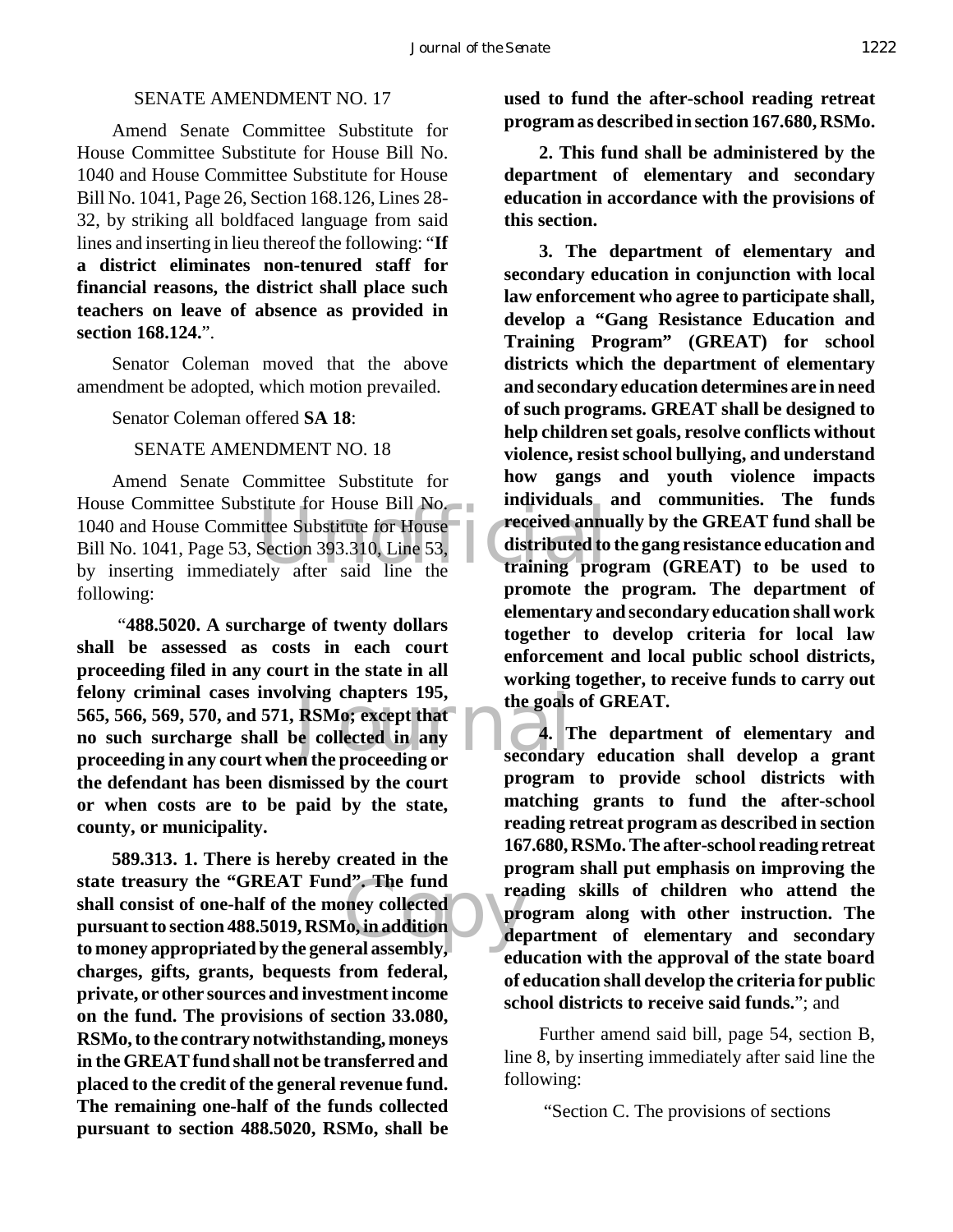488.5020 and 589.313 of this act shall terminate on December 31, 2009."; and

Further amend the title and enacting clause accordingly.

Senator Coleman moved that the above amendment be adopted, which motion prevailed.

Senator Cauthorn offered **SA 19**:

SENATE AMENDMENT NO. 19

Amend Senate Committee Substitute for House Committee Substitute for House Bill No. 1040 and House Committee Substitute for House Bill No. 1041, Page 47, Section 169.712, Line 33, by inserting after all of said line the following:

pursuant to its written policy and with the The program s<br>
approval of the responsible sponsoring school<br>
employee, any student enrolled in the district to<br>
we such normalized vectorial international time er, and Community (3)  $\mu$ <br>CCLA), 4-H, and graduatio<br>t the state fair;<br>s not a part of the place skill "**171.053. 1. Any school district which allows an excused absence for athletics or any other extracurricular school activity shall allow, approval of the responsible sponsoring school employee, any student enrolled in the district to use such regularly scheduled instructional time as is reasonably necessary for such student to participate in an officially sanction activity of such programs as, but not limited to, the Future Farmers of America Organization (FFA organization), Family, Career, and Community Leaders of America (FCCLA), 4-H, and organized competitions at the state fair; provided, if the program is not a part of the Missouri state fair or 4-H, that such program has a local chapter which is officially recognized by the student's school.**

3.031, RSMo,<br>an officially<br>program, as  $\bigcup_{\text{out}}$ <br>out **2. For the purpose of distributing state school aid pursuant to section 163.031, RSMo, a student who is participating in an officially sanctioned activity of any such program, as provided pursuant to subsection 1 of this section, shall be considered to be attending regularly scheduled instruction in the district and such hours of participation occurring during the regular school day shall be included in the district's calculation of average daily attendance, as defined in section 163.011, RSMo.**"; and

Further amend the title and enacting clause

accordingly.

Senator Cauthorn moved that the above amendment be adopted, which motion prevailed.

President Pro Tem Kinder assumed the Chair.

Senator Dougherty offered **SA 20**:

#### SENATE AMENDMENT NO. 20

Amend Senate Committee Substitute for House Committee Substitute for House Bill No. 1040 and House Committee Substitute for House Bill No. 1041, Page 4, Section 160.254, Line 42, by inserting immediately after said line the following:

 "160.545. 1. There is hereby established within the department of elementary and secondary education the "A+ Schools Program" to be administered by the commissioner of education. The program shall consist of grant awards made to public secondary schools that demonstrate a commitment to ensure that:

(1) All students be graduated from school;

(2) All students complete a selection of high school studies that is challenging and for which there are identified learning expectations; and

(3) All students proceed from high school graduation to a college or postsecondary vocational or technical school or high-wage job with work place skill development opportunities.

2. The state board of education shall promulgate rules and regulations for the approval of grants made under the program to schools that:

(1) Establish measurable districtwide performance standards for the goals of the program outlined in subsection 1 of this section; and

(2) Specify the knowledge, skills and competencies, in measurable terms, that students must demonstrate to successfully complete any individual course offered by the school, and any course of studies which will qualify a student for graduation from the school; and

(3) Do not offer a general track of courses that, upon completion, can lead to a high school diploma; and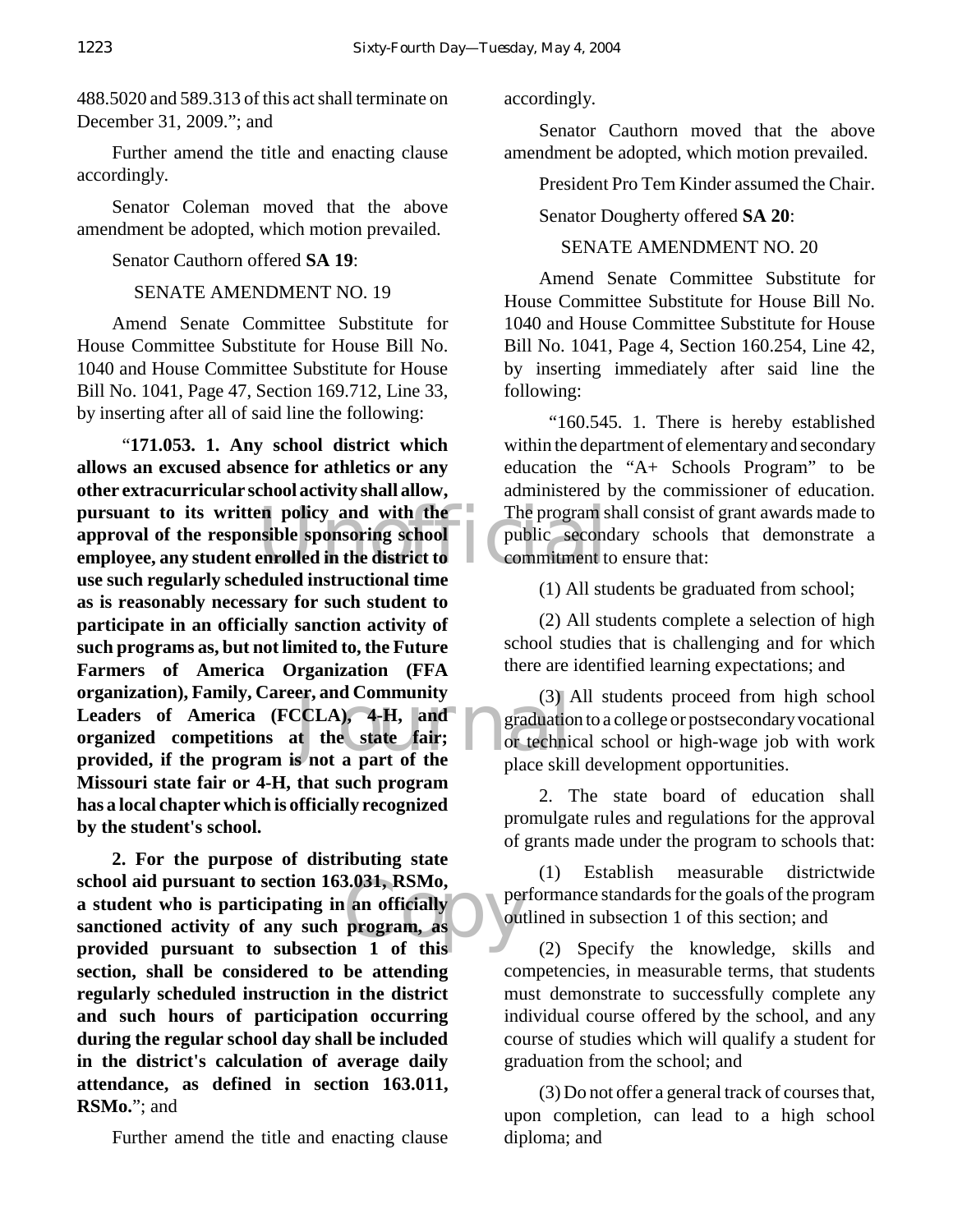(4) Require rigorous coursework with standards of competency in basic academic subjects for students pursuing vocational and technical education as prescribed by rule and regulation of the state board of education; and

students that may drop out of school and the<br>
intervention services to be used to meet the needs<br>
of such students. The plan shall outline counseling<br>
and mentering services previded to students who School to serve in schools receiving program<br>
1. School years<br>
3. By rule and regulation, the state board of authorize (5) Have a partnership plan developed in cooperation and with the advice of local business persons, labor leaders, parents, and representatives of college and postsecondary vocational and technical school representatives, with the plan then approved by the local board of education. The plan shall specify a mechanism to receive information on an annual basis from those who developed the plan in addition to senior citizens, community leaders, and teachers to update the plan in order to best meet the goals of the program as provided in subsection 1 of this section. Further, the plan shall detail the procedures used in the school to identify intervention services to be used to meet the needs of such students. The plan shall outline counseling and mentoring services provided to students who will enter the work force upon graduation from high school, address apprenticeship and intern programs, and shall contain procedures for the recruitment of volunteers from the community of the school to serve in schools receiving program grants.

ed employee to<br>
ith the district<br>
he cost of the<br>
ided to the education may determine a local school district variable fund match requirement in order for a school or schools in the district to receive a grant under the program. However, no school in any district shall receive a grant under the program unless the district designates a salaried employee to serve as the program coordinator, with the district assuming a minimum of one-half the cost of the salary and other benefits provided to the coordinator. Further, no school in any district shall receive a grant under the program unless the district makes available facilities and services for adult literacy training as specified by rule of the state board of education.

4. For any school that meets the requirements for the approval of the grants authorized by this section and specified in subsection 2 of this section

for three successive school years, by August first following the third such school year, the commissioner of education shall present a plan to the superintendent of the school district in which such school is located for the waiver of rules and regulations to promote flexibility in the operations of the school and to enhance and encourage efficiency in the delivery of instructional services in the school. The provisions of other law to the contrary notwithstanding, the plan presented to the superintendent shall provide a summary waiver, with no conditions, for the pupil testing requirements pursuant to section 160.257 in the school. Further, the provisions of other law to the contrary notwithstanding, the plan shall detail a means for the waiver of requirements otherwise imposed on the school related to the authority of the state board of education to classify school districts pursuant to subdivision (9) of section 161.092, RSMo, and such other rules and regulations as determined by the commissioner of education, except such waivers shall be confined to the school and not other schools in the school district unless such other schools meet the requirements of this subsection. However, any waiver provided to any school as outlined in this subsection shall be void on June thirtieth of any school year in which the school fails to meet the requirements for the approval of the grants authorized by this section as specified in subsection 2 of this section.

5. For any school year, grants authorized by subsections 1 to 3 of this section shall be funded with the amount appropriated for this program, less those funds necessary to reimburse eligible students pursuant to subsection 6 of this section.

6. **Within the limits established in subsection 8 of this section,** the commissioner of education shall, by rule and regulation of the state board of education and with the advice of the coordinating board for higher education, establish a procedure for the reimbursement of the cost of tuition, books**,** and fees to any public community college **[**or**],** vocational**,** or technical school**, or any private vocational or technical school** for any student: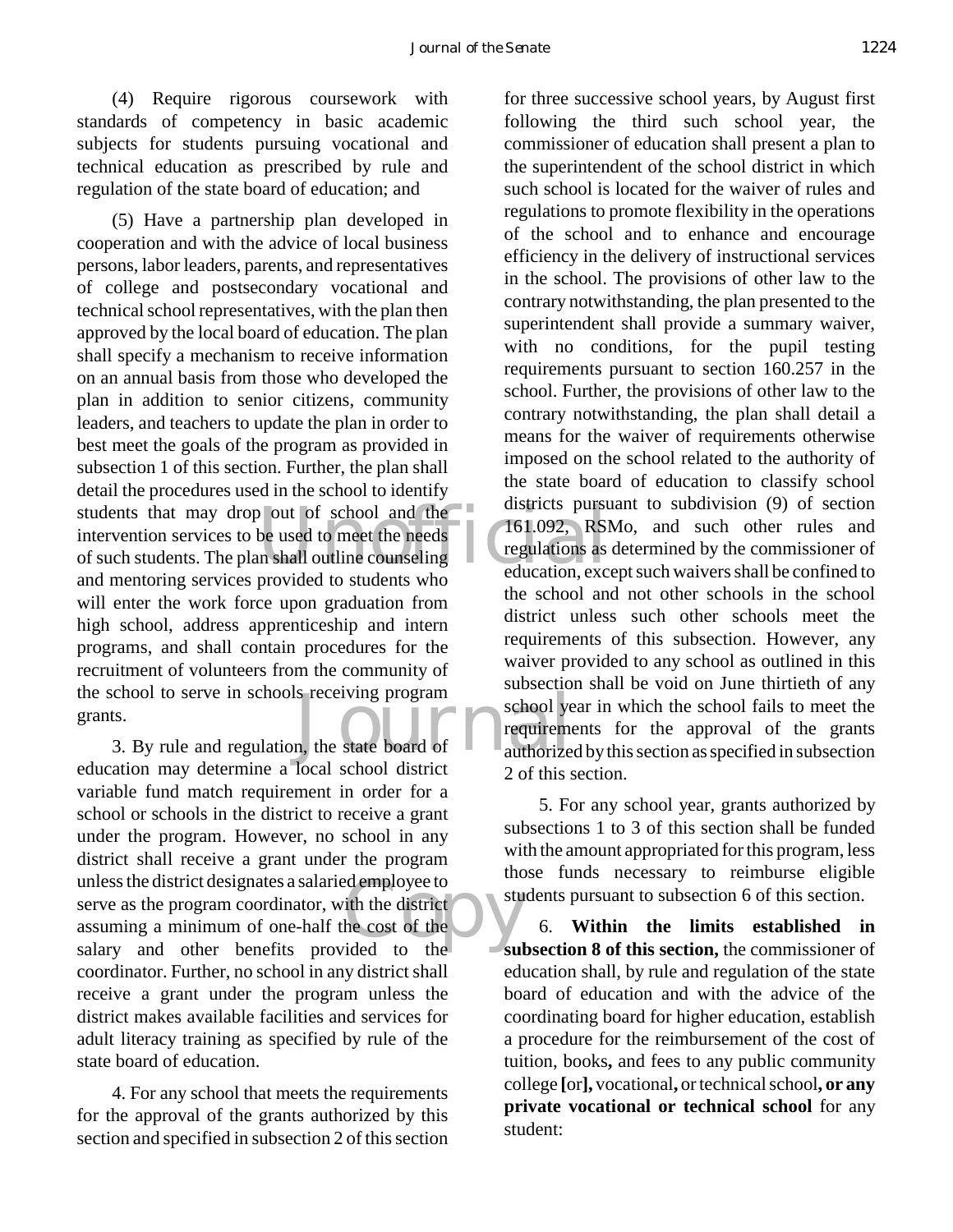(1) Who has attended a public high school in the state for at least three years immediately prior to graduation that meets the requirements of subsection 2 of this section, except that students who are active duty military dependents who, in the school year immediately preceding graduation, meet all other requirements of this subsection and are attending a school that meets the requirements of subsection 2 of this section shall be exempt from the three-year attendance requirement of this subdivision; and

(2) Who has made a good faith effort to first secure all available federal sources of funding that could be applied to the reimbursement described in this subsection; and

for the reimbursement authorized by this<br>subsection as determined by rule and regulation of<br>said board. (2) Required 2014 (3) Who has earned a minimal grade average while in high school as determined by rule of the state board of education, and other requirements subsection as determined by rule and regulation of said board.

Social Se<br>
house, and president<br>
identified<br>
identified<br>
identified<br>
is<br>
device is 7. The commissioner of education shall develop a procedure for evaluating the effectiveness of the program described in this section. Such evaluation shall be conducted annually with the results of the evaluation provided to the governor, speaker of the house, and president pro tempore of the senate.

**8. The following requirements must be satisfied in order for private vocational or technical schools to obtain reimbursements pursuant to subsection 6 of this section:**

the North Central Association and be accredited<br>by the Higher Learning Commission;<br>(2) No private vocational or technical school can **(1) Such institutions must be members of by the Higher Learning Commission;**

**(2) No private vocational or technical school shall receive tuition reimbursements in excess of the tuition rate charged by a public community college for course work offered by the private vocational or technical school within the service area of that community college; and**

**(3) The reimbursements provided to private vocational or technical schools shall not violate the provisions of article IX, section 8, or article**

#### **I, section 7, of the Missouri Constitution or the first amendment to the United States Constitution.**"; and

Further amend the title and enacting clause accordingly.

Senator Dougherty moved that the above amendment be adopted, which motion prevailed.

#### Senator Dolan offered **SA 21**:

#### SENATE AMENDMENT NO. 21

Amend Senate Committee Substitute for House Committee Substitute for House Bill No. 1040 and House Committee Substitute for House Bill No. 1041, Page 48, Section 174.453, Line 29, by inserting after all of said line the following:

 "**174.780. 1. Public institutions of higher education in this state shall not:**

**(1) Publicly post or display in any manner an individual's Social Security number;**

**(2) Require an individual to transmit his or her Social Security number over the Internet, unless the connection is secure or the Social Security number is encrypted;**

**(3) Require an individual to use his or her Social Security number to access an Internet web site unless a password, unique personal identification number, or other authentication device is also required to access the web site;**

**(4) Print an individual's Social Security number on any materials that are mailed to the individual, unless state or federal law requires that the number appear on the document; or**

**(5) Print an individual's Social Security number on any kind of student identification card.**

**Notwithstanding the provisions of this subsection, Social Security numbers may be used in any transaction related to applications, including documents sent as part of the admissions application or enrollment process, contract, or policy, or to confirm the accuracy of the Social Security number.**

**2. Except as provided in subsection 3 of this**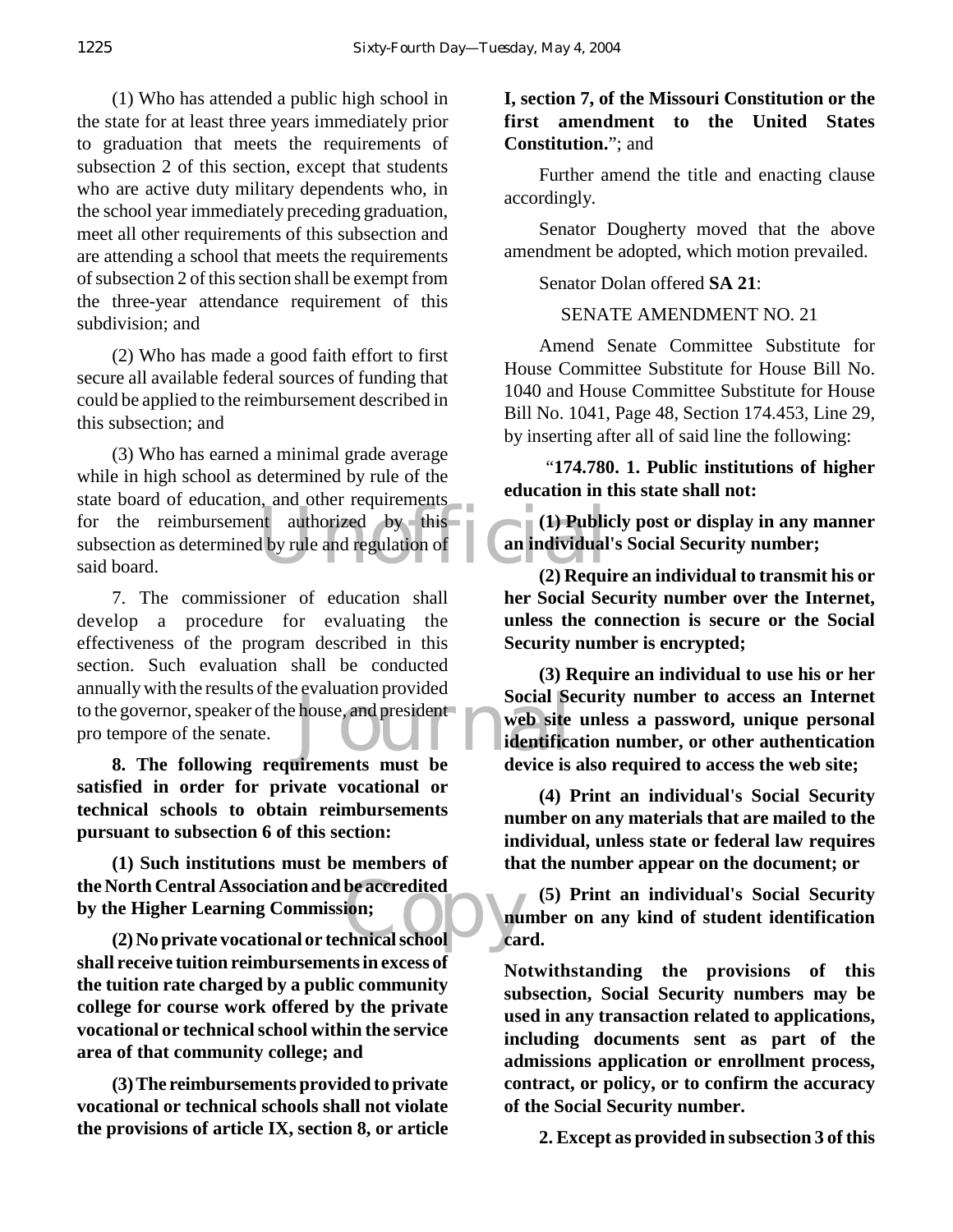**section, the provisions of subsection 1 of this section apply only to the use of Social Security numbers on or after July 1, 2006.**

**3. Except as provided in subsection 7 of this section, public institutions of higher education that have used an individual's Social Security number prior to July 1, 2006, in a manner inconsistent with subsection 1 of this section, may continue using that individual's Social Security number in such manner on or after July 1, 2006, provided the individual is given an annual disclosure that informs the individual that he or she has the right to stop the use of his or her Social Security number in a manner prohibited by subsection 1 of this section and the individual fails to file a written request instructing the institution to cease using his or her Social Security number in such a manner.**

**4. A written request by an individual to**<br>
the use of his or her Social Security<br>
ber in a manner prohibited by subsection 1 **Ion Islam School Market School School School School School School School School School School School School School School School School School School School School School School School School School School School School S stop the use of his or her Social Security number in a manner prohibited by subsection 1 of this section shall be implemented within thirty days of the receipt of such request. There shall be no fee or charge for implementing the request. A public institution of higher education shall not deny services to an individual because the individual makes a written request pursuant to this subsection.**

**collection, use, or release of a Social Security number as required by state or federal law or the use of a Social Security number for internal verification or administrative purposes.**

**1.** This section does not apply to documents<br>
that are recorded or required to be open to the<br>
public under chapter 610, RSMo. This section<br>
does not apply to records that are required by **6. This section does not apply to documents that are recorded or required to be open to the public under chapter 610, RSMo. This section statute, case law, or Missouri court rules to be made available to the public.**

**7. If a federal law takes effect requiring the United States Department of Health and Human Services to establish a national patient health identifier program, any person or entity that complies with the federal law shall be deemed in compliance with this section.**"; and

Further amend said bill, Page 28, Section 1, Line 24, by inserting after all of said line the following:

 "Section B. The enactment of Section 178.780 of Section A of this act shall become effective January 1, 2005."; and

Further amend the title and enacting clause accordingly.

Senator Dolan moved that the above amendment be adopted.

Senator Jacob raised the point of order that **SA 21** is out of order as it exceeds the scope and purpose of the original bills.

Senator Gross assumed the Chair.

The point of order was referred to the President Pro Tem, who ruled it well taken.

Senator Childers assumed the Chair.

Senator Jacob offered **SA 22**:

#### SENATE AMENDMENT NO. 22

Amend Senate Committee Substitute for House Committee Substitute for House Bill No. 1040 and House Committee Substitute for House Bill No. 1041, Page 22, Section 167.052, Line 4, by inserting after the end of said line the following:

"**167.166. 1. No employee, volunteer, or school board member of any public school or charter school within this state shall perform or direct a strip search as defined in section 544.193, RSMo, of any student of any such school. No employee, volunteer, or school board member of any public school or charter school within this state shall direct a student to take part in, direct, supervise, be present for or witness a strip search of a fellow student. Any employee, volunteer, or school board member who violates this subsection shall be immediately suspended from their association with the school, without pay if such person would otherwise receive pay, pending an evidentiary hearing on the matter. In the event the person suspended is found, after an evidentiary hearing, to have violated this subsection, such person shall be subject to**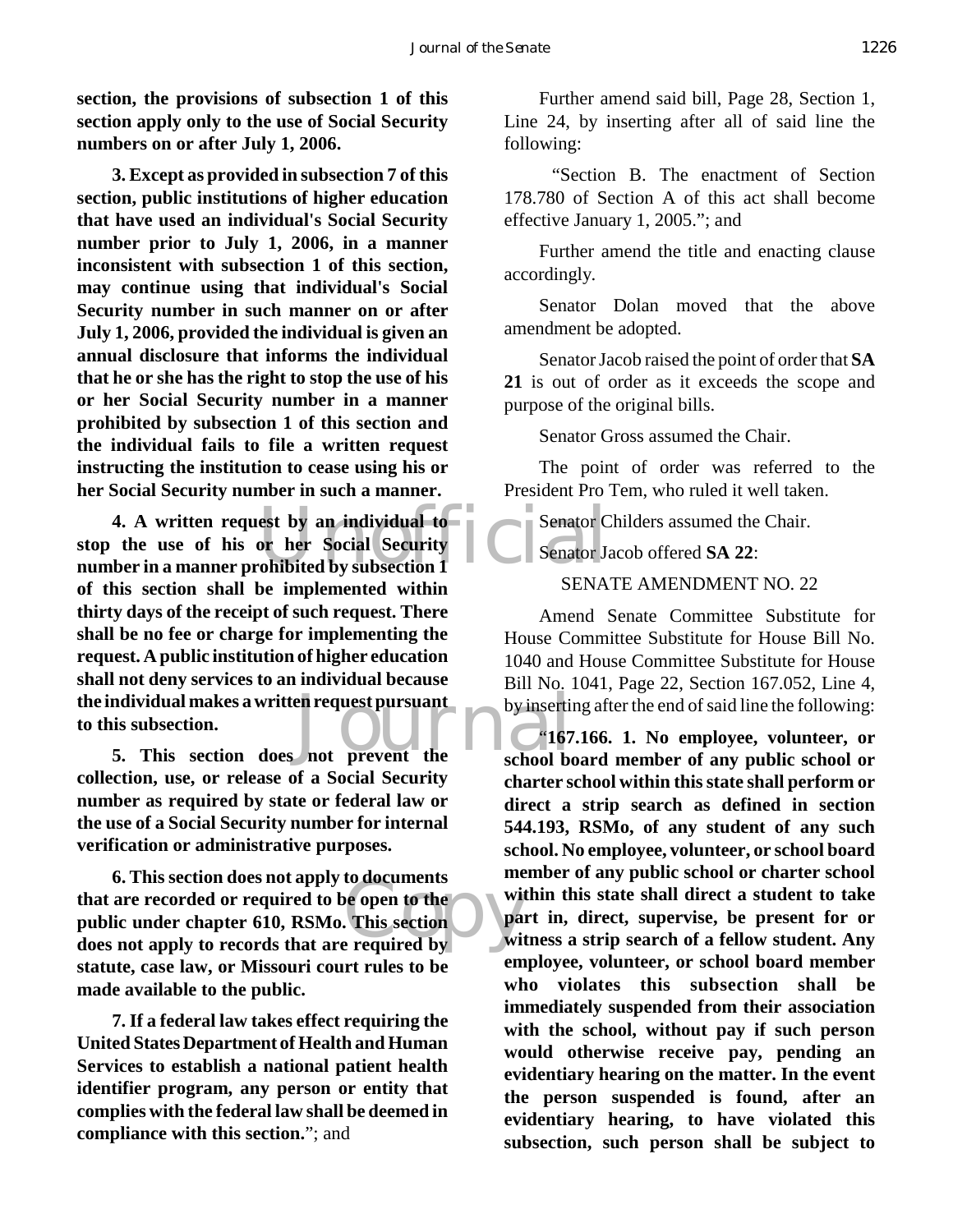**sanctions up to and including termination from the school or on the school board.**

officer shall conduct or be present during the<br>
strip search of a female student performed<br>
pursuant to this subsection. No female law<br>
and a strip officer shall conduct on be present<br>
compared with the req sonable opportunity<br> **Example 1040** and<br> **at least contact by**<br> **EXECUTE:** 1040 and<br> **EXECUTE:** 1040 and<br> **EXECUTE:** 1040 and<br> **EXECUTE:** 1040 and<br> **EXECUTE:** exament interest<br>given at least<br>contion of the **2. In the event a certified law enforcement officer has probable cause to believe that a student of a public or charter school in this state has concealed a deadly or dangerous weapon on the student's person and is present on the property of the school, such officer may detain the student for the limited purpose of conducting a search and may conduct a strip search of such student as defined and limited in section 544.193, RSMo, and pursuant to the limitations and provisions of this subsection, only to the limited extent reasonably necessary to determine whether the student has possession of a deadly or dangerous weapon and to take possession of any such weapon if found on the person of the student. No male law enforcement strip search of a female student performed pursuant to this subsection. No female law enforcement officer shall conduct or be present during the strip search of a male student performed pursuant to this subsection. Any student to be strip searched pursuant to this subsection shall not be strip searched until the student has been given a reasonable opportunity to make contact with the student's parents or legal guardians, including at least contact by telephone, and to inform such persons of the impending strip search and to discuss same with such persons. In the event a parent or legal guardian of the student is successfully contacted and expresses a desire to be present during the strip search, the strip search shall not be commenced until the parent or legal guardian expressing such desire has been given at least fifteen minutes to appear at the location of the strip search.**"; and

Further amend the title and enacting clause accordingly.

Senator Jacob moved that the above amendment be adopted, which motion prevailed.

#### **PRIVILEGED MOTIONS**

Having voted on the prevailing side, Senator

Steelman moved that the vote by which **SA 8** to **SCS** for **HCS** for **HB 1040** and **HCS** for **HB 1041** was adopted be reconsidered, which motion prevailed by the following vote:

| YEAS-Senators |               |             |          |
|---------------|---------------|-------------|----------|
| Bartle        | Bland         | <b>Bray</b> | Callahan |
| Caskey        | Cauthorn      | Champion    | Childers |
| Clemens       | Dougherty     | Foster      | Gibbons  |
| Goode         | Griesheimer   | Gross       | Jacob    |
| Kennedy       | Kinder        | Klindt      | Loudon   |
| Mathewson     | Nodler        | Ouick       | Russell  |
| Scott         | Shields       | Steelman    | Stoll    |
| Vogel         | $Yeckel - 30$ |             |          |
|               |               |             |          |

NAYS—Senators—None

Absent—Senators

Coleman Days Dolan Wheeler—4

Absent with leave—Senators—None

**SA 8** was again taken up.

At the request of Senator Steelman, the above amendment was withdrawn.

Senator Steelman offered **SA 23**:

SENATE AMENDMENT NO. 23

Amend Senate Committee Substitute for House Committee Substitute for House Bill No. 1040 and House Committee Substitute for House Bill No. 1041, Page 45, Section 169.322, Line 71, by inserting after all of said line the following:

 "169.577. Any member of a retirement system subject to the provisions of this chapter, who is within five years of being eligible to retire with a retirement allowance as provided in this chapter, may elect to purchase additional creditable service of up to **[**five-tenths**] six-tenths** of a year which shall, when so purchased, be included in the total of the member's years of creditable service, used to enable the member to achieve the minimum creditable service time required for a retirement allowance, and applied in the computation of the member's annual service retirement allowance. For any member of a retirement system established by sections 169.010 to 169.141 or 169.600 to 169.715, and notwithstanding any other provision within this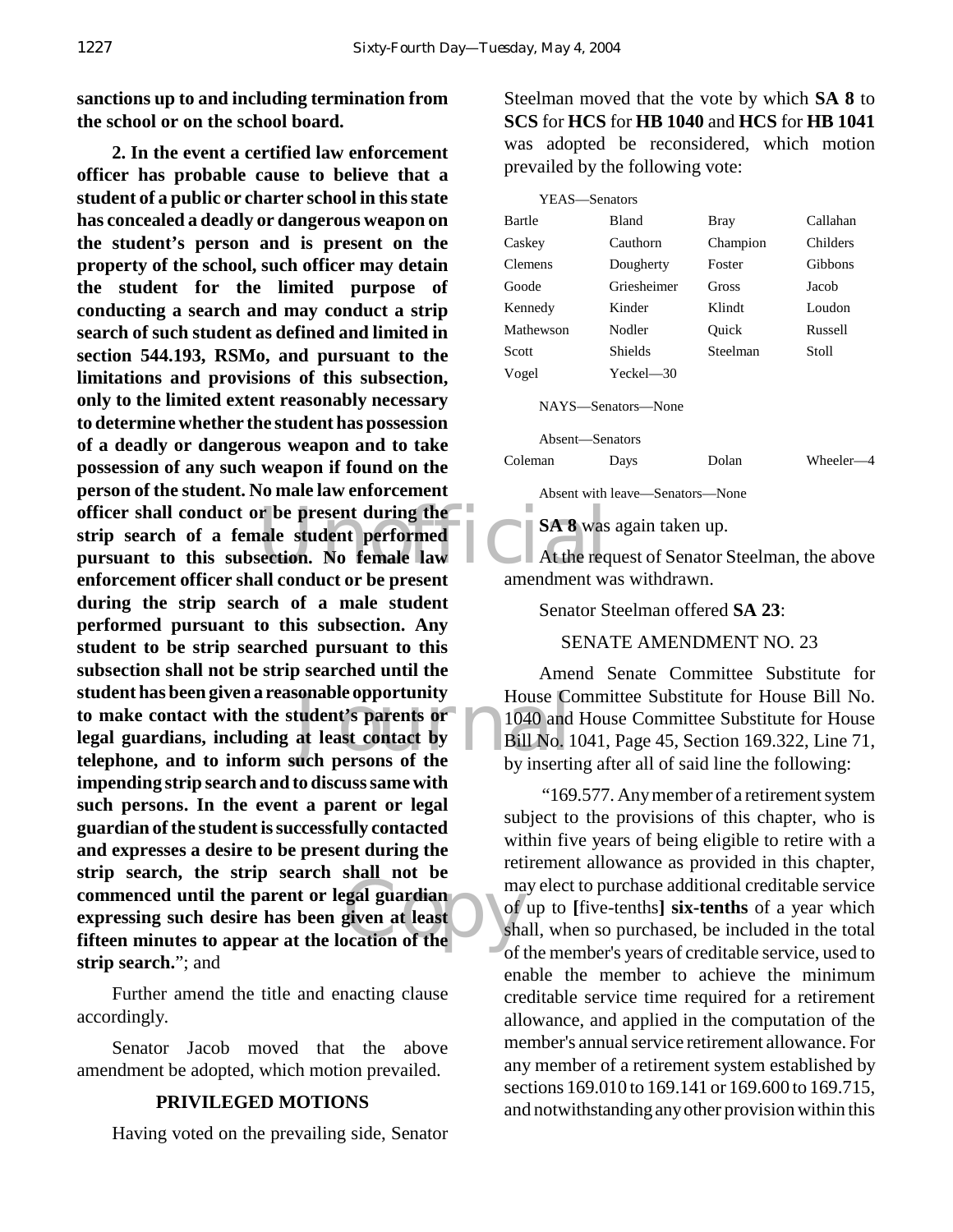The tribution rate in effect on-<br>
a purchase credit. The Coronal The ted prior to termination of Klindt provisions of this section to reach the time of<br>vesting."; and<br>Further amend the title and enacting clause section to the contrary, the purchase shall be effected in the same manner as provided in section 169.056. The request for purchase of the additional creditable service shall be made in writing to the board of trustees of the system in which the applicant is a member. The purchase shall be effected by the member paying to the retirement system the amount required by the rules and regulations established by the respective retirement system, or absent such rules and regulations, the amount, with interest, the member would have contributed thereto and the amount the member's employer would have contributed thereto had the person been employed in a position covered by the retirement system for the number of months for which the member is electing to purchase credit, and had the member's compensation during such period been the same as the annual salary rate at which the member is receiving at the time of application, and the contribution rate in effect on the date of election to purchase credit. The payment shall be completed prior to termination of membership with the retirement system with interest on the unpaid balance. Nothing in this section shall be construed to allow a member to vest in the retirement system by using the creditable service purchased pursuant to the vesting."; and

Further amend the title and enacting clause accordingly.

Senator Steelman moved that the above amendment be adopted, which motion prevailed.

1040 and **HCS** for **HB 1041**, as amended, be<br>ted, which motion prevailed.<br>On motion of Senator Nodler, **SCS** for **HCS** Senator Nodler moved that **SCS** for **HCS** for **HB 1040** and **HCS** for **HB 1041**, as amended, be adopted, which motion prevailed.

for **HB 1040** and **HCS** for **HB 1041**, as amended, was read the 3rd time and passed by the following vote:

| т г.дэ—эспавля |          |          |          |
|----------------|----------|----------|----------|
| Bartle         | Bland    | Bray     | Callahan |
| Caskey         | Cauthorn | Champion | Childers |
| Clemens        | Coleman  | Days     | Dolan    |
| Dougherty      | Foster   | Gibbons  | Goode    |

YEAS—Senators

| Griesheimer | Gross              | Jacob   | Kennedy   |
|-------------|--------------------|---------|-----------|
| Kinder      | Klindt             | Loudon  | Mathewson |
| Nodler      | Ouick              | Russell | Scott     |
| Shields     | Steelman           | Stoll   | Vogel     |
| Wheeler     | $Yeckel$ $-34$     |         |           |
|             |                    |         |           |
|             | NAYS—Senators—None |         |           |

Absent—Senators—None

Absent with leave—Senators—None

The President declared the bill passed.

The emergency clause was adopted by the following vote:

| YEAS—Senators |          |           |                |
|---------------|----------|-----------|----------------|
| <b>Bland</b>  | Bray     | Callahan  | Caskey         |
| Cauthorn      | Champion | Childers  | <b>Clemens</b> |
| Coleman       | Days     | Dolan     | Dougherty      |
| Foster        | Gibbons  | Goode     | Griesheimer    |
| Gross         | Jacob    | Kennedy   | Kinder         |
| Klindt        | Loudon   | Mathewson | Nodler         |
| Ouick         | Russell  | Scott     | Shields        |
| Steelman      | Stoll    | Vogel     | Wheeler        |
| $Yech = 33$   |          |           |                |

NAYS—Senator Bartle—1

Absent—Senators—None

Absent with leave—Senators—None

On motion of Senator Nodler, title to the bill was agreed to.

Senator Nodler moved that the vote by which the bill passed be reconsidered.

Senator Gibbons moved that motion lay on the table, which motion prevailed.

#### **REPORTS OF STANDING COMMITTEES**

Senator Cauthorn, Chairman of the Committee on Governmental Accountability and Fiscal Oversight, submitted the following report:

Mr. President: Your Committee on Governmental Accountability and Fiscal Oversight, to which were referred **SCS** for **HCS** for **HB 959** and **HCS** for **HB 1278**, with **SCS**, begs leave to report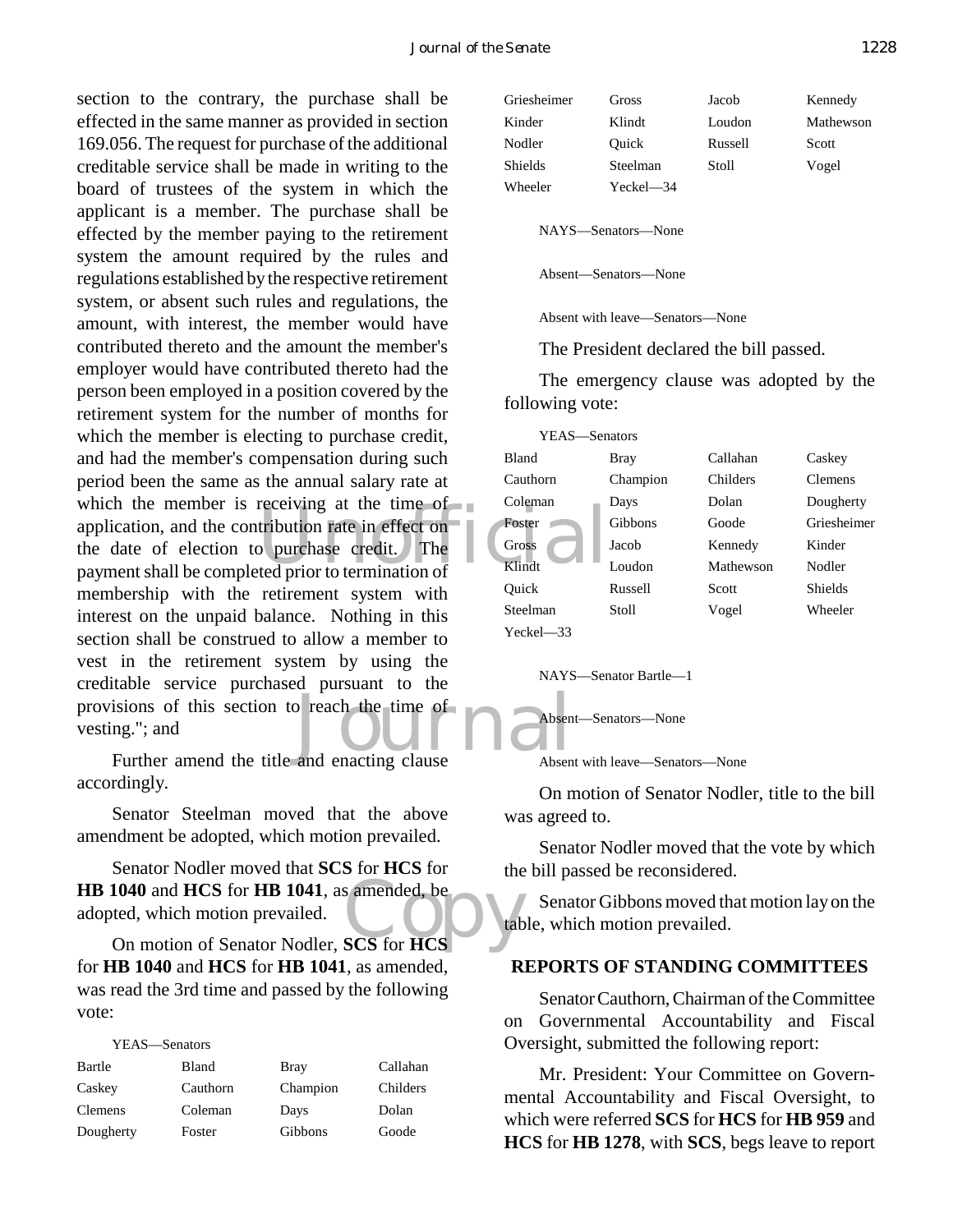that it has considered the same and recommends that the bills do pass.

#### **MESSAGES FROM THE HOUSE**

The following messages were received from the House of Representatives through its Chief Clerk:

Mr. President: I am instructed by the House of Representatives to inform the Senate that the House has taken up and adopted the Conference Committee Report on **SCS** for **HS** for **HCS** for **HB 1002**, as amended, and has taken up and passed **CCS** for **SCS** for **HS** for **HCS** for **HB 1002**.

Also,

act with a like committee from the Senate on **SCS** Committee Re<br>for **HCS** for **HB 1305**, as amended. Representatives: Byrd, Jetton, Crowell, Johnson (90) and CCS for SCS Mr. President: I am instructed by the House of Representatives to inform the Senate that the Speaker has appointed the following conferees to for **HCS** for **HB 1305**, as amended. Representatives: Byrd, Jetton, Crowell, Johnson (90) and Harris (23).

#### Also,

pled the Conference<br>
r **HS** for **HCS** for **HB**<br>
assed CCS for SCS<br>
House a c Mr. President: I am instructed by the House of Representatives to inform the Senate that the House has taken up and adopted the Conference Committee Report on **SCS** for **HS** for **HCS** for **HB 1003** and has taken up and passed **CCS** for **SCS** for **HS** for **HCS** for **HB 1003**.

#### Also,

r HCS for HB<br>CCS for SCS<br>ne Mr. President: I am instructed by the House of Representatives to inform the Senate that the House has taken up and adopted the Conference Committee Report on **SCS** for **HS** for **HCS** for **HB 1004** and has taken up and passed **CCS** for **SCS** for **HS** for **HCS** for **HB 1004**.

#### Also,

Mr. President: I am instructed by the House of Representatives to inform the Senate that the House has taken up and adopted the Conference Committee Report on **SCS** for **HS** for **HCS** for **HB 1005**, as amended, and has taken up and passed **CCS** for **SCS** for **HS** for **HCS** for **HB 1005**.

Mr. President: I am instructed by the House of Representatives to inform the Senate that the House has taken up and adopted the Conference Committee Report on **SCS** for **HS** for **HCS** for **HB 1007**, as amended, and has taken up and passed **CCS** for **SCS** for **HS** for **HCS** for **HB 1007**.

Also,

Mr. President: I am instructed by the House of Representatives to inform the Senate that the House has taken up and adopted the Conference Committee Report on **SCS** for **HS** for **HCS** for **HB 1009** and has taken up and passed **CCS** for **SCS** for **HS** for **HCS** for **HB 1009**.

Also,

Mr. President: I am instructed by the House of Representatives to inform the Senate that the House has taken up and adopted the Conference Committee Report on **SCS** for **HS** for **HCS** for **HB 1010**, as amended, and has taken up and passed **CCS** for **SCS** for **HS** for **HCS** for **HB 1010**.

Also,

Mr. President: I am instructed by the House of Representatives to inform the Senate that the House refuses to adopt **SS**, as amended, for **HS** for **HCS** for **HB 978** and requests the Senate to recede from its position and failing to do so grant the House a conference thereon.

#### Also,

Mr. President: I am instructed by the House of Representatives to inform the Senate that the House has taken up and passed **HCS** for **SS** for **SB 732**, entitled:

An Act to repeal sections 67.1706 and 67.1754, RSMo, and to enact in lieu thereof nine new sections relating to recreation and entertainment districts.

In which the concurrence of the Senate is respectfully requested.

#### **CONFERENCE COMMITTEE REPORTS**

Senator Russell, on behalf of the conference committee appointed to act with a like committee from the House on **SCS** for **HS** for **HCS** for

Also,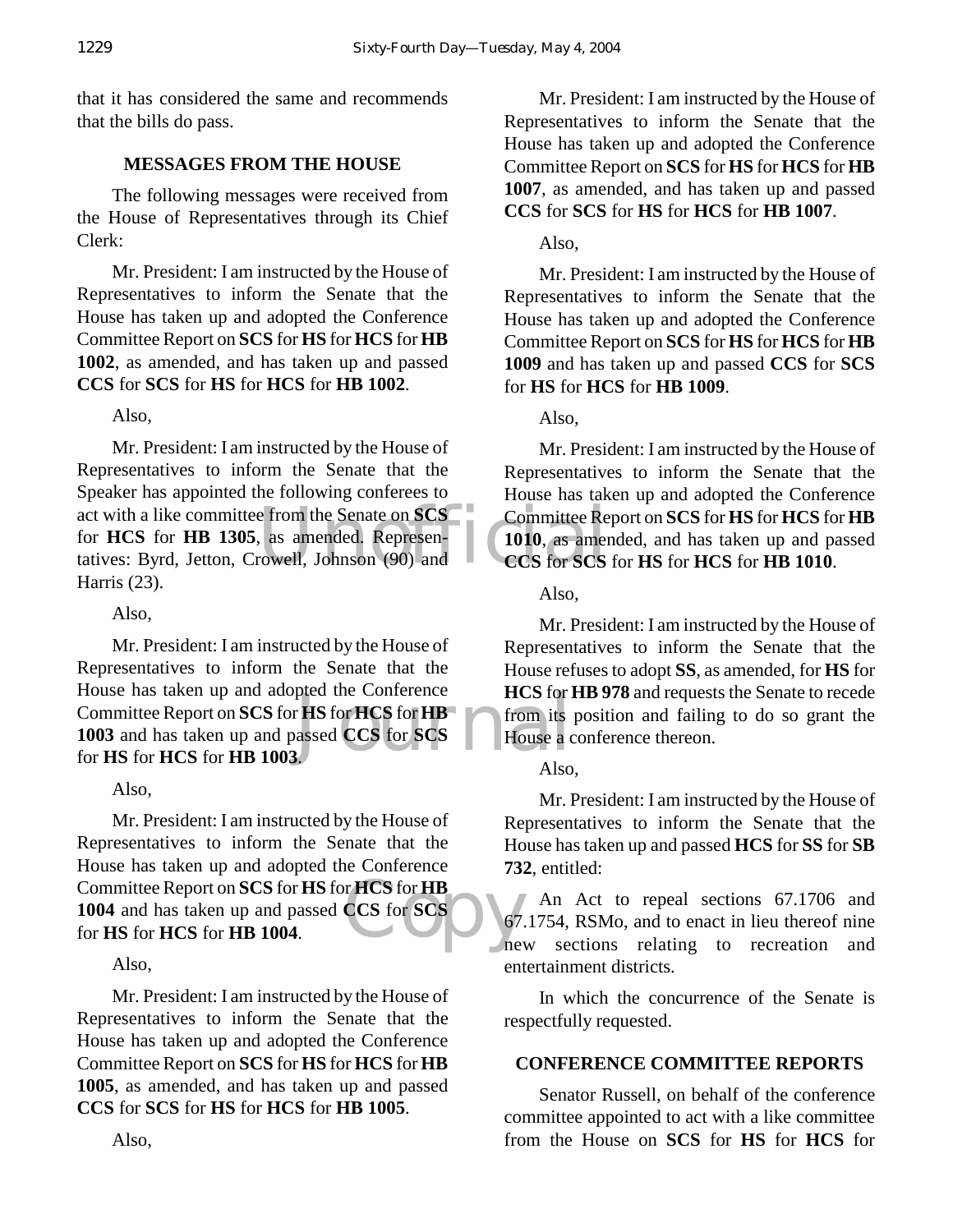**HB 1002**, as amended, moved that the following conference committee report be taken up, which motion prevailed.

#### CONFERENCE COMMITTEE REPORT ON SENATE COMMITTEE SUBSTITUTE FOR HOUSE SUBSTITUTE FOR HOUSE COMMITTEE SUBSTITUTE FOR HOUSE BILL NO. 1002

The Conference Committee appointed on Senate Committee Substitute for House Substitute for House Committee Substitute for House Bill No. 1002 begs leave to report that we, after free and fair discussion of the differences, have agreed to recommend and do recommend to the respective bodies as follows:

- Substitute for House Committee Substitute for<br>
House Bill No. 1002.<br>
That the House recede from its position on and programs 1. That the Senate recede from its position on Senate Committee Substitute for House House Bill No. 1002.
- 2. That the House recede from its position on House Substitute for House Committee Substitute for House Bill No. 1002.
- 3. That the attached Conference Committee Substitute for House Bill No. 1002, be truly agreed to and finally passed.

FOR THE HOUSE

#### FOR THE SENATE:

| /s/ John T. Russell                           | /s/ Carl Bearden                     | Bar         |
|-----------------------------------------------|--------------------------------------|-------------|
| /s/ Charles R. Gross                          | /s/ Brad Lager                       | Cau<br>Col  |
| /s/ Charlie Shields                           | /s/ Bryan P. Stevenson               | Fos         |
| /s/ Wayne Goode                               | /s/ Theodore Hoskins                 | Gro         |
| /s/ Pat Dougherty                             | /s/ Vicky Walker                     | Klin<br>Qui |
|                                               | Senator Russell moved that the above | Stee        |
| conference committee report be adopted, which |                                      | Yec         |

motion prevailed by the following vote:

| YEAS—Senators  |          |          |           |
|----------------|----------|----------|-----------|
| Bartle         | Bland    | Bray     | Callahan  |
| Caskey         | Cauthorn | Champion | Childers  |
| <b>Clemens</b> | Coleman  | Days     | Dolan     |
| Dougherty      | Foster   | Gibbons  | Goode     |
| Griesheimer    | Gross    | Jacob    | Kennedy   |
| Kinder         | Klindt   | Loudon   | Mathewson |

| Nodler  | Ouick     | Russell | Scott |
|---------|-----------|---------|-------|
| Shields | Steelman  | Stoll   | Vogel |
| Wheeler | Yeckel—34 |         |       |

NAYS—Senators—None

Absent—Senators—None

Absent with leave—Senators—None

On motion of Senator Russell, **CCS** for **SCS** for **HS** for **HCS** for **HB 1002**, entitled:

#### CONFERENCE COMMITTEE SUBSTITUTE FOR SENATE COMMITTEE SUBSTITUTE FOR HOUSE SUBSTITUTE FOR HOUSE COMMITTEE SUBSTITUTE FOR HOUSE BILL NO. 1002

An Act to appropriate money for the expenses, grants, refunds, and distributions of the State Board of Education and the Department of Elementary and Secondary Education and the several divisions and programs thereof to be expended only as provided in Article IV, Section 28 of the Constitution of Missouri, and to transfer money among certain funds for the period beginning July 1, 2004 and ending June 30, 2005.

Was read the 3rd time and passed by the following vote:

| YEAS-Senators |          |           |                |
|---------------|----------|-----------|----------------|
| Bartle        | Bray     | Callahan  | Caskey         |
| Cauthorn      | Champion | Childers  | <b>Clemens</b> |
| Coleman       | Days     | Dolan     | Dougherty      |
| Foster        | Gibbons  | Goode     | Griesheimer    |
| Gross         | Jacob    | Kennedy   | Kinder         |
| Klindt        | Loudon   | Mathewson | Nodler         |
| Ouick         | Russell  | Scott     | Shields        |
| Steelman      | Stoll    | Vogel     | Wheeler        |
| Yeckel—33     |          |           |                |

NAYS—Senator Bland—1

Absent—Senators—None

Absent with leave—Senators—None

The President declared the bill passed.

On motion of Senator Russell, title to the bill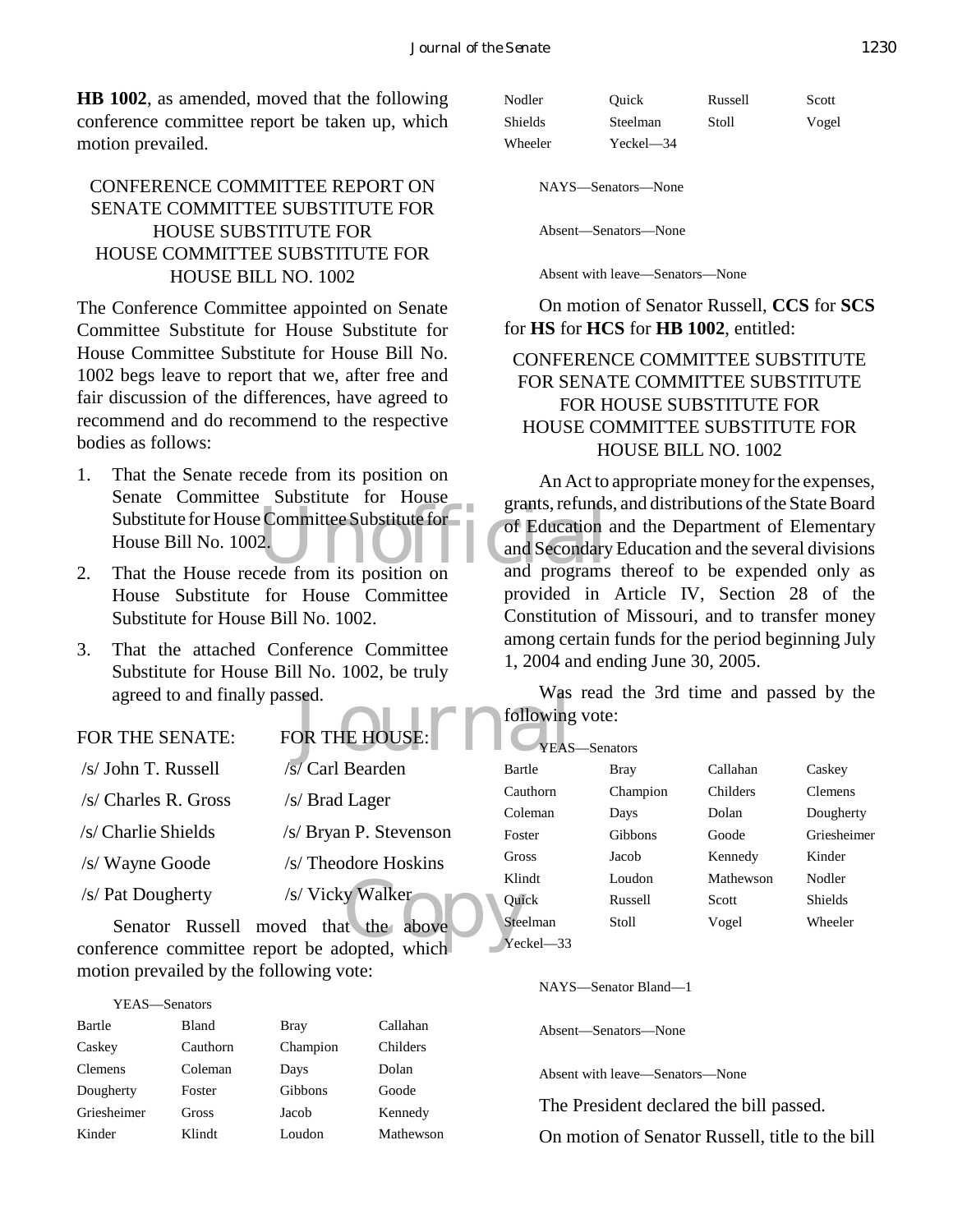#### was agreed to.

Senator Russell moved that the vote by which the bill passed be reconsidered.

Senator Gibbons moved that motion lay on the table, which motion prevailed.

Senator Russell, on behalf of the conference committee appointed to act with a like committee from the House on **SCS** for **HS** for **HCS** for **HB 1003**, moved that the following conference committee report be taken up, which motion prevailed.

#### CONFERENCE COMMITTEE REPORT ON SENATE COMMITTEE SUBSTITUTE FOR HOUSE SUBSTITUTE FOR HOUSE COMMITTEE SUBSTITUTE FOR HOUSE BILL NO. 1003

The appointed on Senate<br>
The Conduction House Substitute for<br>
titute for House Bill No.<br>
The CONFERENT CONFERENT CONFERENT CONFERENT CONFERENT CONFERENT CONFERENT CONFERENT CONFERENT CONFERENT CONFERENT CONFERENT CONFERENT The Conference Committee appointed on Senate Committee Substitute for House Substitute for House Committee Substitute for House Bill No. 1003 begs leave to report that we, after free and fair discussion of the differences, have agreed to recommend and do recommend to the respective bodies as follows:

- bstitute for House<br>
amittee Substitute for grants, ref<br>
of Highe<br>
programs 1. That the Senate recede from its position on Senate Committee Substitute for House Substitute for House Committee Substitute for House Bill No. 1003.
- 2. That the House recede from its position on House Substitute for House Committee Substitute for House Bill No. 1003.
- agreed to and finally passed.<br>FOR THE SENATE: FOR THE HOUSE:  $\begin{bmatrix} 1 & 0 & 0 \\ 0 & 0 & 0 \\ 0 & 0 & 0 \end{bmatrix}$ 3. That the attached Conference Committee Substitute for House Bill No. 1003, be truly agreed to and finally passed.

|                      | Senator Russell moved that the above |
|----------------------|--------------------------------------|
| /s/ Pat Dougherty    | /s/ Barbara Fraser                   |
| /s/ Wayne Goode      | /s/ Jeff Harris                      |
| /s/ Charlie Shields  | /s/ Bryan P. Stevenson               |
| /s/ Charles R. Gross | /s/ Brad Lager                       |
| /s/ John T. Russell  | /s/ Carl Bearden                     |

conference committee report be adopted, which motion prevailed by the following vote:

| YEAS—Senators  |          |           |                |
|----------------|----------|-----------|----------------|
| Bartle         | Bray     | Callahan  | Caskey         |
| Cauthorn       | Champion | Childers  | <b>Clemens</b> |
| Coleman        | Days     | Dolan     | Dougherty      |
| Foster         | Gibbons  | Goode     | Griesheimer    |
| Gross          | Jacob    | Kennedy   | Kinder         |
| Klindt         | Loudon   | Mathewson | Nodler         |
| Ouick          | Russell  | Scott     | <b>Shields</b> |
| Steelman       | Stoll    | Vogel     | Wheeler        |
| $Yeckel$ $-33$ |          |           |                |

NAYS—Senator Bland—1

Absent—Senators—None

Absent with leave—Senators—None

On motion of Senator Russell, **CCS** for **SCS** for **HS** for **HCS** for **HB 1003**, entitled:

#### CONFERENCE COMMITTEE SUBSTITUTE FOR SENATE COMMITTEE SUBSTITUTE FOR HOUSE SUBSTITUTE FOR HOUSE COMMITTEE SUBSTITUTE FOR HOUSE BILL NO. 1003

An Act to appropriate money for the expenses, grants, refunds, and distributions of the Department of Higher Education and the several divisions, programs, and institutions of higher education included therein to be expended only as provided in Article IV, Section 28 of the Constitution of Missouri, and to transfer money among certain funds for the period beginning July 1, 2004 and ending June 30, 2005.

Was read the 3rd time and passed by the following vote:

| YEAS-Senators |          |           |                |
|---------------|----------|-----------|----------------|
| Bartle        | Bray     | Callahan  | Caskey         |
| Cauthorn      | Champion | Childers  | <b>Clemens</b> |
| Coleman       | Days     | Dolan     | Dougherty      |
| Foster        | Gibbons  | Goode     | Griesheimer    |
| Gross         | Jacob    | Kennedy   | Kinder         |
| Klindt        | Loudon   | Mathewson | Nodler         |
| Ouick         | Russell  | Scott     | <b>Shields</b> |
| Steelman      | Stoll    | Vogel     | Wheeler        |
|               |          |           |                |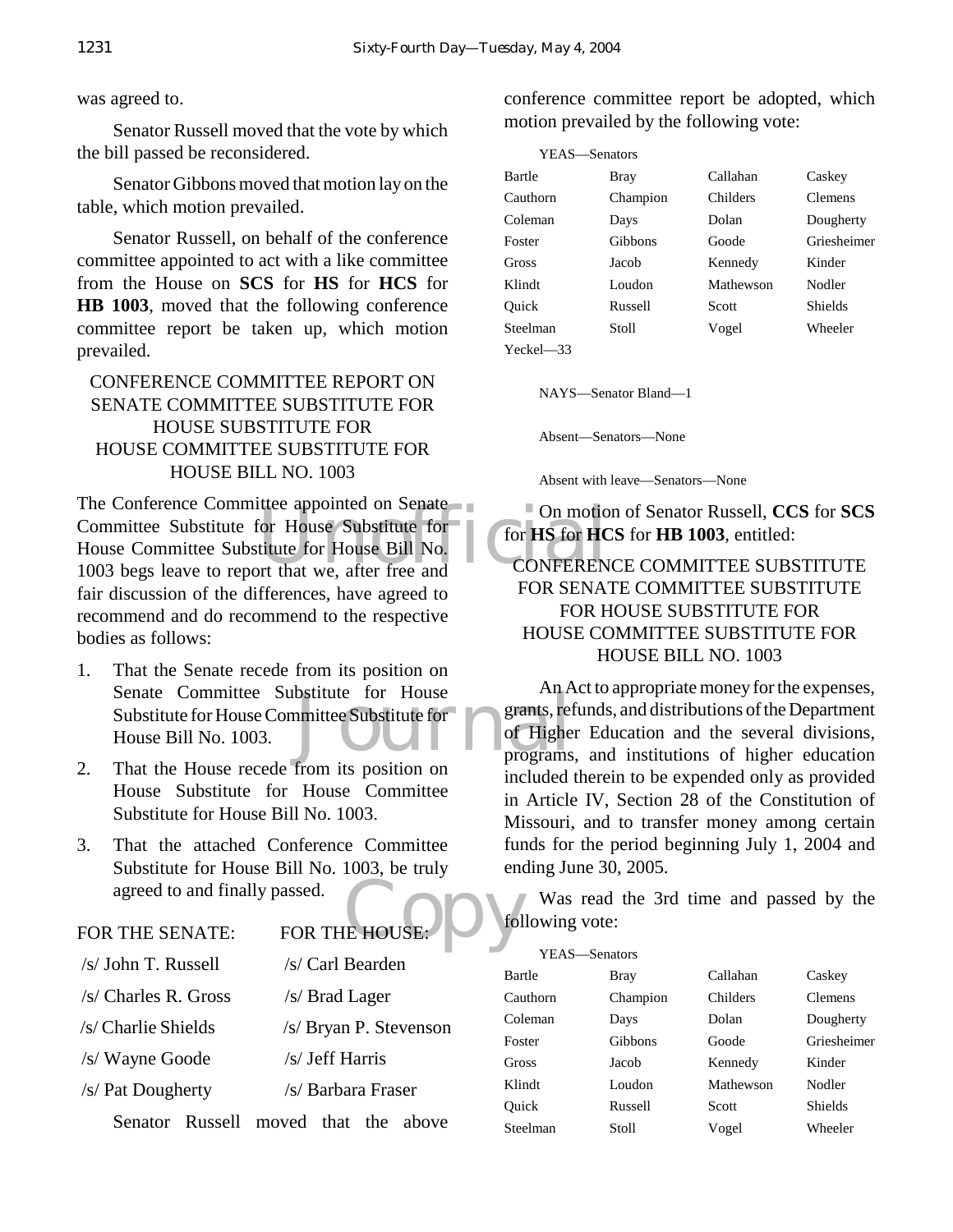Yeckel—33

NAYS—Senators—None

Absent—Senator Bland—1

Absent with leave—Senators—None

The President declared the bill passed.

On motion of Senator Russell, title to the bill was agreed to.

Senator Russell moved that the vote by which the bill passed be reconsidered.

Senator Gibbons moved that motion lay on the table, which motion prevailed.

CS for HS for HCS for Russell<br>the following conference<br>aken up, which motion Senator Russell, on behalf of the conference committee appointed to act with a like committee from the House on **SCS** for **HS** for **HCS** for **HB 1004**, moved that the following conference committee report be taken up, which motion prevailed.

#### CONFERENCE COMMITTEE REPORT ON SENATE COMMITTEE SUBSTITUTE FOR HOUSE SUBSTITUTE FOR HOUSE COMMITTEE SUBSTITUTE FOR HOUSE BILL NO. 1004

O. 1004 On n<br>appointed on Senate for for HS for<br>louse Substitute for CONFE The Conference Committee appointed on Senate Committee Substitute for House Substitute for House Committee Substitute for House Bill No. 1004 begs leave to report that we, after free and fair discussion of the differences, have agreed to recommend and do recommend to the respective bodies as follows:

- ts position on<br>
e for House<br>
Exubstitute for and 1. That the Senate recede from its position on Senate Committee Substitute for House Substitute for House Committee Substitute for House Bill No. 1004.
- 2. That the House recede from its position on House Substitute for House Committee Substitute for House Bill No. 1004.
- 3. That the attached Conference Committee Substitute for House Bill No. 1004, be truly agreed to and finally passed.

| FOR THE SENATE:      | <b>FOR THE HOUSE:</b> |
|----------------------|-----------------------|
| /s/ John T. Russell  | /s/ Carl Bearden      |
| /s/ Charles R. Gross | /s/ Brad Lager        |
| /s/ Charlie Shields  | $/s/$ Allen Icet      |
| /s/ Wayne Goode      | /s/ Matt S. Muckler   |
| /s/ Pat Dougherty    | /s/ Clint Zweifel     |

Senator Russell moved that the above conference committee report be adopted, which motion prevailed by the following vote:

| YEAS-Senators |           |                |             |
|---------------|-----------|----------------|-------------|
| Bartle        | Bray      | Caskey         | Cauthorn    |
| Champion      | Childers  | <b>Clemens</b> | Coleman     |
| Days          | Dolan     | Dougherty      | Foster      |
| Gibbons       | Goode     | Griesheimer    | Gross       |
| Jacob         | Kennedy   | Kinder         | Klindt      |
| Loudon        | Mathewson | Nodler         | Ouick       |
| Russell       | Scott     | Shields        | Steelman    |
| Stoll         | Vogel     | Wheeler        | $Yech = 32$ |

NAYS—Senator Bland—1

Absent—Senator Callahan—1

Absent with leave—Senators—None

On motion of Senator Russell, **CCS** for **SCS** for **HS** for **HCS** for **HB 1004**, entitled:

#### CONFERENCE COMMITTEE SUBSTITUTE FOR SENATE COMMITTEE SUBSTITUTE FOR HOUSE SUBSTITUTE FOR HOUSE COMMITTEE SUBSTITUTE FOR HOUSE BILL NO. 1004

An Act to appropriate money for the expenses, grants, refunds, and distributions of the Department of Revenue and the Department of Transportation, and the several divisions and programs thereof to be expended only as provided in Article IV, Section 28 of the Constitution of Missouri, and to transfer money among certain funds for the period beginning July 1, 2004 and ending June 30, 2005.

Was read the 3rd time and passed by the following vote: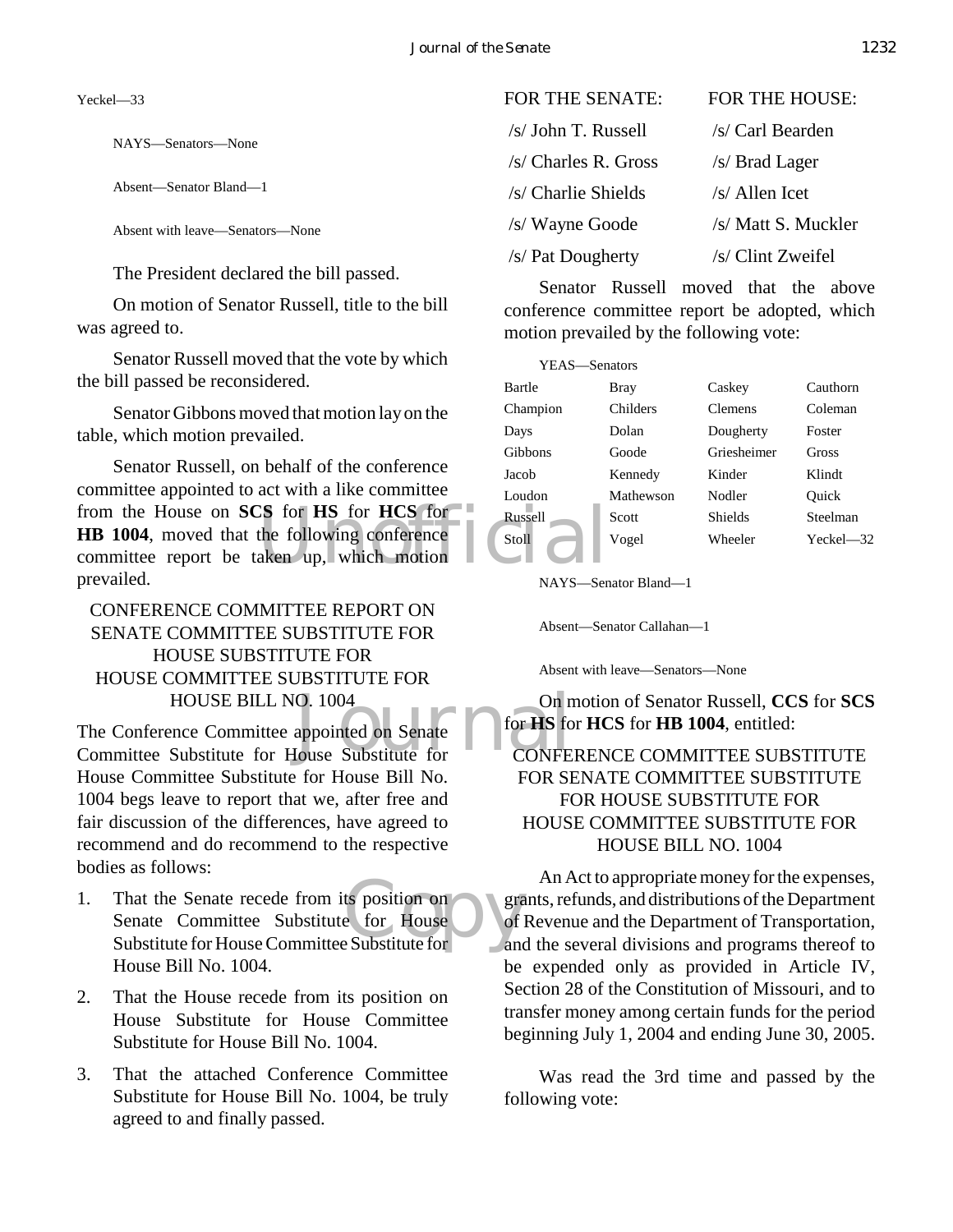| Bartle         | Bray           | Callahan | Caskey         |
|----------------|----------------|----------|----------------|
| Cauthorn       | Champion       | Childers | Clemens        |
| Coleman        | Days           | Dolan    | Dougherty      |
| Foster         | <b>Gibbons</b> | Goode    | Griesheimer    |
| Gross          | Jacob          | Kennedy  | Kinder         |
| KlindtLoudon   | Mathewson      | Nodler   |                |
| Ouick          | Russell        | Scott    | <b>Shields</b> |
| Steelman       | Stoll          | Vogel    | Wheeler        |
| $Yeckel$ $-33$ |                |          |                |

NAYS—Senators—None

Absent—Senator Bland—1

Absent with leave—Senators—None

The President declared the bill passed.

On motion of Senator Russell, title to the bill was agreed to.

wed that the vote by which<br>idered. Senator Russell moved that the vote by which the bill passed be reconsidered.

Senator Gibbons moved that motion lay on the table, which motion prevailed.

or **HS** for **HCS** for Quick<br>ed that the following Steelman<br>be taken up, which Yeckel—33 Senator Russell, on behalf of the conference committee appointed to act with a like committee from the House on **SCS** for **HS** for **HCS** for **HB 1005**, as amended, moved that the following conference committee report be taken up, which motion prevailed.

#### CONFERENCE COMMITTEE REPORT ON SENATE COMMITTEE SUBSTITUTE FOR HOUSE SUBSTITUTE FOR HOUSE COMMITTEE SUBSTITUTE FOR HOUSE BILL NO. 1005

15<br>
ted on Senate<br>
Substitute for the for The Conference Committee appointed on Senate Committee Substitute for House Substitute for House Committee Substitute for House Bill No. 1005 begs leave to report that we, after free and fair discussion of the differences, have agreed to recommend and do recommend to the respective bodies as follows:

1. That the Senate recede from its position on Senate Committee Substitute for House Substitute for House Committee Substitute for House Bill No. 1005.

- 2. That the House recede from its position on House Substitute for House Committee Substitute for House Bill No. 1005.
- 3. That the attached Conference Committee Substitute for House Bill No. 1005, be truly agreed to and finally passed.

| <b>FOR THE SENATE:</b> | FOR THE HOUSE:      |
|------------------------|---------------------|
| /s/ John T. Russell    | /s/ Carl Bearden    |
| /s/ Charles R. Gross   | /s/ Brad Lager      |
| /s/ Charlie Shields    | $/s/$ Allen Icet    |
| /s/ Wayne Goode        | /s/ Thomas A. Villa |
| /s/ Pat Dougherty      | /s/ Albert J. Liese |

Senator Russell moved that the above conference committee report be adopted, which motion prevailed by the following vote:

| YEAS-Senators |          |           |                |
|---------------|----------|-----------|----------------|
| <b>Bartle</b> | Bray     | Callahan  | Caskey         |
| Cauthorn      | Champion | Childers  | <b>Clemens</b> |
| Coleman       | Days     | Dolan     | Dougherty      |
| Foster        | Gibbons  | Goode     | Griesheimer    |
| Gross         | Jacob    | Kennedy   | Kinder         |
| Klindt        | Loudon   | Mathewson | Nodler         |
| Ouick         | Russell  | Scott     | Shields        |
| Steelman      | Stoll    | Vogel     | Wheeler        |
| Yeckel        |          |           |                |

NAYS—Senator Bland—1

Absent—Senators—None

Absent with leave—Senators—None

On motion of Senator Russell, **CCS** for **SCS** for **HS** for **HCS** for **HB 1005**, entitled:

#### CONFERENCE COMMITTEE SUBSTITUTE FOR SENATE COMMITTEE SUBSTITUTE FOR HOUSE SUBSTITUTE FOR HOUSE COMMITTEE SUBSTITUTE FOR HOUSE BILL NO. 1005

An Act to appropriate money for the expenses, grants, refunds, and distributions of the Office of Administration, the Department of Transportation,

YEAS—Senators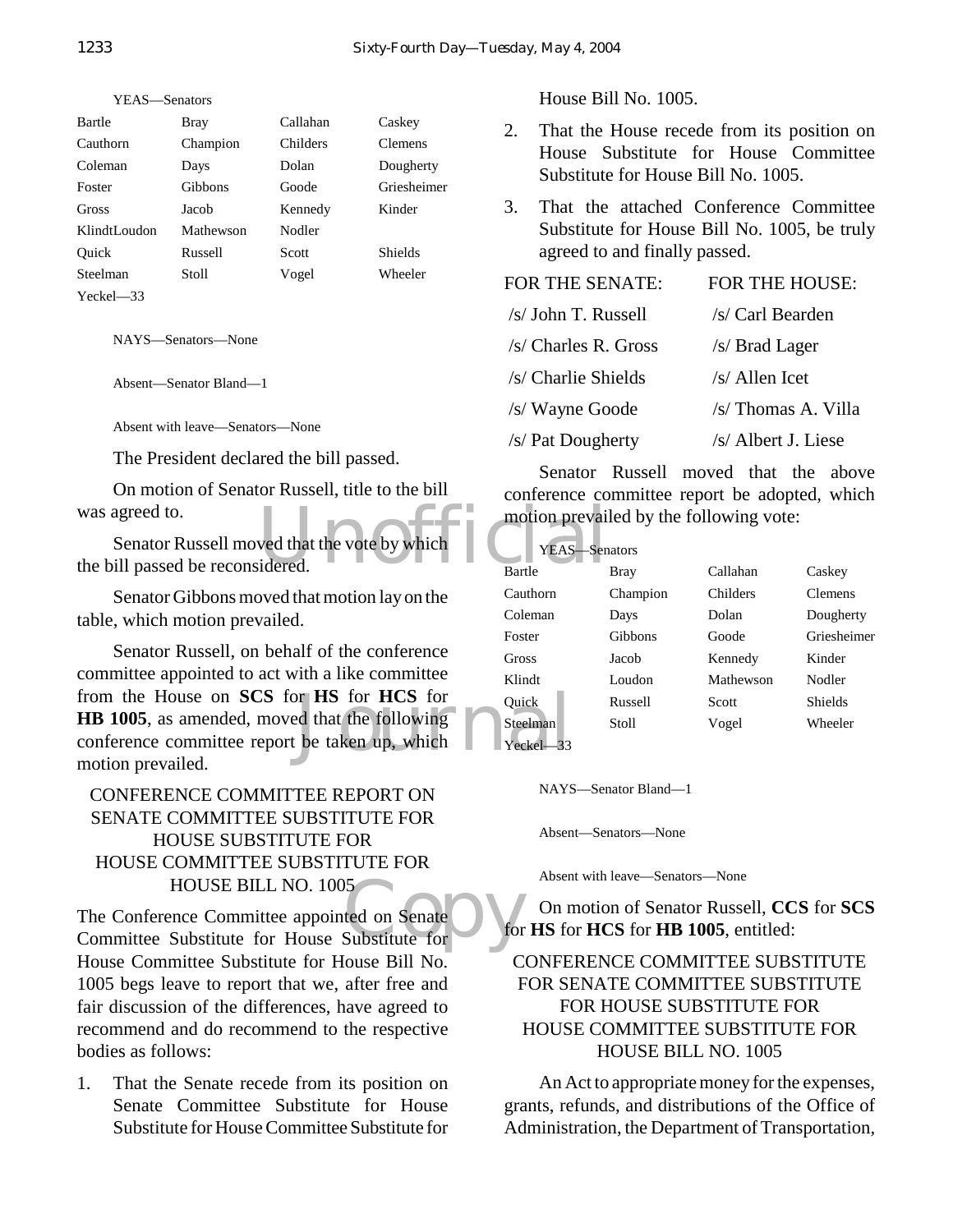the Department of Public Safety, and the Chief Executive's Office, and the several divisions and programs thereof to be expended only as provided in Article IV, Section 28 of the Constitution of Missouri, and to transfer money among certain funds for the period beginning July 1, 2004 and ending June 30, 2005.

Was read the 3rd time and passed by the following vote:

| YEAS—Senators |                      |           |                | Absent-Ser                  |
|---------------|----------------------|-----------|----------------|-----------------------------|
| Bartle        | <b>Bray</b>          | Callahan  | Caskey         |                             |
| Cauthorn      | Champion             | Childers  | <b>Clemens</b> | Absent with                 |
| Coleman       | Days                 | Dolan     | Dougherty      | The Presi                   |
| Foster        | Gibbons              | Goode     | Griesheimer    |                             |
| <b>Gross</b>  | Jacob                | Kennedy   | Kinder         | On motio                    |
| Klindt        | Loudon               | Mathewson | Nodler         | was agreed to.              |
| Ouick         | Russell              | Scott     | <b>Shields</b> | Senator Y                   |
| Steelman      | <b>Stoll</b>         | Vogel     | Wheeler        | the bill passed             |
| $Yeckel - 33$ | NAYS-Senator Bland-1 |           |                | Senator G<br>table, which n |

Absent—Senators—None

Absent with leave—Senators—None

The President declared the bill passed.

Mr. I<br>
Mr. I<br>
Represen<br>
House has the vote by which On motion of Senator Russell, title to the bill was agreed to.

Senator Russell moved that the vote by which the bill passed be reconsidered.

Senator Gibbons moved that motion lay on the table, which motion prevailed.

#### **HOUSE BILLS ON THIRD READING**

**HOUSE BILLS ON THIRD READING**<br>
Senator Yeckel moved that **SCS** for **HCS** for<br> **HB 959**, as amended, be called from the Informal Senator Yeckel moved that **SCS** for **HCS** for Calendar and again taken up for 3rd reading and final passage, which motion prevailed.

**SCS** for **HCS** for **HB 959**, as amended, was read the 3rd time and passed by the following vote:

| YEAS—Senators |          |          |                |
|---------------|----------|----------|----------------|
| Bartle        | Bray     | Callahan | Caskey         |
| Cauthorn      | Champion | Childers | <b>Clemens</b> |

| Coleman       | Days    | Dolan     | Dougherty      |
|---------------|---------|-----------|----------------|
| Foster        | Gibbons | Goode     | Griesheimer    |
| Gross         | Jacob   | Kennedy   | Kinder         |
| Klindt        | Loudon  | Mathewson | Nodler         |
| Ouick         | Russell | Scott     | <b>Shields</b> |
| Steelman      | Stoll   | Vogel     | Wheeler        |
| $Yeckel - 33$ |         |           |                |

NAYS—Senator Bland—1

Absent—Senators—None

Absent with leave—Senators—None

The President declared the bill passed.

On motion of Senator Yeckel, title to the bill was agreed to.

Senator Yeckel moved that the vote by which the bill passed be reconsidered.

Senator Gibbons moved that motion lay on the table, which motion prevailed.

#### **MESSAGES FROM THE HOUSE**

The following messages were received from the House of Representatives through its Chief Clerk:

Mr. President: I am instructed by the House of Representatives to inform the Senate that the House has taken up and passed **HCS** for **SCS** for **SB 1093**, entitled:

An Act to amend chapters 67, 362, 369, and 370, RSMo, by adding thereto four new sections relating to investment of public funds.

In which the concurrence of the Senate is respectfully requested.

#### Also,

Mr. President: I am instructed by the House of Representatives to inform the Senate that the House has taken up and passed **HCS** for **SCS** for **SB 1106**, entitled:

An Act to authorize the conveyance of tracts of land owned by the state, with an emergency clause.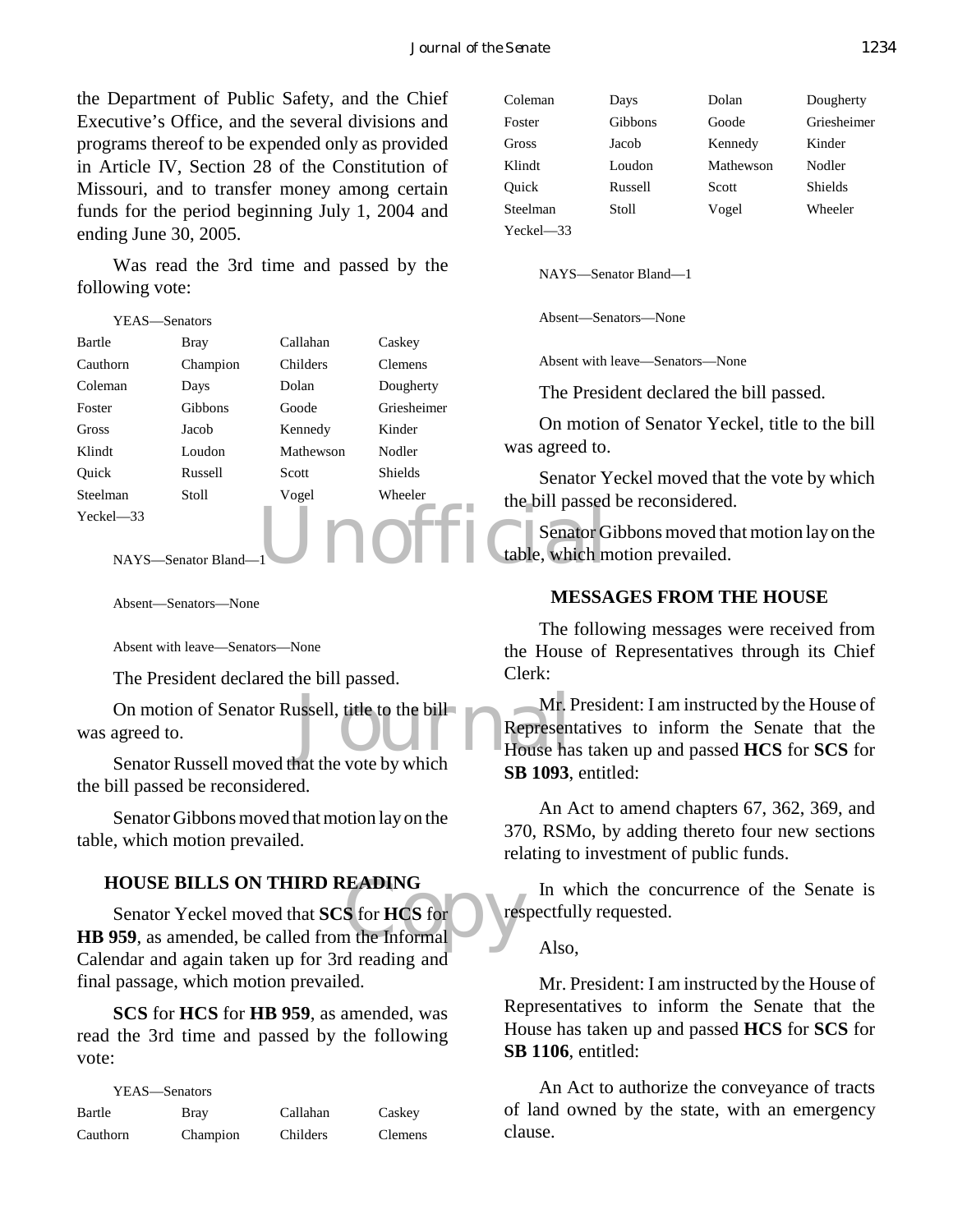Emergency clause adopted.

In which the concurrence of the Senate is respectfully requested.

Also,

Mr. President: I am instructed by the House of Representatives to inform the Senate that the House has taken up and passed **HCS** for **SB 884**, entitled:

An Act to amend chapter 3, RSMo, by adding thereto one new section relating to the duties of the revisor of statutes.

In which the concurrence of the Senate is respectfully requested.

#### **PRIVILEGED MOTIONS**

Senator Yeckel moved that the Senate refuse for all parts of the<br>to recede from its position on SS for HS for HCS<br>for HB 978, as amended, and grant the House and and Senator Yeckel moved that the Senate refuse to recede from its position on **SS** for **HS** for **HCS** conference thereon, which motion prevailed.

#### **CONFERENCE COMMITTEE APPOINTMENTS**

The text of the state of the state of the state of the state of the SS for HS for HCS<br>Asia, and matters Yeckel, Nodler, President Pro Tem Kinder appointed the following conference committee to act with a like committee from the House on **SS** for **HS** for **HCS** for **HB 978**, as amended: Senators Yeckel, Nodler, Scott, Coleman and Caskey.

#### **MESSAGES FROM THE GOVERNOR**

The following message was received from the Governor:

> OFFICE OF THE GOVERNOR State of Missouri Jefferson City, Missouri May 4, 2004

#### TO THE SENATE OF THE 92nd GENERAL ASSEMBLY OF THE STATE OF MISSOURI:

I hereby withdraw from your consideration the following appointment to office made by me and submitted to you on March 18, 2004 for your advice and consent:

Monica L. Anthony, 404 Norris Drive, Jefferson City, Cole County, Missouri 65109, as a member of the Personnel Advisory Board, for a term ending July 13, 2008, and until her successor is duly appointed and qualified; vice, Vicky Weimholt, resigned. Respectfully submitted, BOB HOLDEN

Governor

President Pro Tem Kinder moved that the above appointment be returned to the Governor pursuant to his request, which motion prevailed.

#### **CONCURRENT RESOLUTIONS**

Senators Shields and Kennedy offered the following concurrent resolution:

#### SENATE CONCURRENT RESOLUTION NO. 50

WHEREAS, good health is important to every citizen of the world and access to the highest standards of health information and services is necessary to improve the public health; and

WHEREAS, direct and unobstructed participation in international health cooperation forums and programs is beneficial for all parts of the world, especially today with the great potential for the cross-border spread of various infectious diseases such as the human immunodeficiency virus (HIV), tuberculosis, and malaria; and

WHEREAS, Taiwan's population of 23,500,000 people is greater than three-fourths of the member states already in the World Health Organization (WHO); and

WHEREAS, Taiwan's achievements in the field of health are substantial, including:

(1) Attaining one of the highest life expectancy levels in Asia, and maternal and infant mortality rates comparable to those of western countries; and

(2) Eradicating such infectious diseases as cholera, smallpox, the plague, and polio; and

(3) Providing children with hepatitis B vaccinations; and

WHEREAS, the United States Centers for Disease Control and Prevention and its counterpart agencies in Taiwan have enjoyed close collaboration on a wide range of public health issues; and

**Copy** WHEREAS, in recent years Taiwan has expressed a willingness to assist financially and technically in international aid and health activities supported by the WHO; and

> WHEREAS, on January 14, 2001, an earthquake, registering between 7.6 and 7.9 of the Richter scale, struck El Salvador. In response, the Taiwanese Government sent two rescue teams, consisting of ninety individuals specializing in firefighting, medicine, and civil engineering. The Taiwanese Ministry of Foreign Affairs also donated \$200,000 in relief aid to the Salvadoran Government; and

WHEREAS, the World Health Assembly has allowed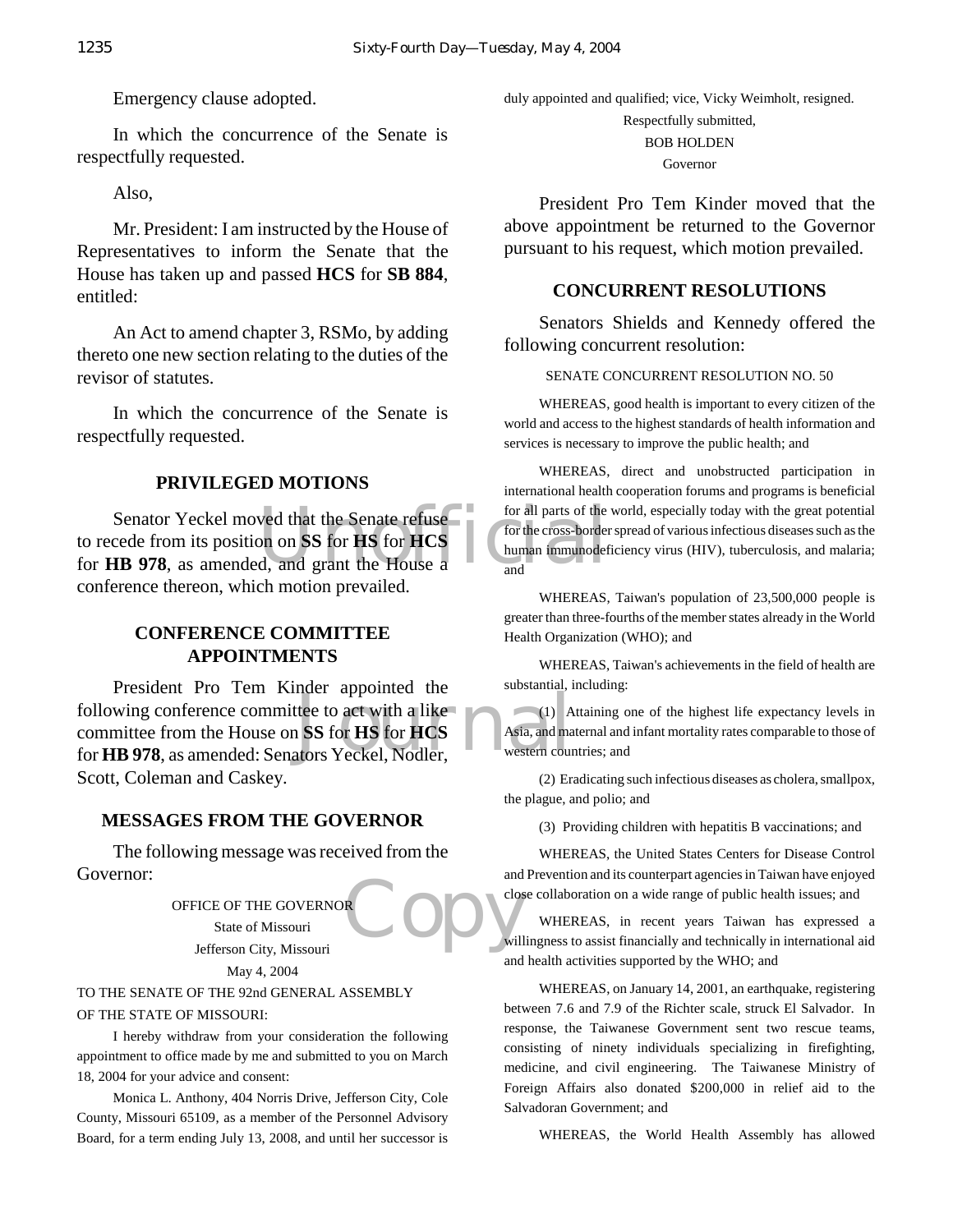observers to participate in the activities of the organization, including the Palestine Liberation Organization in 1974, the Order of Malta, and the Holy See in the early 1950s; and

WHEREAS, the United States, in the 1994 Taiwan Policy Review, declared its intention to support Taiwan's participation in appropriate international organizations; and

WHEREAS, in light of all benefits that Taiwan's participation in WHO can bring to the state of health not only in Taiwan, but also regionally and globally, Taiwan and its 23,500,000 people should have appropriate and meaningful participation in the WHO; and

WHEREAS, in 2003, the outbreak of Severe Acute Respiratory Syndrome (SARS) caused 73 deaths in Taiwan; and

WHEREAS, avian influenza, commonly known as bird flu, has reemerged in Asia, with strains of the influenza reported by the People's Republic of China, Cambodia, Indonesia, Japan, Pakistan, South Korea, Taiwan, Thailand, Vietnam, and Laos; and

WHEREAS, the SARS and avian influenza outbreaks illustrate that disease knows no boundaries and emphasize the importance of allowing all people access to the WHO; and

of globalization quickens and the<br>lerates, it is crucial that all people,<br>and the comportunity to the Curators of the United State of Missouri ( WHEREAS, as the pace of globalization quickens and the spread of infectious disease accelerates, it is crucial that all people, including the people of Taiwan, be given the opportunity to participate in international health organizations such as the WHO:

The US of the World Health Assembly (WHA) held by the World<br>
Deneval Cancer Center<br>
BE IT FURTHER RESOLVED that the Secretary of the Very highest NOW THEREFORE BE IT RESOLVED that the members of the Missouri Senate, Ninety-Second General Assembly, Second Regular Session, the House of Representatives concurring therein, hereby support observer status for Taiwan at the annual week-long summit of the World Health Assembly (WHA) held by the World Health Organization (WHO) in May of each year in Geneva, Switzerland; and

Missouri Senate be instructed to prepare properly inscribed copies of this resolution for the World Health Organization.

Senators Kinder and Jacob offered the following concurrent resolution:

#### SENATE CONCURRENT RESOLUTION NO. 51

Relating to recognition of the Ellis Fischel Cancer Center.

Cancer Center.<br>
nor Lloyd C. Stark Cor<br>
he desirability and WHEREAS, on January 11, 1937, Governor Lloyd C. Stark of Missouri in his inaugural address stressed the desirability and importance of a cancer hospital, which should be available to "the humblest citizen"; and

WHEREAS, Senator Michael Kinney of St. Louis introduced a cancer hospital bill to the 59th General Assembly, a measure which was subsequently passed and signed by Governor Stark on May 28, 1937; and

WHEREAS, the bill provided for the erection and operation

of the first state cancer hospital in the country and provision for the establishment of diagnostic clinics, and for the Governor to appoint a State Cancer Commission to supervise the maintenance and operation of the state's cancer program and to appoint a hospital administrator; and

WHEREAS, the cornerstone for this historic state cancer hospital was laid December 9, 1938, and the hospital opened in 1940 as the Ellis Fischel State Cancer Hospital in honor of Dr. Ellis Fischel, a St. Louis surgeon who was a staunch advocate and chairman of the Missouri State Cancer Commission who suffered an early and unfortunate death before the hospital was completed; and

WHEREAS, the Ellis Fischel State Cancer Hospital has a long and historical record of compassionate cancer treatment for the citizenry of Missouri and beyond, and of cancer outreach education and prevention activities that have engaged virtually every county in the State of Missouri; and

WHEREAS, the Ellis Fischel State Cancer Hospital, which has been owned and operated by the State of Missouri under the authority of the Missouri State Cancer Commission for fifty years, was transferred by Governor John Ashcroft from management by the Missouri Department of Health and Senior Services to that of the Curators of the University of Missouri, a sovereign entity of the State of Missouri, on November 1, 1990; and

WHEREAS, this transfer of management and the merger of the highest quality cancer research, education, and treatment programs between the staffs of the Ellis Fischel State Cancer Hospital and the Medical School of the University of Missouri-Columbia, which resulted in renaming the program the Ellis Fischel Cancer Center, has resulted in a State Cancer Hospital that provides research in the causes, prevention, and treatment of cancer of the very highest quality care for Missourians:

NOW, THEREFORE, BE IT RESOLVED that we, the members of the Missouri Senate, Ninety-second General Assembly, the House of Representatives concurring therein, unanimously join in extending our recognition of the history and service of the Ellis Fischel Cancer Center as the designated cancer institute of the State of Missouri; and

BE IT FURTHER RESOLVED that this resolution be sent to the governor for his approval or rejection pursuant to the Missouri Constitution.

Read 1st time.

#### **REFERRALS**

President Pro Tem Kinder referred **SCR 50** to the Committee on Rules, Joint Rules, Resolutions and Ethics.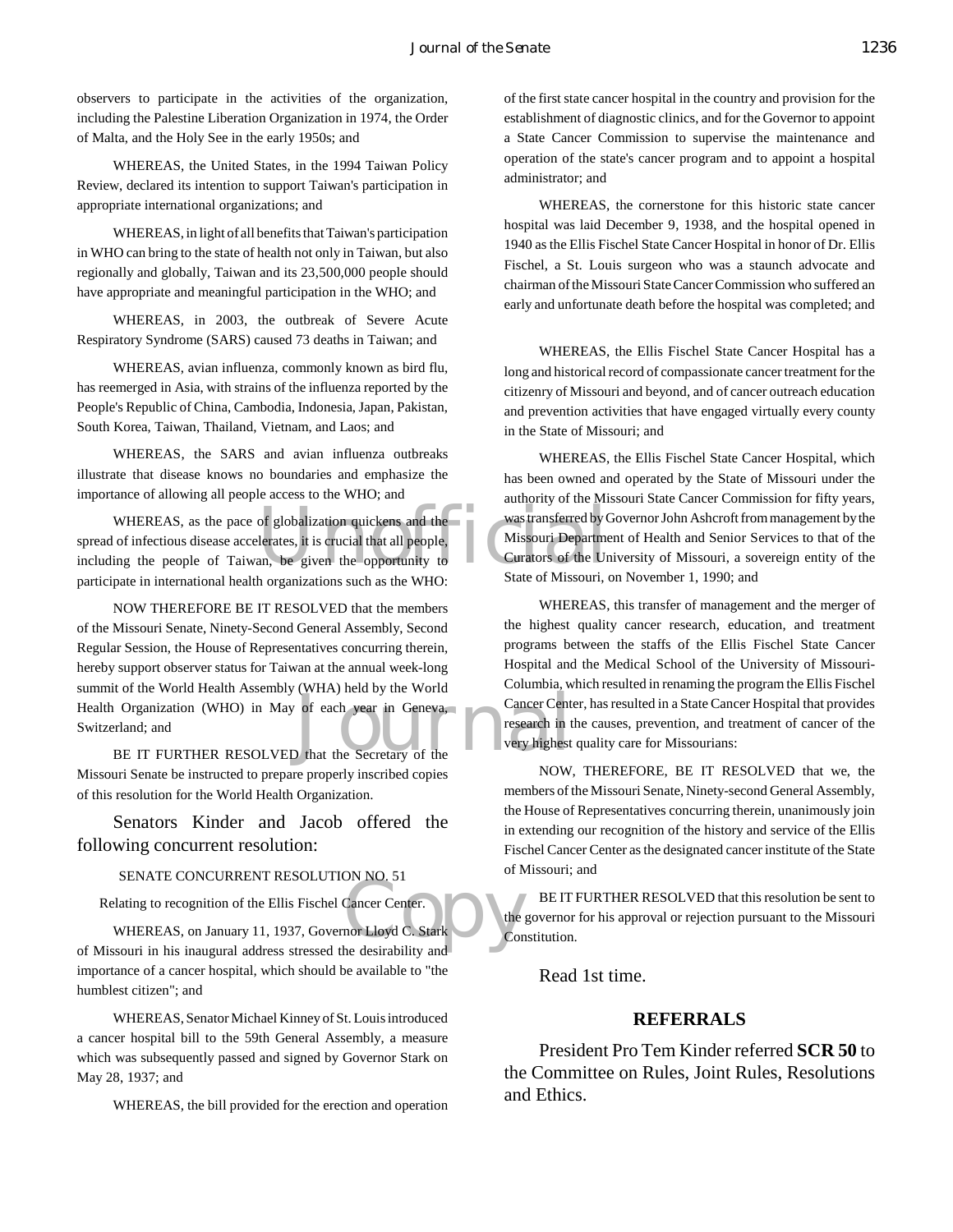#### **RESOLUTIONS**

Senator Yeckel offered Senate Resolution No. 1867, regarding Keelyn Nicole Harris, Ballwin, which was adopted.

Senator Foster offered Senate Resolution No. 1868, regarding Jerry Gross, Poplar Bluff, which was adopted.

Senator Foster offered Senate Resolution No. 1869, regarding Nadine Roberts, Poplar Bluff, which was adopted.

Senator Foster offered Senate Resolution No. 1870, regarding J. Larry Thompson, Dexter, which was adopted.

Senator Foster offered Senate Resolution No. 1871, regarding Matt Morris, Columbia, which was adopted.

Senator Foster offered Senate Resolution No. The poisoning are under<br>
the was adopted. 1872, regarding Dr. Mary A. Phyfer, Poplar Bluff, which was adopted.

Senator Foster offered Senate Resolution No. 1873, regarding Larry D. Hastings, Poplar Bluff, which was adopted.

Senator Quick offered Senate Resolution No. 1874, regarding the Eightieth Birthday of Martha Bader, Gladstone, which was adopted.

adopted.<br>
nate Resolution No.<br>
segggi which was which provides Senator Bray offered Senate Resolution No. 1875, regarding Gannet Tseggai, which was adopted.

Senator Champion offered Senate Resolution No. 1876, regarding Bill Rowe, Jr., which was adopted.

Senator Dougherty offered the following<br>
ution:<br>
SENATE RESOLUTION NO. 1877 resolution:

#### SENATE RESOLUTION NO. 1877

WHEREAS, lead poisoning is a 100% preventable childhood epidemic that affects Missouri's youngest citizens; and

WHEREAS, St. Louis has a lead poisoning rate eight times the national average; and

WHEREAS, awareness and education among parents, educators, and communities is key to lead poisoning prevention efforts; and

WHEREAS, HealthCare USA has formed a collaboration

with the St. Louis Lead Prevention Coalition, Clear Corps, and the St. Louis Black Repertory Company to develop the lead poisoning prevention community theater education initiative, "Jimmy's Getting Better"; and

WHEREAS, funded by a grant from Eli Lilly, the "Jimmy's Getting Better" project will educate the St. Louis community regarding the impact of lead poisoning on children and families; and

WHEREAS, HealthCare USA has taken a leadership role in developing this lead poisoning education initiative for the community:

 NOW, THEREFORE, BE IT RESOLVED that we, the members of the Missouri Senate, Ninety-second General Assembly, Second Regular Session, unanimously join in a thunderous round of applause for HealthCare USA and its collaborative partners, the St. Louis Lead Prevention Coalition, Clear Corps, and the St. Louis Black Repertory Company for their creative approach to educating families and communities about childhood lead poisoning, and further extend our best wishes to Missouri healthcare providers that follow the lead of HealthCare USA and its corporate "good citizenship" in assuring that collaborative efforts to address lead poisoning are undertaken by private-public partnerships that benefit all of Missouri's children; and

BE IT FURTHER RESOLVED that the Secretary of the Senate be instructed to prepare a properly inscribed copy of this resolution for HealthCare USA.

Senators Loudon, Scott, Cauthorn, Foster, Coleman, Yeckel, Dolan, Griesheimer, Steelman and Klindt offered the following resolution:

#### SENATE RESOLUTION NO. 1878

WHEREAS, Amendment I of the United States Constitution, which provides in part that "Congress shall make no law respecting an establishment of religion...", is a specific and unequivocal instruction to only the United States Congress; and

WHEREAS, the United States Constitution makes no further restriction on the ability of states to acknowledge a Supreme Ruler; and

WHEREAS, Amendment X of the United States Constitution, which provides that "The powers not delegated to the United States by the Constitution, not prohibited by it to the States, are reserved to the States respectively, or to the people", reserved the right of the acknowledgment of God by the states and the people; and

WHEREAS, the Preamble to the Missouri Constitution, which provides that "We the people of Missouri, with profound reverence for the Supreme Ruler of the Universe, and grateful for His goodness, do establish this constitution for the better government of the state", is within the boundaries of rights reserved to the states by the United States Constitution; and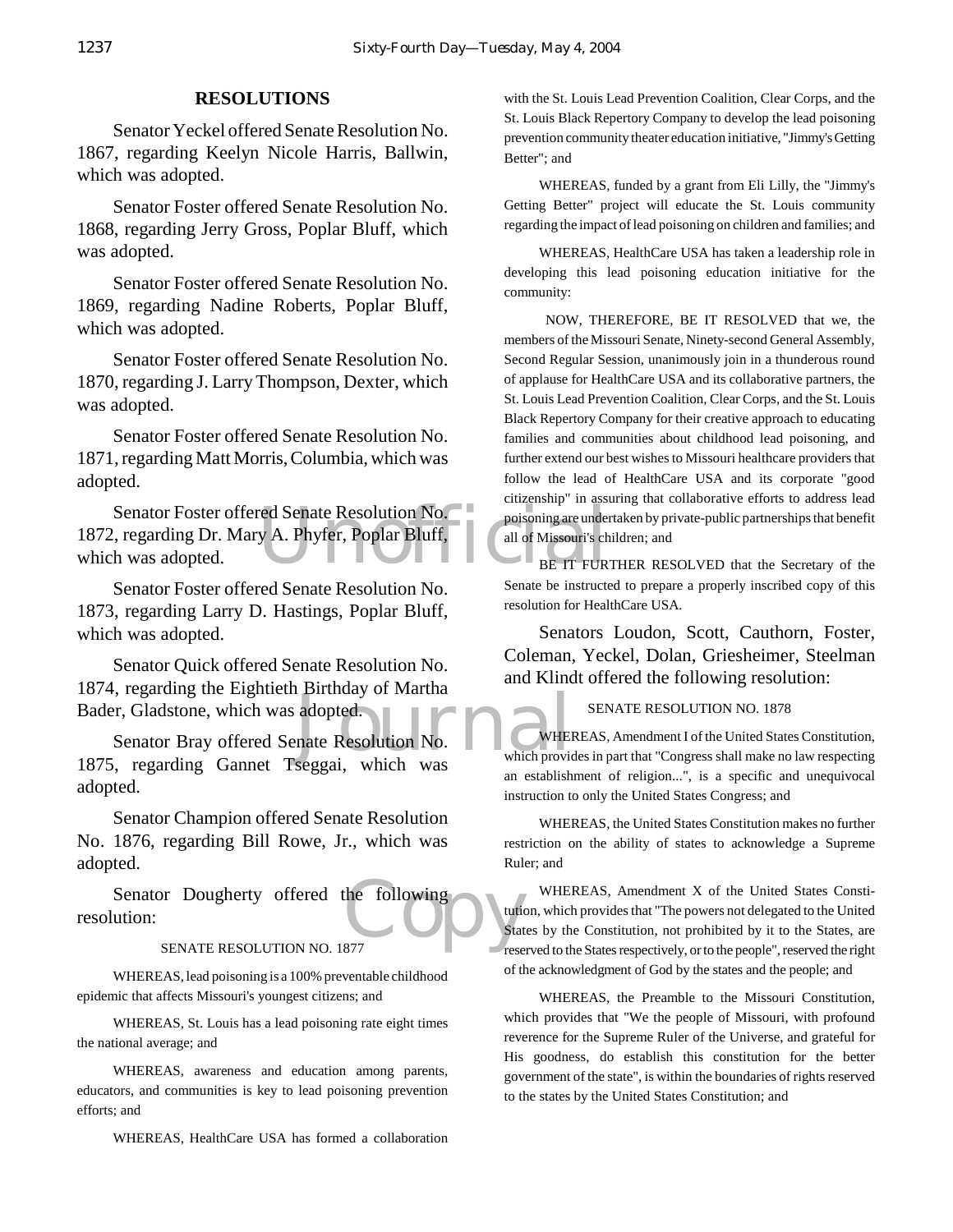WHEREAS, the Federal Judiciary has overstepped its Constitutional boundaries and ruled against the acknowledgment of God as the sovereign source of law, liberty, or government by local and state officers and other state institutions, including state schools; and

WHEREAS, the Federal Courts have failed to perform its duty to resolve the confusion between Amendment I and Amendment X of the United States Constitution; thus, the United States Congress, as allowed in Article II, Section 2 of the United States Constitution which provides in part that "the .... court shall have appellate jurisdiction, both as to law and fact, with such exceptions, and under such regulations as the Congress shall make", must clarify and instruct the Federal Judiciary to refrain from interfering with any expression of religious faith by any elected local, state, or Federal official and thereby limit the jurisdiction of the Federal courts in such matters; and

Constitution, to the states and to the people and resolve the issue of the intervalse improper judicial activism in matters relating to the acknowledgment of God; and NOW THEREFORE BE IT RESOLVED that the members DODI101S, WHEREAS, there is pending before the 2nd Session of the 108th Congress the following: H.R. 3799 and S. 2082 which will limit the jurisdiction of the Federal courts and return the rights, as claimed by the state of Missouri in its Preamble to the Missouri improper judicial activism in matters relating to the acknowledgment of God; and

NOW THEREFORE BE IT RESOLVED that the members of the Missouri Senate, Ninety-Second General Assembly, Second Regular Session, urge the United States Congress to adopt forthwith H.R. 3799 or S. 2082; and

of this resolution for the Speaker of the United States House of<br>
Representatives, the President of the United States Senate, the Chair<br>
of the United States Senate Judiciary Committee, the Chair of the<br>
United States Hous BE IT FURTHER RESOLVED that the Secretary of the Missouri Senate be instructed to prepare properly inscribed copies Representatives, the President of the United States Senate, the Chair of the United States Senate Judiciary Committee, the Chair of the United States House of Representatives Judiciary Committee, and each member of the Missouri Congressional delegation.

#### **INTRODUCTIONS OF GUESTS**

ician of the Day, Dr. Jesse Susi, M.D., Town<br>Country.<br>Senator Cauthron introduced to the Senate, Co Senator Loudon introduced to the Senate, the Physician of the Day, Dr. Jesse Susi, M.D., Town and Country.

Birdie Kueckelhan and Mary Bail, Boonville; Cora Wisdom, Kansas City; and Carol Fowler, Marshall.

Senator Nodler introduced to the Senate, Andy, Angela and Hailey Johnson, Joplin.

 The President introduced to the Senate, his daughter, Shannen Maxwell, his mother, Molly Maxwell Shellabarger and his stepfather, Wayne Shellabarger, Mexico.

Senator Loudon introduced to the Senate, Diane Bordeaux and seventy-five students from Mason Ridge Elementary School, Chesterfield; and Lauren Bordeaux, Alison Bean and Kevin Liberman were made honorary pages.

Senator Vogel introduced to the Senate, seventh grade students from St. Andrew's School, Tipton; and Rhiannon Hees, Matthew Brauner, Kayla Petree and Shelby Knipp were made honorary pages.

Senator Kinder introduced to the Senate, sixteen sixth, seventh and eighth grade students from Salem Lutheran School, Farrar.

Senator Yeckel introduced to the Senate, Bill Donius, St. Louis County.

Senator Gross introduced to the Senate, Deanna Gonzalez and fifth grade students from Blackhurst Elementary School, St. Charles; and Deanna was made an honorary page.

Senator Dougherty introduced to the Senate, Alleanna Ester Sanchez Gonzalez Nilges, Jefferson City; and Alleanna was made an honorary page.

On behalf of Senators Shields and Mathewson, the President introduced to the Senate, former State Senator Truman Wilson, St. Joseph.

On behalf of Senator Dougherty and himself, Senator Kennedy introduced to the Senate, Mimi Deem, Joe Torrisi and twenty-five students from Compton/Drew ILC School, St. Louis.

Senator Kinder introduced to the Senate, Rodney Richardet, Perryville.

On motion of Senator Gibbons, the Senate adjourned under the rules.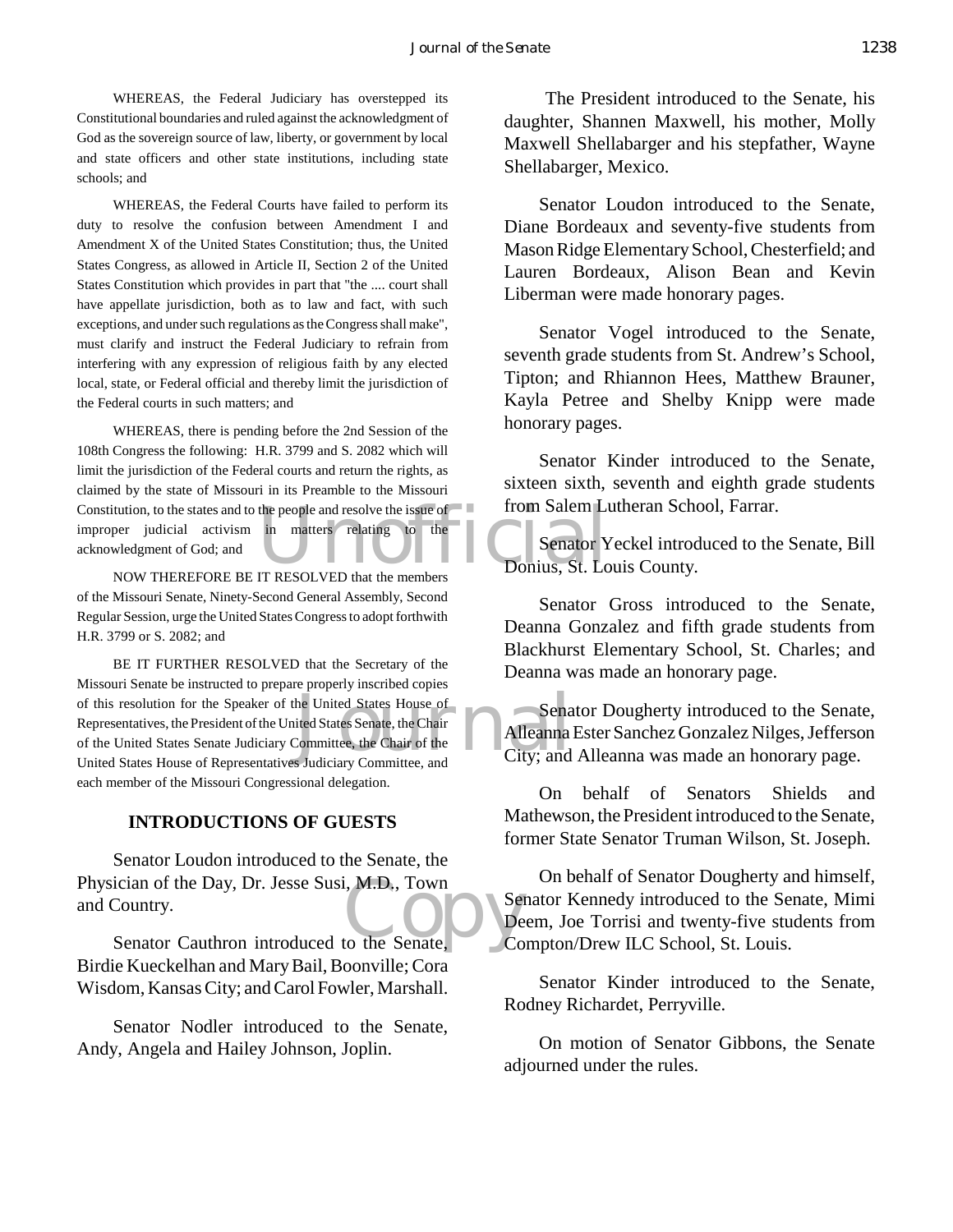SENATE CALENDAR  $\overline{\phantom{a}}$ 

#### SIXTY-FIFTH DAY-WEDNESDAY, MAY 5, 2004  $\overline{\phantom{a}}$

#### FORMAL CALENDAR

#### THIRD READING OF SENATE BILLS

SS for SCS for SBs 1221 & 1305-

Kinder (In Fiscal Oversight)

#### SENATE BILLS FOR PERFECTION

SB 1185-Gross

HOUSE BILLS ON THIRD READING<br>12. HS for HCS J. HCS<br>
(Griesheimer)<br>
CS (Vogel)<br>
TS (Shields)<br>
TS (Shields)<br>
17 HCS artle) opy 1. HS for HCS for HBs 1268 & 1211- Smith (118), with SCS (Loudon) 2. HCS for HB 1177, with SCS (Cauthorn) 3. HCS for HB 980 (Klindt) 4. HCS for HB 1115 (Gross) 5. HCS for HBs 998 & 905 (Griesheimer) 6. HCS for HB 833, with SCS (Vogel) 7. HCS for HB 898, with SCS (Shields) 8. HCS for HBs 946, 1106 & 952, with SCS (Dolan) 9. HS for HB 1487-Self (Scott) 10. HCS for HB 1055 (Vogel) 11. HCS for HB 1215, with SCS (Bartle) 12. HS for HCS for HB 1207-Icet (Loudon) 13. HS for HB 1193-Self, with SCS (Loudon) 14. HCS for HB 1278, with SCS (Loudon) 15. HCS for HB 1209 (Kinder) 16. HCS for HBs 1074 & 1129, with SCS (Kinder) 17. HCS for HB 1439 (Dolan) 18. HCS for HB 1617 (Bartle) 19. HB 1664-Hanaway, et al (Bartle) 20. HS for HCS for HB 1511-Byrd (Caskey) 21. HS for HCS for HB 1453-Hanaway, with SCS (Shields) (In Fiscal Oversight)

### INFORMAL CALENDAR

#### SENATE BILLS FOR PERFECTION

SB 728-Steelman, with SCS SB 735-Foster, et al, with SCS SBs 738 & 790-Loudon, with SCS & SS for SCS (pending)

SS for SS for SCS for SB 755-Shields SBs 774 & 915-Wheeler, with SCS SB 787-Childers, with SCS, SA 1 & SSA 1 for SA 1 (pending)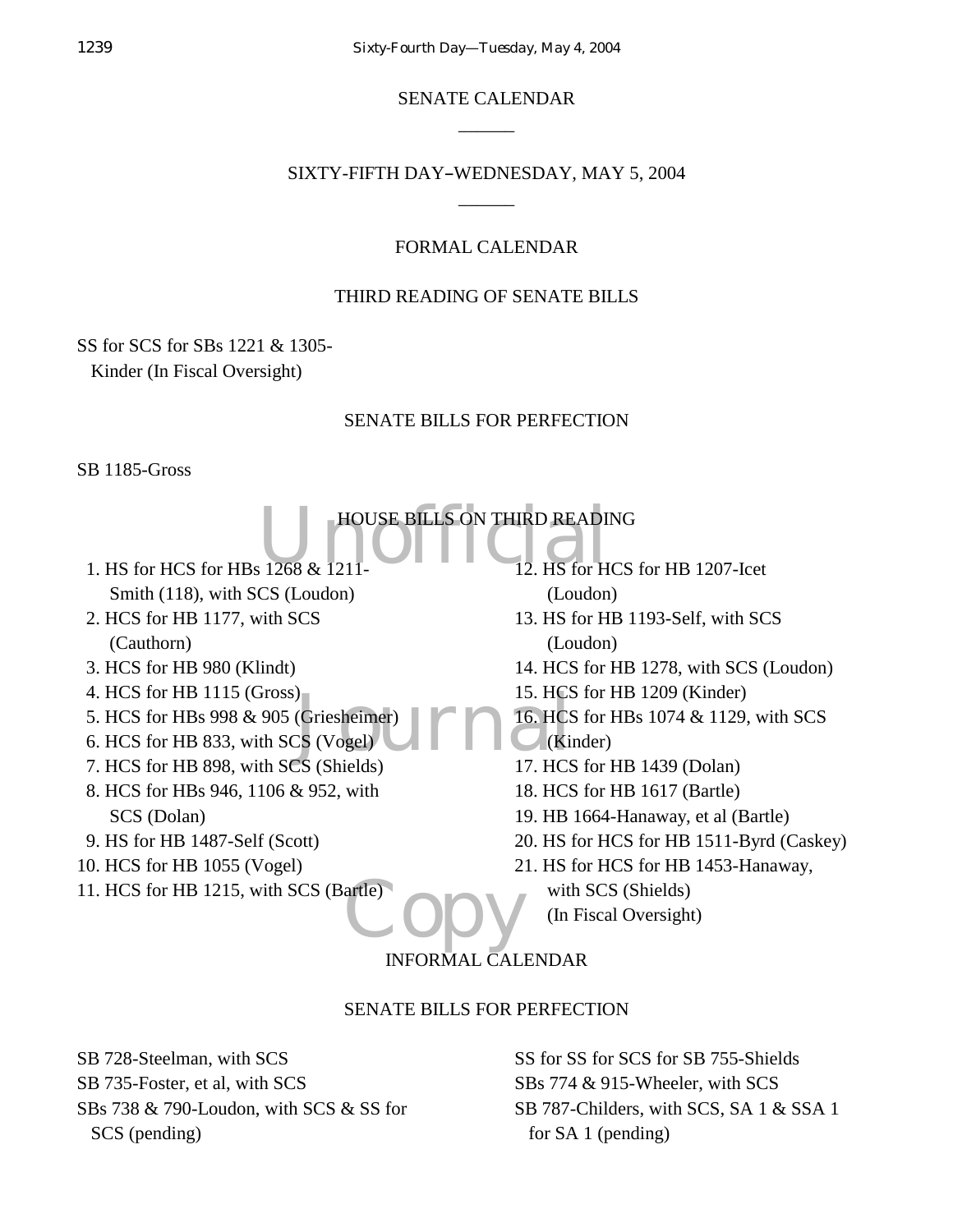elman, with SCS<br>
SCS<br>
with SCS<br>
Unit of the SUR 40-Stoll<br>
SUR 41-Kind SB 809-Klindt, with SCS, SS for SCS & SA 2 (pending) SB 817-Kennedy and Griesheimer, with SCS SB 856-Loudon, with SCS, SS for SCS, SS for SS for SCS, SA 2 & SSA 1 for SA 2 (pending) SB 906-Foster, with SCS, SS for SCS & SA 2 (pending) SBs 908 & 719-Cauthorn, with SCS SB 933-Yeckel, et al SB 989-Gross, et al, with SCS (pending) SB 990-Loudon, with SCS SB 1037-Steelman and Stoll, with SCS SBs 1069, 1068, 1025, 1005 & 1089-Gross and Griesheimer, with SCS, SS for SCS, SA 2 & SA 2 to SA 2 (pending) SB 1124-Goode and Steelman, with SCS SB 1128-Cauthorn, with SCS SB 1132-Steelman, et al, with SCS SB 1138-Bartle

SB 1159-Foster and Dougherty SB 1180-Shields and Kinder, with SCS SB 1198-Russell, with SCA 1 SB 1213-Steelman and Gross, with SCS SB 1227-Russell, et al, with SCS SB 1232-Clemens, et al, with SCS (pending) SB 1234-Mathewson and Childers, with SCS, SS for SCS, SA 4 & point of order (pending) SB 1254-Klindt, with SCS SB 1277-Yeckel, with SCS SBs 1332 & 1341-Caskey and Mathewson, with SCS SB 1355-Days SB 1366-Yeckel, with SCS SJR 24-Caskey and Bartle, with SCS SJR 25-Yeckel SJR 26-Yeckel SJR 40-Stoll SJR 41-Kinder, et al, with SCS

### HOUSE BILLS ON THIRD READING

 $\begin{array}{c} \text{A} \end{array}$  I (pending)<br>& SS for SCS SCS SCS SCS S HB 969-Cooper, et al, with SA 1 (pending) (Bartle) HCS for HB 1182, with SCS & SS for SCS (pending) (Klindt) HCS for HB 1288, with SCS (Griesheimer)

HB 1493-Emery, et al, with SCS (Steelman) HS for HCS for HB 1566-Stefanick, with SCS, SS for SCS, SS for SS for SCS, SA 1 & SSA 2 for SA 1 (pending) (Cauthorn)

CONSENT CALENDAR ate Bills

Reported 2/9

SB 741-Klindt

Reported 3/15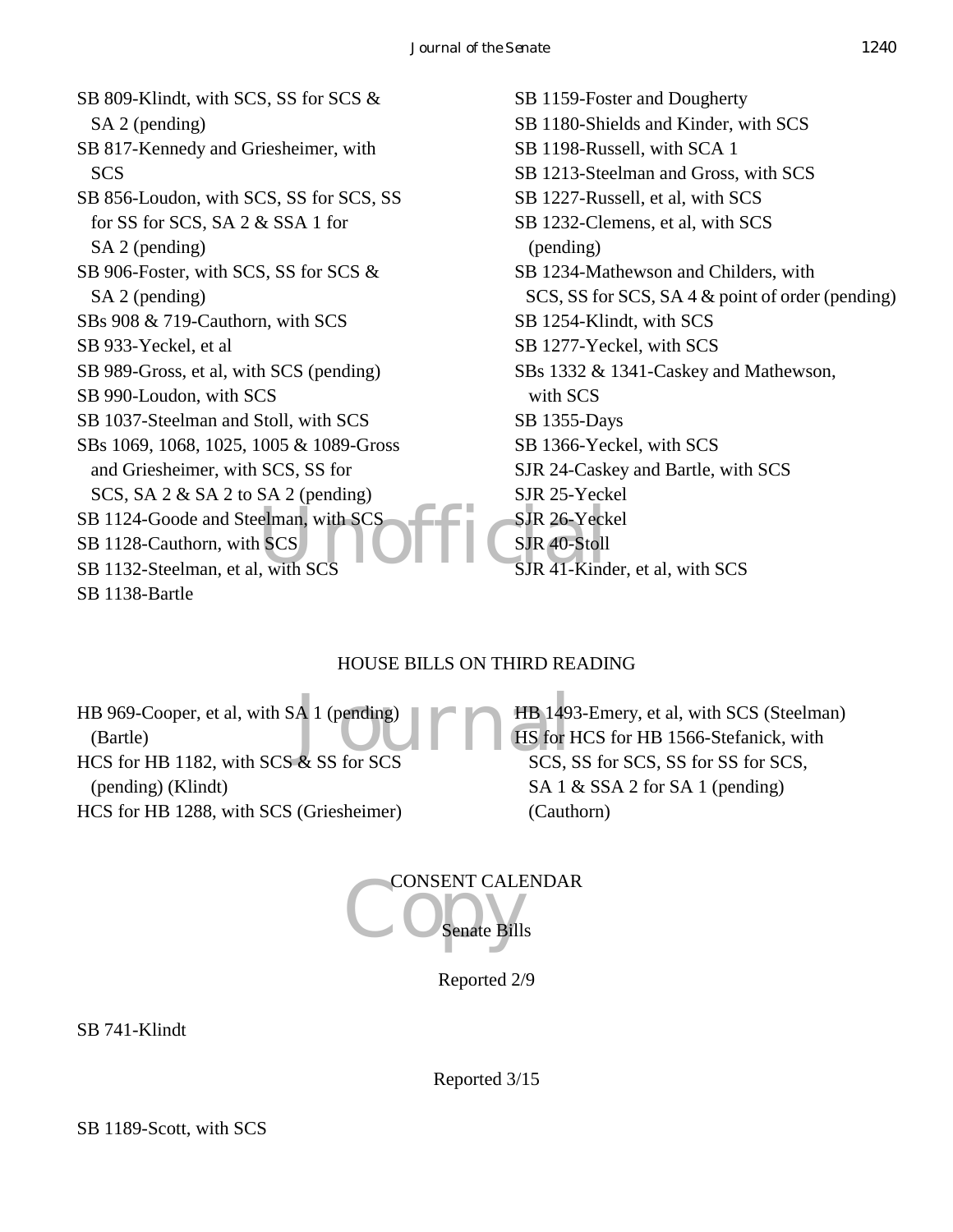House Bills

Reported 4/5

HB 975-Johnson (47), et al (Wheeler)

Reported 4/7

HB 1070-Miller, et al (Scott) HCS for HB 985 (Childers)

HB 970-Portwood, et al (Shields)

Reported 4/13

HB 1187-Ervin, et al (Quick) HB 1362-Hobbs, et al (Cauthorn) HB 1377-Sutherland, et al (Griesheimer) HB 1398-Lager (Klindt)

Unoffic Morris, wit HB 1407-Mayer and Villa (Dolan) HB 1494-Ervin (Quick) HBs 1613, 1445, 1454, 1462, HCS for HB 1471, HBs 1608, 1612 & 1635-Morris, with SCS (Champion)

Reported 4/14

 $\sum_{\text{inner}}$ **Copy** HB 1603-Lager (Klindt) HCS for HBs 1529 & 1655 (Griesheimer) HCS for HB 1422 (Cauthorn) HCS for HB 1171 (Klindt) HB 1259-Threlkeld (Griesheimer) HB 1126-Seigfreid, et al (Mathewson) HCS for HB 1198 (Loudon) HB 1502-Wilson (42), et al (Wheeler) HB 1217-Johnson (47), et al, with SCS (Wheeler) HB 1572-St. Onge, et al (Loudon) HCS for HB 1614 (Steelman)

HCS for HB 1253, with SCS (Loudon) HB 884-Ward (Loudon) HCS for HB 1233 (Griesheimer) HCS for HB 1090 (Quick) HB 1440-Deeken, with SCS (Scott) HB 1508-Baker (Bartle) HCS for HB 1660, with SCS (Klindt) HB 1616-Hanaway, et al (Gibbons) HB 1444-Moore, et al (Vogel) HCS for HB 988 (Bartle) HB 1634-Behnen, with SCS (Gross)

Reported 4/15

HB 1317-Kingery, et al (Gibbons) HCS for HB 1405 (Callahan) HB 1114-Skaggs (Loudon) HB 1167-Kelly (144), et al (Clemens) HCS for HB 1284 (Dolan)

HCS for HB 912 (Goode) HCS for HB 1449 (Vogel) HB 1149-May, et al (Steelman) HB 1442-Lipke, et al (Kinder) HB 960-Roark, with SCS (Champion)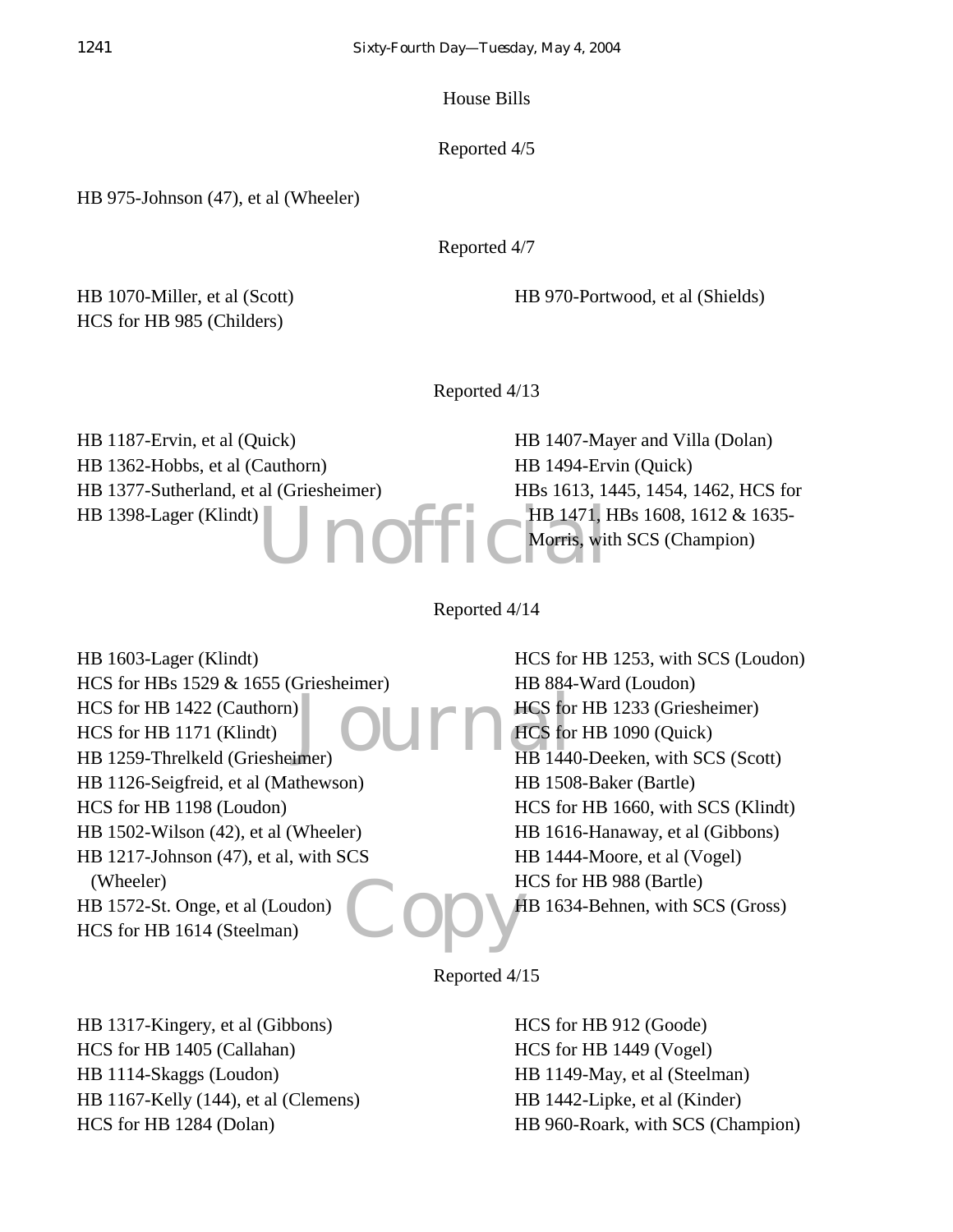HBs 1029, 1438 & 1610-Henke, with SCS (Dolan) HB 826 & HCS for HB 883-Kelley (144), with SCS (Russell) HBs 996, 1142, HCS for HB 1201 & HB 1489-Dusenberg, et al, with SCS (Bartle) HCS for HB 928, HCS for HB 1123 & HCS for HB 1280-Bivins, with SCS (Yeckel) HCS for HB 1179 (Days)

HCS for HBs 1631 & 1623 (Champion) HCS for HB 798, with SCS (Klindt) HB 1364-Bishop, et al, with SCS (Quick) HB 1188-Lipke, et al, with SCS (Bartle) HB 904-Luetkemeyer (Vogel) HB 1427-Portwood (Wheeler) HB 994-Cunningham (145), et al (Scott) HB 869-Townley, et al (Caskey) HCS for HB 1192, with SCS (Cauthorn) HB 1048-Parker, et al (Klindt)

#### SENATE BILLS WITH HOUSE AMENDMENTS

SS for SB 732-Gross, with HCS SB 884-Klindt, with HCS SS for SCS for SB 1081-Kinder, et al, with HS for HCS, as amended

SCS for SB 1093-Gibbons and Yeckel, with HCS SS for SCS for SB 1099-Gibbons, with HS for HCS, as amended SCS for SB 1106-Shields, with HCS

### mended<br> **Unofficial** BILLS IN CONFERENCE AND BILLS CARRYING REQUEST MESSAGES

In Conference

amended<br>
& 1161, with<br>
Thilders
<br>
Manuscription<br>
This can be the contracted by the contracted by the contracted by the contracted by the contracted by the contracted by the contracted by the contracted by the contracted by **Copy** SB 739-Klindt, with HCS, as amended HCS for HBs 795, 972, 1128 & 1161, with SS for SCS, as amended (Childers) HS for HCS for HB 978-Baker, with SS, as amended (Yeckel) HS for HCS for HB 1006-Bearden, with SCS (Russell) HS for HCS for HB 1007-Bearden, with SCS, as amended (Russell) (House adopted CCR and passed CCS) HS for HCS for HB 1008-Bearden, with SCS (Russell) HS for HCS for HB 1009-Bearden, with **SCS** (Russell) (House adopted CCR and passed CCS) HS for HCS for HB 1010-Bearden, with SCS, as amended (Russell) (House adopted CCR and passed CCS) HS for HCS for HB 1011-Bearden, with SCS, as amended (Russell) HS for HCS for HB 1012-Bearden, with SCS, as amended (Russell) HCS for HB 1305, with SCS, as amended (Scott)

RESOLUTIONS

To be Referred

SCR 51-Kinder and Jacob SR 1877-Dougherty

SR 1878-Loudon, et al